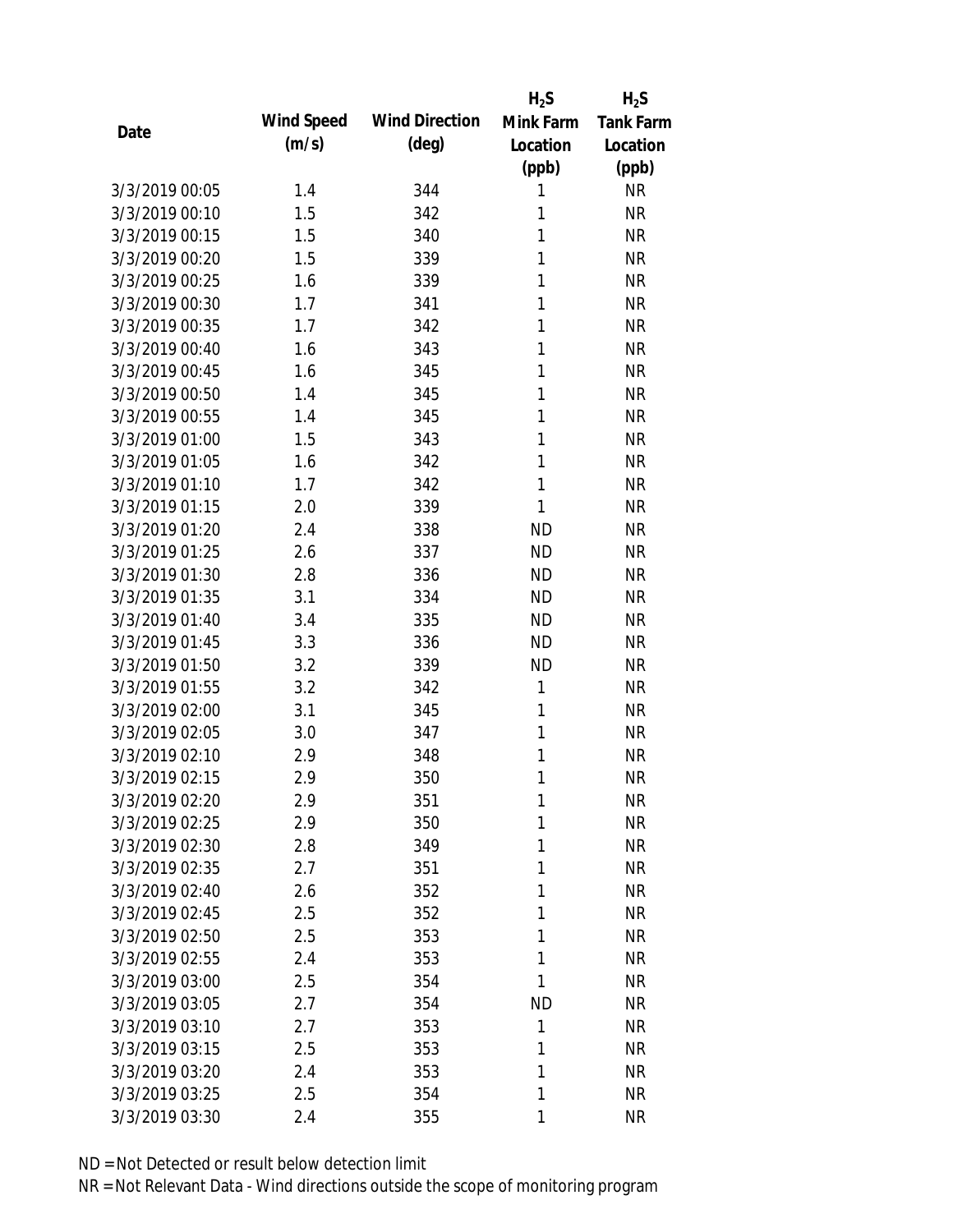|                |            |                       | $H_2S$       | $H_2S$    |
|----------------|------------|-----------------------|--------------|-----------|
| Date           | Wind Speed | <b>Wind Direction</b> | Mink Farm    | Tank Farm |
|                | (m/s)      | $(\text{deg})$        | Location     | Location  |
|                |            |                       | (ppb)        | (ppb)     |
| 3/3/2019 03:35 | 2.3        | 357                   | 1            | <b>NR</b> |
| 3/3/2019 03:40 | 2.4        | 1                     | 1            | <b>NR</b> |
| 3/3/2019 03:45 | 2.5        | 4                     | $\mathbf{1}$ | <b>NR</b> |
| 3/3/2019 03:50 | 2.6        | 5                     | 1            | <b>NR</b> |
| 3/3/2019 03:55 | 2.5        | 6                     | 1            | <b>NR</b> |
| 3/3/2019 04:00 | 2.4        | $\overline{7}$        | 1            | <b>NR</b> |
| 3/3/2019 04:05 | 2.4        | 5                     | 1            | <b>NR</b> |
| 3/3/2019 04:10 | 2.3        | 1                     | $\mathbf{1}$ | <b>NR</b> |
| 3/3/2019 04:15 | 2.2        | 358                   | 1            | <b>NR</b> |
| 3/3/2019 04:20 | 2.1        | 358                   | <b>ND</b>    | <b>NR</b> |
| 3/3/2019 04:25 | 2.1        | 357                   | <b>ND</b>    | <b>NR</b> |
| 3/3/2019 04:30 | 2.1        | 358                   | <b>ND</b>    | <b>NR</b> |
| 3/3/2019 04:35 | 2.3        | 1                     | <b>ND</b>    | <b>NR</b> |
| 3/3/2019 04:40 | 2.5        | 6                     | <b>ND</b>    | <b>NR</b> |
| 3/3/2019 04:45 | 2.5        | 9                     | 1            | <b>NR</b> |
| 3/3/2019 04:50 | 2.6        | 10                    | 1            | <b>NR</b> |
| 3/3/2019 04:55 | 2.8        | 12                    | 1            | <b>NR</b> |
| 3/3/2019 05:00 | 2.8        | 10                    | 1            | <b>NR</b> |
| 3/3/2019 05:05 | 2.8        | 11                    | 1            | <b>NR</b> |
| 3/3/2019 05:10 | 3.0        | 10                    | 1            | <b>NR</b> |
| 3/3/2019 05:15 | 3.2        | 9                     | 1            | <b>NR</b> |
| 3/3/2019 05:20 | 3.3        | 9                     | 1            | <b>NR</b> |
| 3/3/2019 05:25 | 3.4        | 8                     | 1            | <b>NR</b> |
| 3/3/2019 05:30 | 3.6        | 9                     | 1            | <b>NR</b> |
| 3/3/2019 05:35 | 3.5        | $\overline{7}$        | 1            | <b>NR</b> |
| 3/3/2019 05:40 | 3.3        | 6                     | 1            | <b>NR</b> |
| 3/3/2019 05:45 | 3.2        | 6                     | 1            | <b>NR</b> |
| 3/3/2019 05:50 | 3.3        | 8                     | 1            | <b>NR</b> |
| 3/3/2019 05:55 | 3.4        | 10                    | 1            | <b>NR</b> |
| 3/3/2019 06:00 | 3.4        | 11                    | 1            | <b>NR</b> |
| 3/3/2019 06:05 | 3.6        | 11                    | 1            | <b>NR</b> |
| 3/3/2019 06:10 | 3.7        | 11                    | 1            | <b>NR</b> |
| 3/3/2019 06:15 | 3.8        | 9                     | 1            | <b>NR</b> |
| 3/3/2019 06:20 | 3.8        | 7                     | 1            | <b>NR</b> |
| 3/3/2019 06:25 | 3.9        | 5                     | 1            | <b>NR</b> |
| 3/3/2019 06:30 | 3.9        | $\overline{2}$        | 1            | <b>NR</b> |
| 3/3/2019 06:35 | 3.9        | $\overline{2}$        | 1            | <b>NR</b> |
| 3/3/2019 06:40 | 4.0        | 1                     | 1            | <b>NR</b> |
| 3/3/2019 06:45 | 4.3        | $\overline{2}$        | 1            | <b>NR</b> |
| 3/3/2019 06:50 | 4.3        | 1                     | 1            | <b>NR</b> |
| 3/3/2019 06:55 | 4.4        | 360                   | 1            | <b>NR</b> |
| 3/3/2019 07:00 | 4.5        | $\overline{2}$        | 1            | <b>NR</b> |
|                |            |                       |              |           |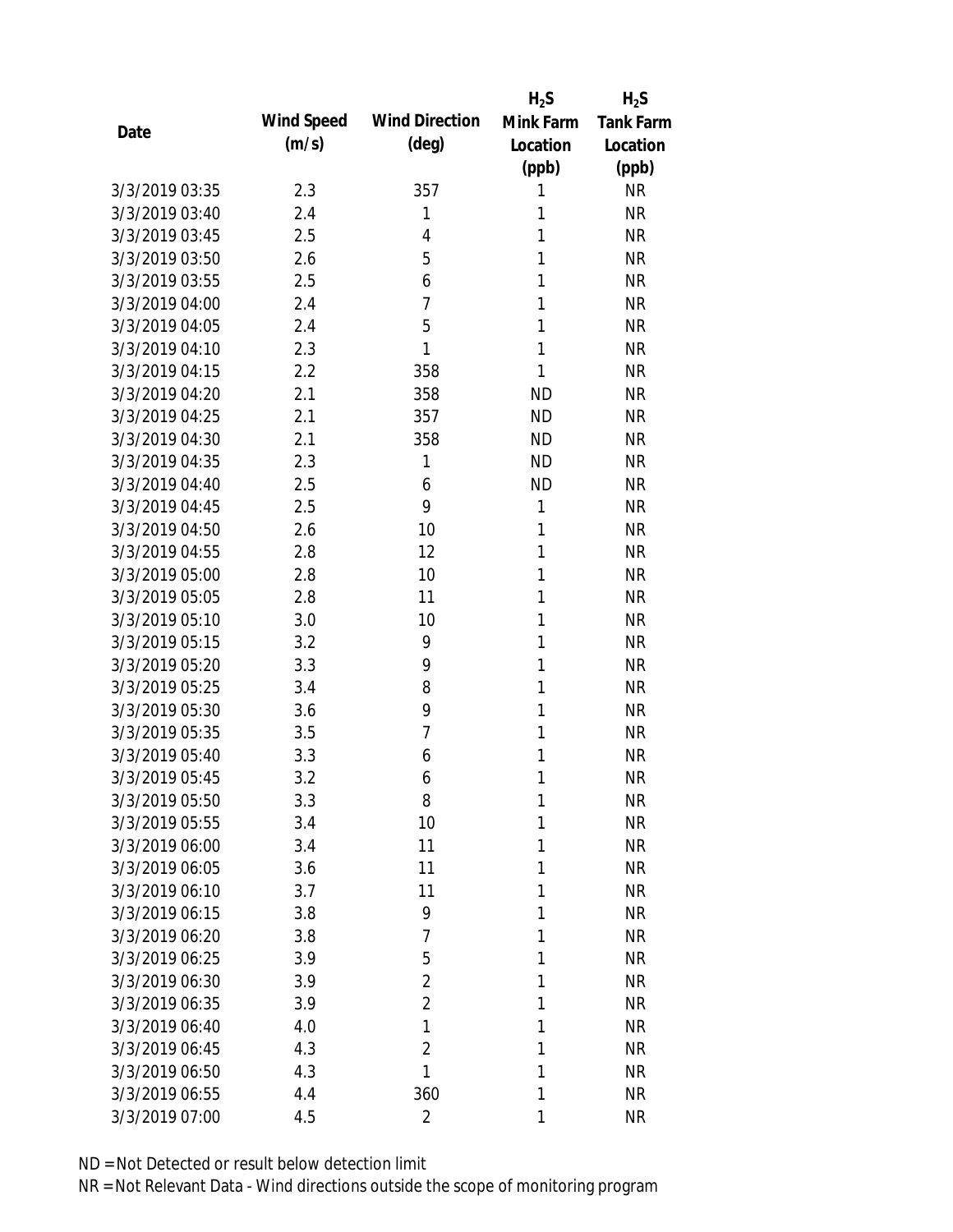|                |            |                       | $H_2S$    | $H_2S$           |
|----------------|------------|-----------------------|-----------|------------------|
| Date           | Wind Speed | <b>Wind Direction</b> | Mink Farm | <b>Tank Farm</b> |
|                | (m/s)      | $(\text{deg})$        | Location  | Location         |
|                |            |                       | (ppb)     | (ppb)            |
| 3/3/2019 07:05 | 4.6        | $\overline{2}$        | 1         | <b>NR</b>        |
| 3/3/2019 07:10 | 4.6        | $\overline{2}$        | 1         | <b>NR</b>        |
| 3/3/2019 07:15 | 4.5        | 1                     | 1         | <b>NR</b>        |
| 3/3/2019 07:20 | 4.5        | 360                   | 1         | <b>NR</b>        |
| 3/3/2019 07:25 | 4.3        | 359                   | 1         | <b>NR</b>        |
| 3/3/2019 07:30 | 4.0        | 356                   | 1         | <b>NR</b>        |
| 3/3/2019 07:35 | 4.0        | 357                   | 1         | <b>NR</b>        |
| 3/3/2019 07:40 | 4.1        | 359                   | 1         | <b>NR</b>        |
| 3/3/2019 07:45 | 3.9        | 1                     | 1         | <b>NR</b>        |
| 3/3/2019 07:50 | 3.7        | 1                     | 1         | <b>NR</b>        |
| 3/3/2019 07:55 | 3.8        | 1                     | 1         | <b>NR</b>        |
| 3/3/2019 08:00 | 3.8        | 1                     | 1         | <b>NR</b>        |
| 3/3/2019 08:05 | 3.7        | 357                   | 1         | <b>NR</b>        |
| 3/3/2019 08:10 | 3.4        | 354                   | 1         | <b>NR</b>        |
| 3/3/2019 08:15 | 3.3        | 352                   | 1         | <b>NR</b>        |
| 3/3/2019 08:20 | 3.4        | 353                   | 1         | <b>NR</b>        |
| 3/3/2019 08:25 | 3.3        | 353                   | 1         | <b>NR</b>        |
| 3/3/2019 08:30 | 3.3        | 353                   | 1         | <b>NR</b>        |
| 3/3/2019 08:35 | 3.2        | 353                   | 1         | <b>NR</b>        |
| 3/3/2019 08:40 | 3.2        | 352                   | 1         | <b>NR</b>        |
| 3/3/2019 08:45 | 3.1        | 352                   | 1         | <b>NR</b>        |
| 3/3/2019 08:50 | 3.1        | 354                   | 1         | <b>NR</b>        |
| 3/3/2019 08:55 | 3.1        | 355                   | 1         | <b>NR</b>        |
| 3/3/2019 09:00 | 3.0        | 355                   | 1         | <b>NR</b>        |
| 3/3/2019 09:05 | 3.0        | 354                   | 1         | <b>NR</b>        |
| 3/3/2019 09:10 | 3.0        | 355                   | 1         | <b>NR</b>        |
| 3/3/2019 09:15 | 3.1        | 355                   | 1         | <b>NR</b>        |
| 3/3/2019 09:20 | 3.1        | 356                   | 1         | <b>NR</b>        |
| 3/3/2019 09:25 | 3.2        | 358                   | 1         | <b>NR</b>        |
| 3/3/2019 09:30 | 3.1        | 358                   | 1         | <b>NR</b>        |
| 3/3/2019 09:35 | 3.2        | 359                   | 1         | <b>NR</b>        |
| 3/3/2019 09:40 | 3.3        | 360                   | 1         | <b>NR</b>        |
| 3/3/2019 09:45 | 3.3        | 360                   | 1         | <b>NR</b>        |
| 3/3/2019 09:50 | 3.3        | 359                   | 1         | <b>NR</b>        |
| 3/3/2019 09:55 | 3.3        | 358                   | 1         | <b>NR</b>        |
| 3/3/2019 10:00 | 3.4        | 1                     | 1         | <b>NR</b>        |
| 3/3/2019 10:05 | 3.5        | 3                     | 1         | <b>NR</b>        |
| 3/3/2019 10:10 | 3.4        | 1                     | 1         | <b>NR</b>        |
| 3/3/2019 10:15 | 3.4        | 357                   | 1         | <b>NR</b>        |
| 3/3/2019 10:20 | 3.4        | 355                   | 1         | <b>NR</b>        |
| 3/3/2019 10:25 | 3.4        | 353                   | 1         | <b>NR</b>        |
| 3/3/2019 10:30 | 3.3        | 351                   | 1         | <b>NR</b>        |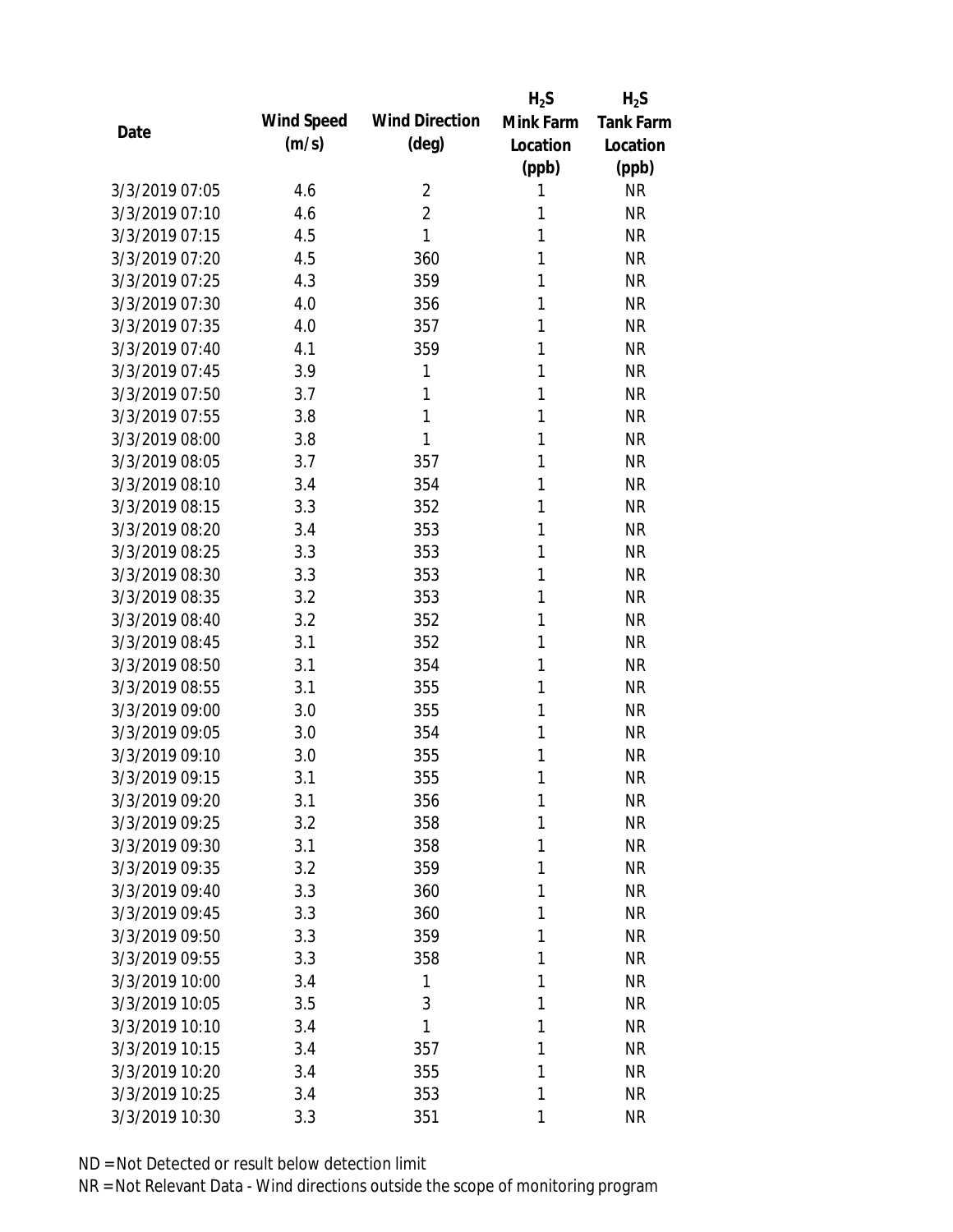|                |            |                       | $H_2S$    | $H_2S$           |
|----------------|------------|-----------------------|-----------|------------------|
| Date           | Wind Speed | <b>Wind Direction</b> | Mink Farm | <b>Tank Farm</b> |
|                | (m/s)      | $(\text{deg})$        | Location  | Location         |
|                |            |                       | (ppb)     | (ppb)            |
| 3/3/2019 10:35 | 3.2        | 350                   | 1         | <b>NR</b>        |
| 3/3/2019 10:40 | 3.3        | 353                   | 1         | <b>NR</b>        |
| 3/3/2019 10:45 | 3.3        | 357                   | 1         | <b>NR</b>        |
| 3/3/2019 10:50 | 3.3        | 357                   | 1         | <b>NR</b>        |
| 3/3/2019 10:55 | 3.4        | 355                   | 1         | <b>NR</b>        |
| 3/3/2019 11:00 | 3.5        | 351                   | 1         | <b>NR</b>        |
| 3/3/2019 11:05 | 3.7        | 347                   | 1         | <b>NR</b>        |
| 3/3/2019 11:10 | 3.9        | 343                   | <b>ND</b> | <b>NR</b>        |
| 3/3/2019 11:15 | 4.0        | 338                   | <b>ND</b> | <b>NR</b>        |
| 3/3/2019 11:20 | 4.0        | 335                   | <b>ND</b> | <b>NR</b>        |
| 3/3/2019 11:25 | 4.0        | 335                   | 1         | <b>NR</b>        |
| 3/3/2019 11:30 | 3.9        | 337                   | 1         | <b>NR</b>        |
| 3/3/2019 11:35 | 3.8        | 340                   | 1         | <b>NR</b>        |
| 3/3/2019 11:40 | 3.6        | 343                   | 1         | <b>NR</b>        |
| 3/3/2019 11:45 | 3.5        | 345                   | 1         | <b>NR</b>        |
| 3/3/2019 11:50 | 3.4        | 347                   | 1         | <b>NR</b>        |
| 3/3/2019 11:55 | 3.5        | 345                   | 1         | <b>NR</b>        |
| 3/3/2019 12:00 | 3.4        | 343                   | 1         | <b>NR</b>        |
| 3/3/2019 12:05 | 3.4        | 341                   | 1         | <b>NR</b>        |
| 3/3/2019 12:10 | 3.5        | 337                   | 1         | <b>NR</b>        |
| 3/3/2019 12:15 | 3.5        | 338                   | 1         | <b>NR</b>        |
| 3/3/2019 12:20 | 3.5        | 342                   | 1         | <b>NR</b>        |
| 3/3/2019 12:25 | 3.3        | 343                   | 1         | <b>NR</b>        |
| 3/3/2019 12:30 | 3.3        | 342                   | 1         | <b>NR</b>        |
| 3/3/2019 12:35 | 3.3        | 341                   | 1         | <b>NR</b>        |
| 3/3/2019 12:40 | 3.5        | 340                   | 1         | <b>NR</b>        |
| 3/3/2019 12:45 | 3.4        | 338                   | 1         | <b>NR</b>        |
| 3/3/2019 12:50 | 3.5        | 333                   | 1         | <b>NR</b>        |
| 3/3/2019 12:55 | 3.5        | 335                   | 1         | <b>NR</b>        |
| 3/3/2019 13:00 | 3.6        | 336                   | 1         | <b>NR</b>        |
| 3/3/2019 13:05 | 3.6        | 337                   | 1         | <b>NR</b>        |
| 3/3/2019 13:10 | 3.7        | 339                   | 1         | <b>NR</b>        |
| 3/3/2019 13:15 | 3.6        | 341                   | 1         | <b>NR</b>        |
| 3/3/2019 13:20 | 3.6        | 342                   | 1         | <b>NR</b>        |
| 3/3/2019 13:25 | 3.6        | 342                   | 1         | <b>NR</b>        |
| 3/3/2019 13:30 | 3.7        | 344                   | 1         | <b>NR</b>        |
| 3/3/2019 13:35 | 3.7        | 343                   | 1         | <b>NR</b>        |
| 3/3/2019 13:40 | 3.5        | 342                   | 1         | <b>NR</b>        |
| 3/3/2019 13:45 | 3.7        | 338                   | 1         | <b>NR</b>        |
| 3/3/2019 13:50 | 4.1        | 335                   | 1         | <b>NR</b>        |
| 3/3/2019 13:55 | 4.2        | 332                   | 1         | <b>NR</b>        |
| 3/3/2019 14:00 | 4.2        | 329                   | 1         | <b>NR</b>        |
|                |            |                       |           |                  |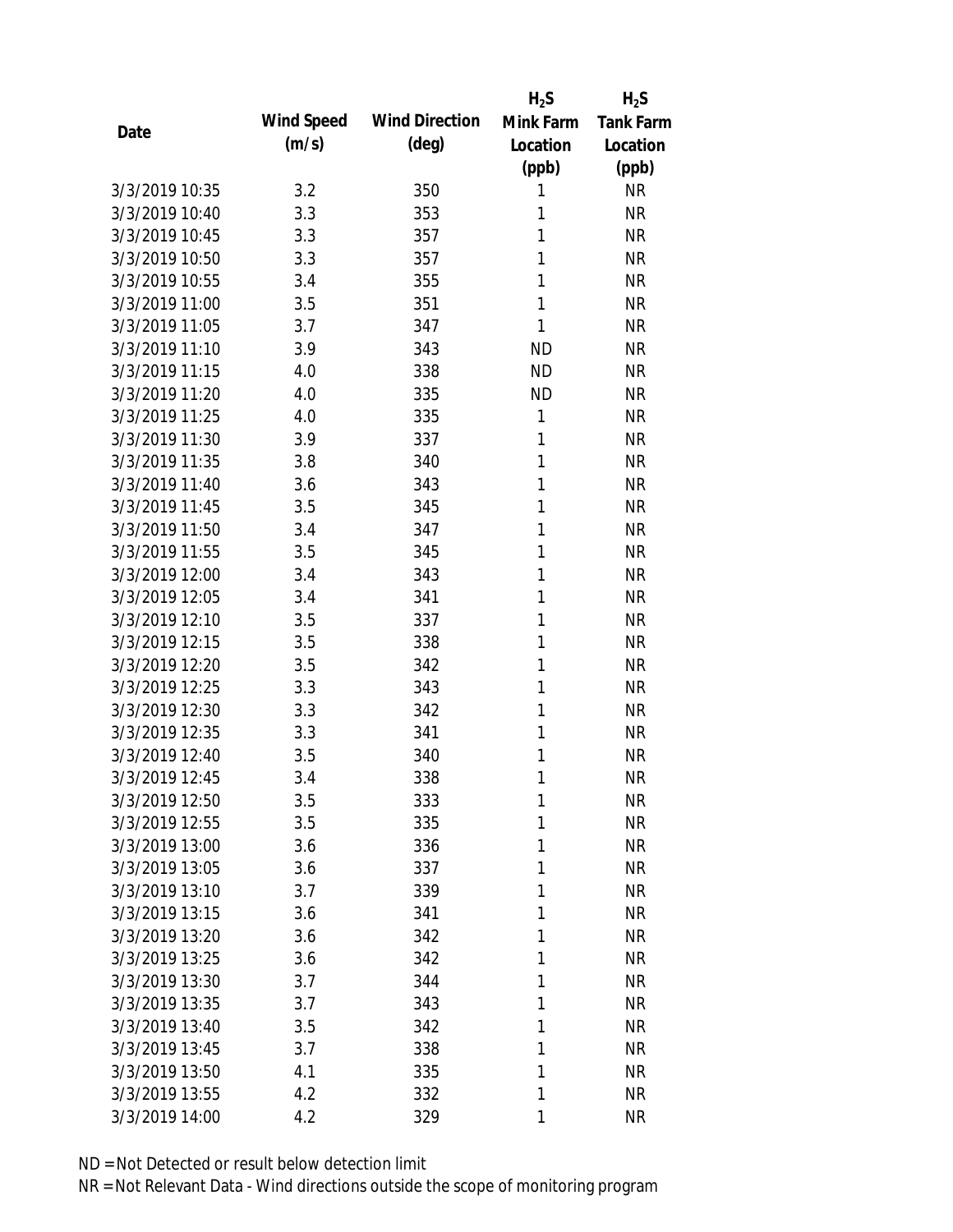|                |            |                       | $H_2S$    | $H_2S$           |
|----------------|------------|-----------------------|-----------|------------------|
| Date           | Wind Speed | <b>Wind Direction</b> | Mink Farm | <b>Tank Farm</b> |
|                | (m/s)      | $(\text{deg})$        | Location  | Location         |
|                |            |                       | (ppb)     | (ppb)            |
| 3/3/2019 14:05 | 4.4        | 327                   | 1         | <b>NR</b>        |
| 3/3/2019 14:10 | 4.5        | 326                   | 1         | <b>NR</b>        |
| 3/3/2019 14:15 | 4.3        | 329                   | 1         | <b>NR</b>        |
| 3/3/2019 14:20 | 4.0        | 332                   | 1         | <b>NR</b>        |
| 3/3/2019 14:25 | 4.0        | 333                   | 1         | <b>NR</b>        |
| 3/3/2019 14:30 | 4.0        | 335                   | 1         | <b>NR</b>        |
| 3/3/2019 14:35 | 3.8        | 340                   | 1         | <b>NR</b>        |
| 3/3/2019 14:40 | 3.9        | 340                   | 1         | <b>NR</b>        |
| 3/3/2019 14:45 | 4.0        | 338                   | 1         | <b>NR</b>        |
| 3/3/2019 14:50 | 4.3        | 335                   | 1         | <b>NR</b>        |
| 3/3/2019 14:55 | 4.3        | 333                   | 1         | <b>NR</b>        |
| 3/3/2019 15:00 | 4.5        | 332                   | 1         | <b>NR</b>        |
| 3/3/2019 15:05 | 4.7        | 330                   | 1         | <b>NR</b>        |
| 3/3/2019 15:10 | 4.8        | 330                   | 1         | <b>NR</b>        |
| 3/3/2019 15:15 | 5.0        | 329                   | 1         | <b>NR</b>        |
| 3/3/2019 15:20 | 4.9        | 331                   | 1         | <b>NR</b>        |
| 3/3/2019 15:25 | 5.0        | 332                   | <b>ND</b> | <b>NR</b>        |
| 3/3/2019 15:30 | 5.2        | 331                   | <b>ND</b> | <b>NR</b>        |
| 3/3/2019 15:35 | 5.2        | 328                   | <b>ND</b> | <b>NR</b>        |
| 3/3/2019 15:40 | 5.2        | 325                   | <b>ND</b> | <b>NR</b>        |
| 3/3/2019 15:45 | 5.0        | 327                   | <b>ND</b> | <b>NR</b>        |
| 3/3/2019 15:50 | 5.1        | 325                   | <b>ND</b> | <b>NR</b>        |
| 3/3/2019 15:55 | 5.2        | 321                   | <b>ND</b> | <b>NR</b>        |
| 3/3/2019 16:00 | 5.0        | 323                   | 1         | <b>NR</b>        |
| 3/3/2019 16:05 | 4.8        | 326                   | 1         | <b>NR</b>        |
| 3/3/2019 16:10 | 4.7        | 329                   | 1         | <b>NR</b>        |
| 3/3/2019 16:15 | 5.1        | 323                   | 1         | <b>NR</b>        |
| 3/3/2019 16:20 | 5.1        | 323                   | 1         | <b>NR</b>        |
| 3/3/2019 16:25 | 5.2        | 327                   | 1         | <b>NR</b>        |
| 3/3/2019 16:30 | 5.5        | 325                   | <b>ND</b> | <b>NR</b>        |
| 3/3/2019 16:35 | 5.8        | 322                   | 1         | <b>NR</b>        |
| 3/3/2019 16:40 | 6.1        | 318                   | 1         | <b>NR</b>        |
| 3/3/2019 16:45 | 6.0        | 319                   | 1         | <b>NR</b>        |
| 3/3/2019 16:50 | 6.0        | 320                   | 1         | <b>NR</b>        |
| 3/3/2019 16:55 | 5.8        | 318                   | 1         | <b>NR</b>        |
| 3/3/2019 17:00 | 5.5        | 317                   | 1         | <b>NR</b>        |
| 3/3/2019 17:05 | 5.1        | 319                   | 1         | <b>NR</b>        |
| 3/3/2019 17:10 | 4.8        | 321                   | 1         | <b>NR</b>        |
| 3/3/2019 17:15 | 4.5        | 323                   | 1         | <b>NR</b>        |
| 3/3/2019 17:20 | 4.4        | 320                   | 1         | <b>NR</b>        |
| 3/3/2019 17:25 | 4.4        | 322                   | 1         | <b>NR</b>        |
| 3/3/2019 17:30 | 4.6        | 321                   | 1         | <b>NR</b>        |
|                |            |                       |           |                  |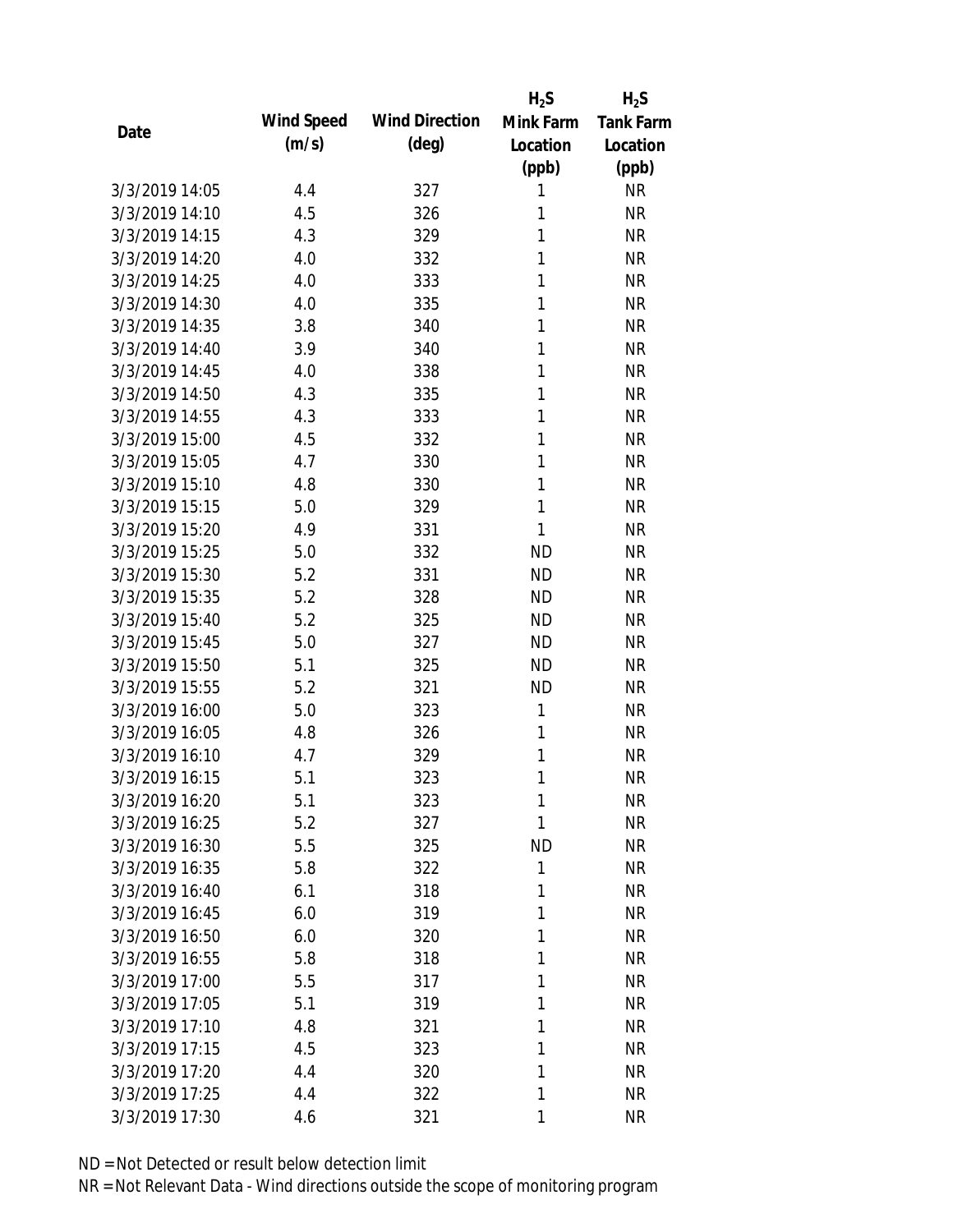|                |            |                       | $H_2S$         | $H_2S$           |
|----------------|------------|-----------------------|----------------|------------------|
|                | Wind Speed | <b>Wind Direction</b> | Mink Farm      | <b>Tank Farm</b> |
| Date           | (m/s)      | $(\text{deg})$        | Location       | Location         |
|                |            |                       | (ppb)          | (ppb)            |
| 3/3/2019 17:35 | 5.0        | 318                   | 1              | <b>NR</b>        |
| 3/3/2019 17:40 | 5.3        | 316                   | 1              | <b>NR</b>        |
| 3/3/2019 17:45 | 5.3        | 312                   | 1              | <b>NR</b>        |
| 3/3/2019 17:50 | 5.3        | 312                   | 1              | <b>NR</b>        |
| 3/3/2019 17:55 | 5.3        | 312                   | 1              | <b>NR</b>        |
| 3/3/2019 18:00 | 5.3        | 310                   | 1              | <b>NR</b>        |
| 3/3/2019 18:05 | 5.1        | 310                   | 1              | <b>NR</b>        |
| 3/3/2019 18:10 | 5.1        | 308                   | 1              | <b>NR</b>        |
| 3/3/2019 18:15 | 5.3        | 309                   | 1              | <b>NR</b>        |
| 3/3/2019 18:20 | 5.3        | 308                   | 1              | <b>NR</b>        |
| 3/3/2019 18:25 | 5.3        | 306                   | 1              | <b>NR</b>        |
| 3/3/2019 18:30 | 5.3        | 306                   | 1              | <b>NR</b>        |
| 3/3/2019 18:35 | 5.4        | 308                   | 1              | <b>NR</b>        |
| 3/3/2019 18:40 | 5.4        | 310                   | 1              | <b>NR</b>        |
| 3/3/2019 18:45 | 5.3        | 309                   | 1              | <b>NR</b>        |
| 3/3/2019 18:50 | 5.5        | 310                   | 1              | <b>NR</b>        |
| 3/3/2019 18:55 | 5.7        | 309                   | 1              | <b>NR</b>        |
| 3/3/2019 19:00 | 5.9        | 309                   | 1              | <b>NR</b>        |
| 3/3/2019 19:05 | 5.7        | 308                   | 1              | <b>NR</b>        |
| 3/3/2019 19:10 | 5.7        | 306                   | 1              | <b>NR</b>        |
| 3/3/2019 19:15 | 5.6        | 305                   | $\overline{2}$ | <b>NR</b>        |
| 3/3/2019 19:20 | 5.5        | 304                   | $\overline{2}$ | <b>NR</b>        |
| 3/3/2019 19:25 | 5.5        | 304                   | $\overline{2}$ | <b>NR</b>        |
| 3/3/2019 19:30 | 5.3        | 304                   | $\overline{2}$ | <b>NR</b>        |
| 3/3/2019 19:35 | 5.2        | 304                   | $\overline{2}$ | <b>NR</b>        |
| 3/3/2019 19:40 | 5.2        | 305                   | $\overline{2}$ | <b>NR</b>        |
| 3/3/2019 19:45 | 5.3        | 305                   | 1              | <b>NR</b>        |
| 3/3/2019 19:50 | 5.2        | 304                   | 1              | <b>NR</b>        |
| 3/3/2019 19:55 | 4.8        | 302                   | 1              | <b>NR</b>        |
| 3/3/2019 20:00 | 4.6        | 301                   | 1              | <b>NR</b>        |
| 3/3/2019 20:05 | 4.7        | 299                   | 1              | <b>NR</b>        |
| 3/3/2019 20:10 | 4.8        | 300                   | 1              | <b>NR</b>        |
| 3/3/2019 20:15 | 4.7        | 297                   | 1              | <b>NR</b>        |
| 3/3/2019 20:20 | 4.6        | 295                   | 1              | <b>NR</b>        |
| 3/3/2019 20:25 | 4.7        | 294                   | 1              | <b>NR</b>        |
| 3/3/2019 20:30 | 4.9        | 296                   | 1              | <b>NR</b>        |
| 3/3/2019 20:35 | 5.3        | 298                   | 1              | <b>NR</b>        |
| 3/3/2019 20:40 | 5.3        | 299                   | 1              | <b>NR</b>        |
| 3/3/2019 20:45 | 5.5        | 302                   | 1              | <b>NR</b>        |
| 3/3/2019 20:50 | 5.5        | 305                   | 1              | <b>NR</b>        |
| 3/3/2019 20:55 | 5.7        | 308                   | 1              | <b>NR</b>        |
| 3/3/2019 21:00 | 5.6        | 308                   | 1              | <b>NR</b>        |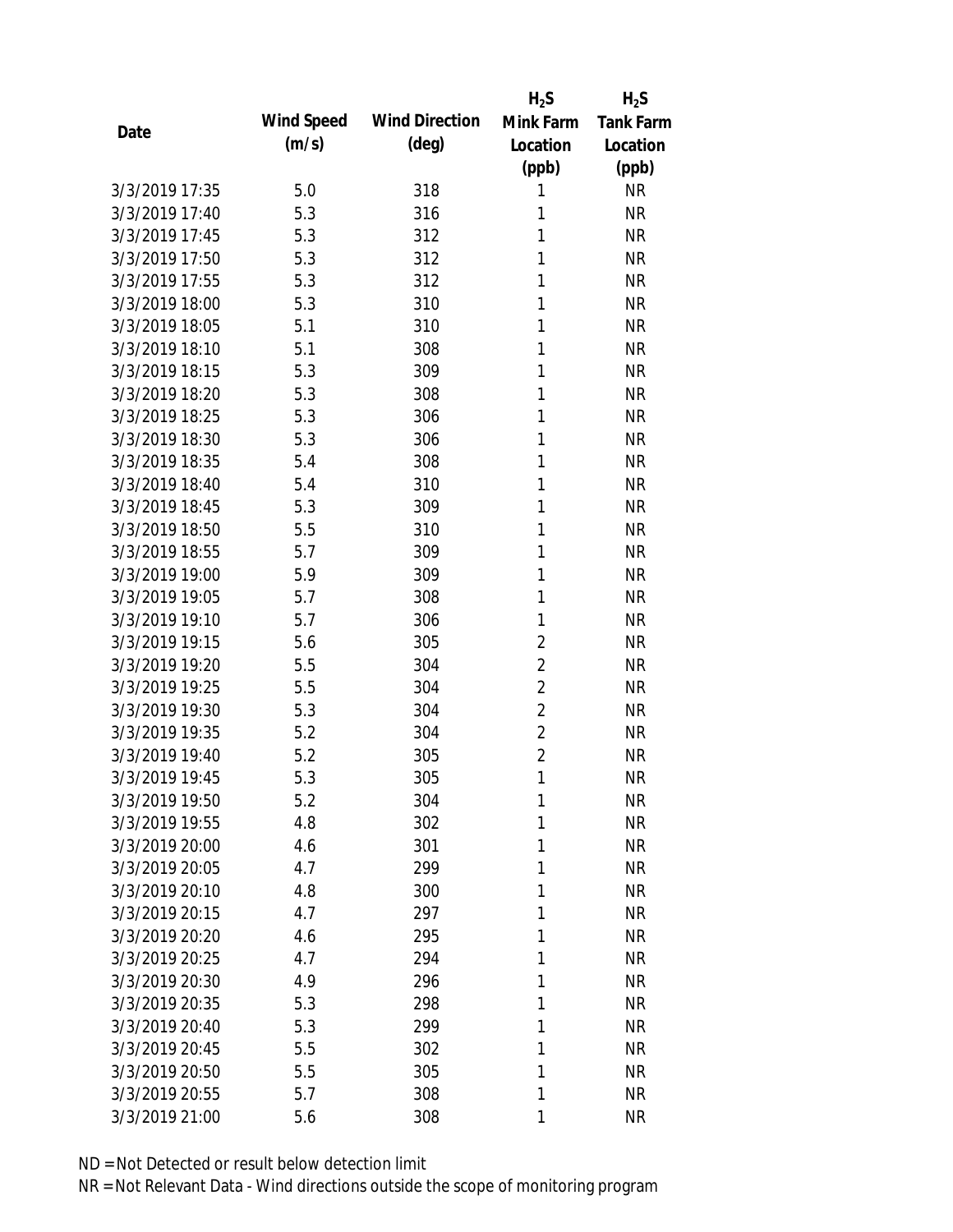|                |            |                       | $H_2S$         | $H_2S$           |
|----------------|------------|-----------------------|----------------|------------------|
| Date           | Wind Speed | <b>Wind Direction</b> | Mink Farm      | <b>Tank Farm</b> |
|                | (m/s)      | $(\text{deg})$        | Location       | Location         |
|                |            |                       | (ppb)          | (ppb)            |
| 3/3/2019 21:05 | 5.5        | 307                   | 1              | <b>NR</b>        |
| 3/3/2019 21:10 | 5.6        | 308                   | 1              | <b>NR</b>        |
| 3/3/2019 21:15 | 5.5        | 308                   | 1              | <b>NR</b>        |
| 3/3/2019 21:20 | 5.6        | 308                   | 1              | <b>NR</b>        |
| 3/3/2019 21:25 | 5.4        | 308                   | 1              | <b>NR</b>        |
| 3/3/2019 21:30 | 5.3        | 307                   | 1              | <b>NR</b>        |
| 3/3/2019 21:35 | 4.8        | 304                   | 1              | <b>NR</b>        |
| 3/3/2019 21:40 | 4.5        | 301                   | 1              | <b>NR</b>        |
| 3/3/2019 21:45 | 4.5        | 298                   | 1              | <b>NR</b>        |
| 3/3/2019 21:50 | 4.4        | 295                   | 1              | <b>NR</b>        |
| 3/3/2019 21:55 | 4.3        | 293                   | 1              | <b>NR</b>        |
| 3/3/2019 22:00 | 4.6        | 294                   | 1              | <b>NR</b>        |
| 3/3/2019 22:05 | 4.7        | 296                   | 1              | <b>NR</b>        |
| 3/3/2019 22:10 | 4.6        | 296                   | 1              | <b>NR</b>        |
| 3/3/2019 22:15 | 4.5        | 295                   | 1              | <b>NR</b>        |
| 3/3/2019 22:20 | 4.4        | 294                   | 1              | <b>NR</b>        |
| 3/3/2019 22:25 | 4.6        | 293                   | 1              | <b>NR</b>        |
| 3/3/2019 22:30 | 4.4        | 290                   | 1              | <b>NR</b>        |
| 3/3/2019 22:35 | 4.3        | 288                   | 1              | <b>NR</b>        |
| 3/3/2019 22:40 | 4.5        | 291                   | 1              | <b>NR</b>        |
| 3/3/2019 22:45 | 4.4        | 294                   | 1              | <b>NR</b>        |
| 3/3/2019 22:50 | 4.5        | 295                   | 1              | <b>NR</b>        |
| 3/3/2019 22:55 | 4.5        | 295                   | 1              | <b>NR</b>        |
| 3/3/2019 23:00 | 4.5        | 298                   | 1              | <b>NR</b>        |
| 3/3/2019 23:05 | 4.8        | 301                   | 1              | <b>NR</b>        |
| 3/3/2019 23:10 | 4.8        | 301                   | 1              | <b>NR</b>        |
| 3/3/2019 23:15 | 4.7        | 300                   | 1              | <b>NR</b>        |
| 3/3/2019 23:20 | 4.7        | 298                   | 1              | <b>NR</b>        |
| 3/3/2019 23:25 | 4.8        | 298                   | 1              | <b>NR</b>        |
| 3/3/2019 23:30 | 4.6        | 293                   | 1              | <b>NR</b>        |
| 3/3/2019 23:35 | 4.4        | 288                   | 1              | <b>NR</b>        |
| 3/3/2019 23:40 | 4.3        | 285                   | 1              | <b>NR</b>        |
| 3/3/2019 23:45 | 4.4        | 284                   | 1              | <b>NR</b>        |
| 3/3/2019 23:50 | 4.4        | 285                   | 1              | <b>NR</b>        |
| 3/3/2019 23:55 | 4.3        | 285                   | 1              | <b>NR</b>        |
| 3/3/2019 24:00 | 4.4        | 285                   | $\overline{2}$ | <b>NR</b>        |
| 3/4/2019 00:05 | 4.4        | 286                   | 1              | <b>NR</b>        |
| 3/4/2019 00:10 | 4.5        | 287                   | 1              | <b>NR</b>        |
| 3/4/2019 00:15 | 4.6        | 289                   | 1              | <b>NR</b>        |
| 3/4/2019 00:20 | 4.7        | 293                   | 1              | <b>NR</b>        |
| 3/4/2019 00:25 | 4.8        | 295                   | 1              | <b>NR</b>        |
| 3/4/2019 00:30 | 4.7        | 297                   | 1              | <b>NR</b>        |
|                |            |                       |                |                  |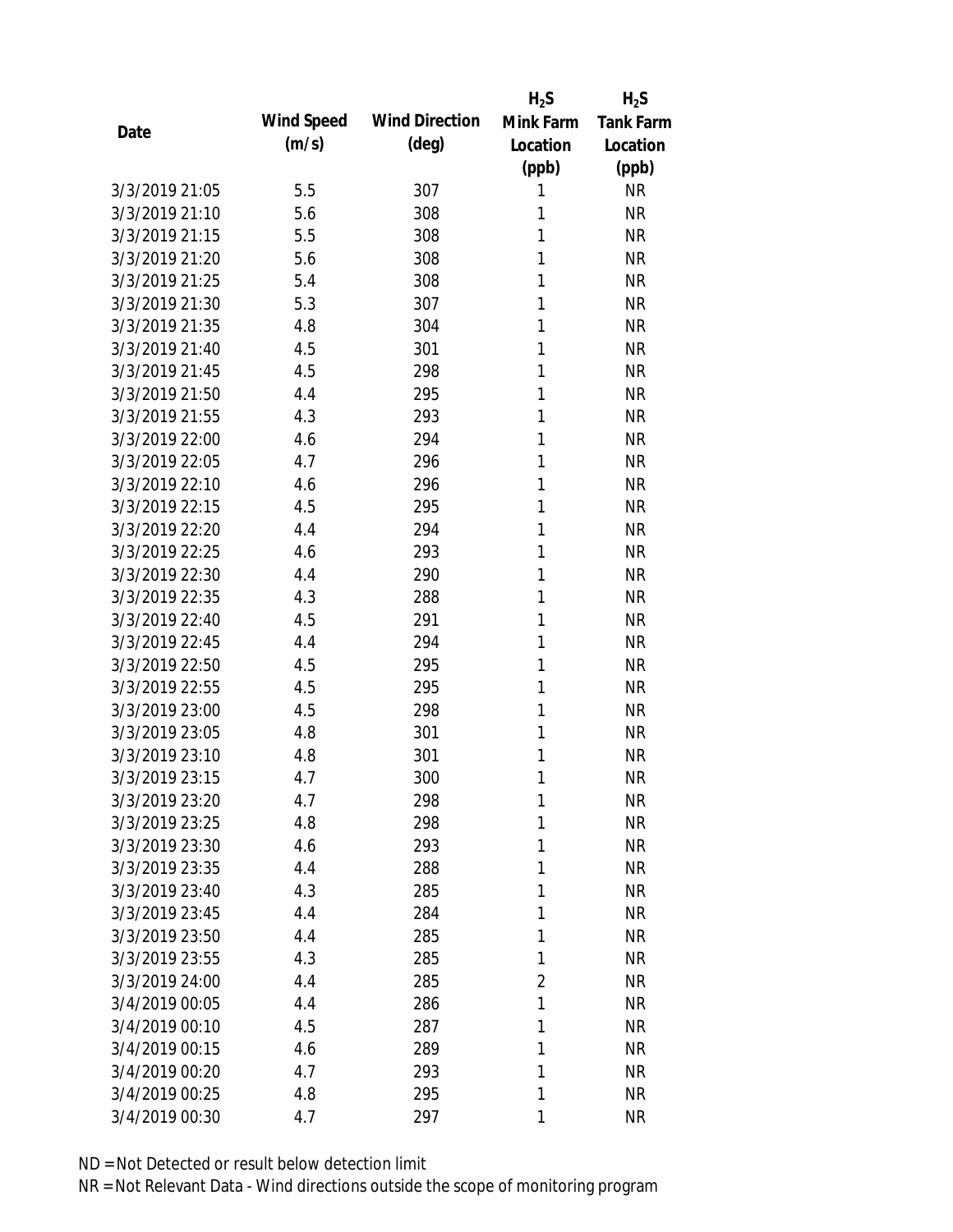|                |            |                       | $H_2S$    | $H_2S$           |
|----------------|------------|-----------------------|-----------|------------------|
| Date           | Wind Speed | <b>Wind Direction</b> | Mink Farm | <b>Tank Farm</b> |
|                | (m/s)      | $(\text{deg})$        | Location  | Location         |
|                |            |                       | (ppb)     | (ppb)            |
| 3/4/2019 00:35 | 4.7        | 298                   | 1         | <b>NR</b>        |
| 3/4/2019 00:40 | 5.0        | 298                   | 1         | <b>NR</b>        |
| 3/4/2019 00:45 | 5.3        | 299                   | 1         | <b>NR</b>        |
| 3/4/2019 00:50 | 5.4        | 300                   | 1         | <b>NR</b>        |
| 3/4/2019 00:55 | 5.5        | 300                   | 1         | <b>NR</b>        |
| 3/4/2019 01:00 | 5.5        | 301                   | 1         | <b>NR</b>        |
| 3/4/2019 01:05 | 5.7        | 300                   | 1         | <b>NR</b>        |
| 3/4/2019 01:10 | 5.5        | 302                   | 1         | <b>NR</b>        |
| 3/4/2019 01:15 | 5.6        | 304                   | 1         | <b>NR</b>        |
| 3/4/2019 01:20 | 5.7        | 302                   | 1         | <b>NR</b>        |
| 3/4/2019 01:25 | 5.9        | 303                   | 1         | <b>NR</b>        |
| 3/4/2019 01:30 | 6.3        | 305                   | 1         | <b>NR</b>        |
| 3/4/2019 01:35 | 6.4        | 307                   | 1         | <b>NR</b>        |
| 3/4/2019 01:40 | 6.6        | 307                   | 1         | <b>NR</b>        |
| 3/4/2019 01:45 | 6.5        | 306                   | 1         | <b>NR</b>        |
| 3/4/2019 01:50 | 6.3        | 307                   | 1         | <b>NR</b>        |
| 3/4/2019 01:55 | 6.2        | 307                   | 1         | <b>NR</b>        |
| 3/4/2019 02:00 | 5.8        | 306                   | 1         | <b>NR</b>        |
| 3/4/2019 02:05 | 5.7        | 306                   | 1         | <b>NR</b>        |
| 3/4/2019 02:10 | 5.5        | 307                   | 1         | <b>NR</b>        |
| 3/4/2019 02:15 | 5.3        | 307                   | 1         | <b>NR</b>        |
| 3/4/2019 02:20 | 5.0        | 306                   | 1         | <b>NR</b>        |
| 3/4/2019 02:25 | 4.8        | 305                   | 1         | <b>NR</b>        |
| 3/4/2019 02:30 | 4.7        | 305                   | 1         | <b>NR</b>        |
| 3/4/2019 02:35 | 4.8        | 304                   | 1         | <b>NR</b>        |
| 3/4/2019 02:40 | 4.8        | 303                   | 1         | <b>NR</b>        |
| 3/4/2019 02:45 | 4.8        | 302                   | 1         | <b>NR</b>        |
| 3/4/2019 02:50 | 4.8        | 302                   | 1         | <b>NR</b>        |
| 3/4/2019 02:55 | 4.9        | 303                   | 1         | <b>NR</b>        |
| 3/4/2019 03:00 | 5.1        | 303                   | 1         | <b>NR</b>        |
| 3/4/2019 03:05 | 5.1        | 301                   | 1         | <b>NR</b>        |
| 3/4/2019 03:10 | 5.0        | 300                   | 1         | <b>NR</b>        |
| 3/4/2019 03:15 | 5.0        | 297                   | 1         | <b>NR</b>        |
| 3/4/2019 03:20 | 5.1        | 298                   | 1         | <b>NR</b>        |
| 3/4/2019 03:25 | 5.2        | 299                   | 1         | <b>NR</b>        |
| 3/4/2019 03:30 | 5.2        | 300                   | 1         | <b>NR</b>        |
| 3/4/2019 03:35 | 5.4        | 303                   | 1         | <b>NR</b>        |
| 3/4/2019 03:40 | 5.4        | 305                   | 1         | <b>NR</b>        |
| 3/4/2019 03:45 | 5.3        | 305                   | 1         | <b>NR</b>        |
| 3/4/2019 03:50 | 5.3        | 301                   | 1         | <b>NR</b>        |
| 3/4/2019 03:55 | 5.2        | 297                   | 1         | <b>NR</b>        |
| 3/4/2019 04:00 | 5.1        | 296                   | 1         | <b>NR</b>        |
|                |            |                       |           |                  |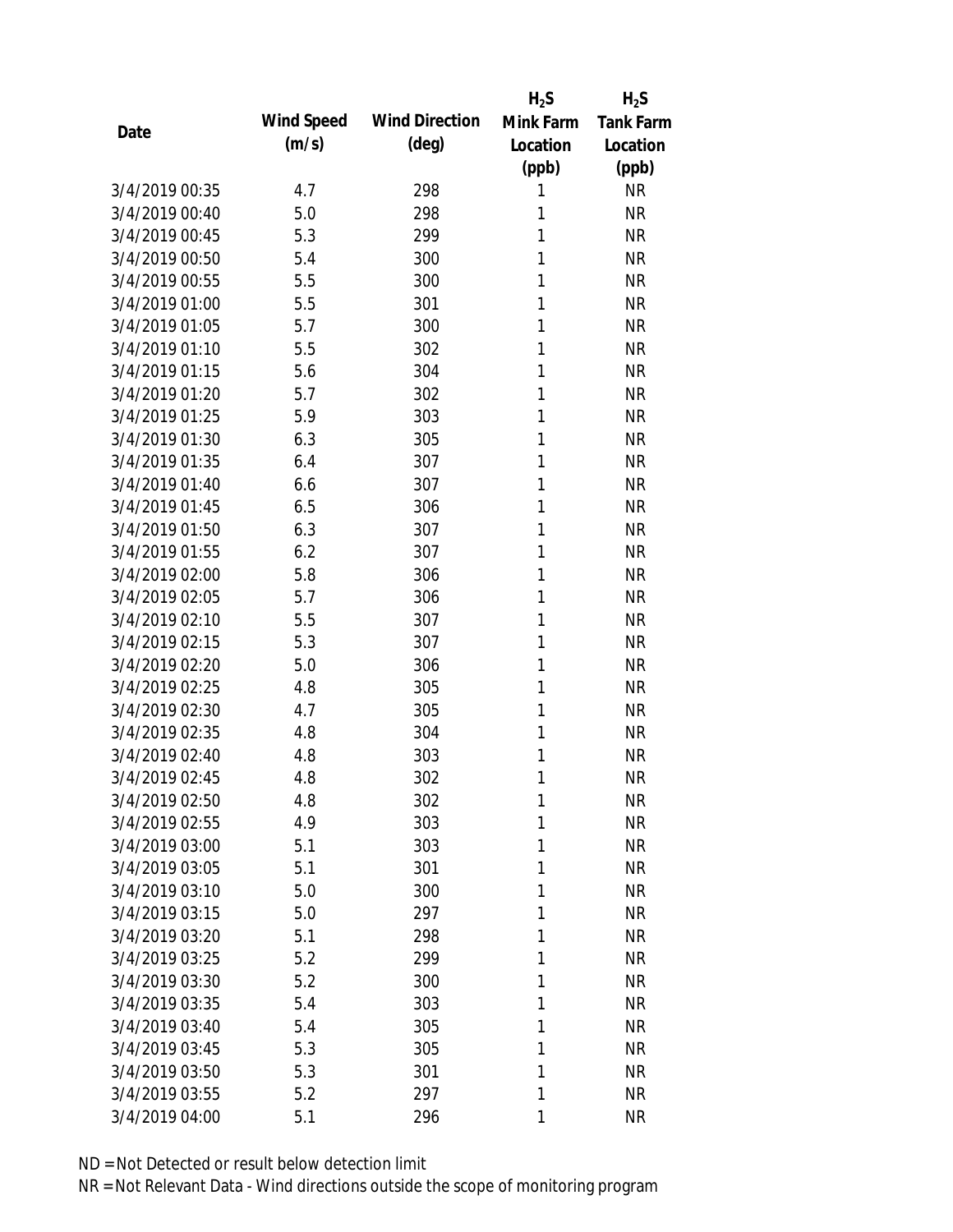|                |            |                       | $H_2S$    | $H_2S$           |
|----------------|------------|-----------------------|-----------|------------------|
| Date           | Wind Speed | <b>Wind Direction</b> | Mink Farm | <b>Tank Farm</b> |
|                | (m/s)      | $(\text{deg})$        | Location  | Location         |
|                |            |                       | (ppb)     | (ppb)            |
| 3/4/2019 04:05 | 4.8        | 293                   | 1         | <b>NR</b>        |
| 3/4/2019 04:10 | 4.6        | 292                   | 1         | <b>NR</b>        |
| 3/4/2019 04:15 | 4.7        | 295                   | 1         | <b>NR</b>        |
| 3/4/2019 04:20 | 4.6        | 298                   | 1         | <b>NR</b>        |
| 3/4/2019 04:25 | 4.6        | 298                   | 1         | <b>NR</b>        |
| 3/4/2019 04:30 | 4.6        | 299                   | 1         | <b>NR</b>        |
| 3/4/2019 04:35 | 4.6        | 301                   | 1         | <b>NR</b>        |
| 3/4/2019 04:40 | 4.5        | 300                   | 1         | <b>NR</b>        |
| 3/4/2019 04:45 | 4.6        | 298                   | 1         | <b>NR</b>        |
| 3/4/2019 04:50 | 4.8        | 297                   | 1         | <b>NR</b>        |
| 3/4/2019 04:55 | 5.0        | 296                   | 1         | <b>NR</b>        |
| 3/4/2019 05:00 | 5.0        | 294                   | 1         | <b>NR</b>        |
| 3/4/2019 05:05 | 5.1        | 293                   | 1         | <b>NR</b>        |
| 3/4/2019 05:10 | 5.3        | 293                   | 1         | <b>NR</b>        |
| 3/4/2019 05:15 | 5.2        | 292                   | 1         | <b>NR</b>        |
| 3/4/2019 05:20 | 5.0        | 290                   | 1         | <b>NR</b>        |
| 3/4/2019 05:25 | 4.9        | 288                   | 1         | <b>NR</b>        |
| 3/4/2019 05:30 | 4.9        | 285                   | 1         | <b>NR</b>        |
| 3/4/2019 05:35 | 4.9        | 283                   | 1         | <b>NR</b>        |
| 3/4/2019 05:40 | 5.0        | 282                   | 1         | <b>NR</b>        |
| 3/4/2019 05:45 | 5.1        | 282                   | 1         | <b>NR</b>        |
| 3/4/2019 05:50 | 5.0        | 281                   | 1         | <b>NR</b>        |
| 3/4/2019 05:55 | 5.1        | 282                   | 1         | <b>NR</b>        |
| 3/4/2019 06:00 | 5.1        | 283                   | 1         | <b>NR</b>        |
| 3/4/2019 06:05 | 4.9        | 282                   | 1         | <b>NR</b>        |
| 3/4/2019 06:10 | 4.7        | 281                   | 1         | <b>NR</b>        |
| 3/4/2019 06:15 | 4.5        | 279                   | 1         | <b>NR</b>        |
| 3/4/2019 06:20 | 4.5        | 277                   | 1         | <b>NR</b>        |
| 3/4/2019 06:25 | 4.4        | 277                   | 1         | <b>NR</b>        |
| 3/4/2019 06:30 | 4.5        | 280                   | 1         | <b>NR</b>        |
| 3/4/2019 06:35 | 4.6        | 281                   | 1         | <b>NR</b>        |
| 3/4/2019 06:40 | 4.8        | 283                   | 1         | <b>NR</b>        |
| 3/4/2019 06:45 | 4.9        | 286                   | 1         | <b>NR</b>        |
| 3/4/2019 06:50 | 4.8        | 288                   | 1         | <b>NR</b>        |
| 3/4/2019 06:55 | 5.0        | 288                   | 1         | <b>NR</b>        |
| 3/4/2019 07:00 | 5.0        | 287                   | 1         | <b>NR</b>        |
| 3/4/2019 07:05 | 5.0        | 287                   | 1         | <b>NR</b>        |
| 3/4/2019 07:10 | 4.7        | 289                   | 1         | <b>NR</b>        |
| 3/4/2019 07:15 | 4.7        | 289                   | 1         | <b>NR</b>        |
| 3/4/2019 07:20 | 4.8        | 289                   | 1         | <b>NR</b>        |
| 3/4/2019 07:25 | 4.8        | 290                   | 1         | <b>NR</b>        |
| 3/4/2019 07:30 | 4.9        | 290                   | 1         | <b>NR</b>        |
|                |            |                       |           |                  |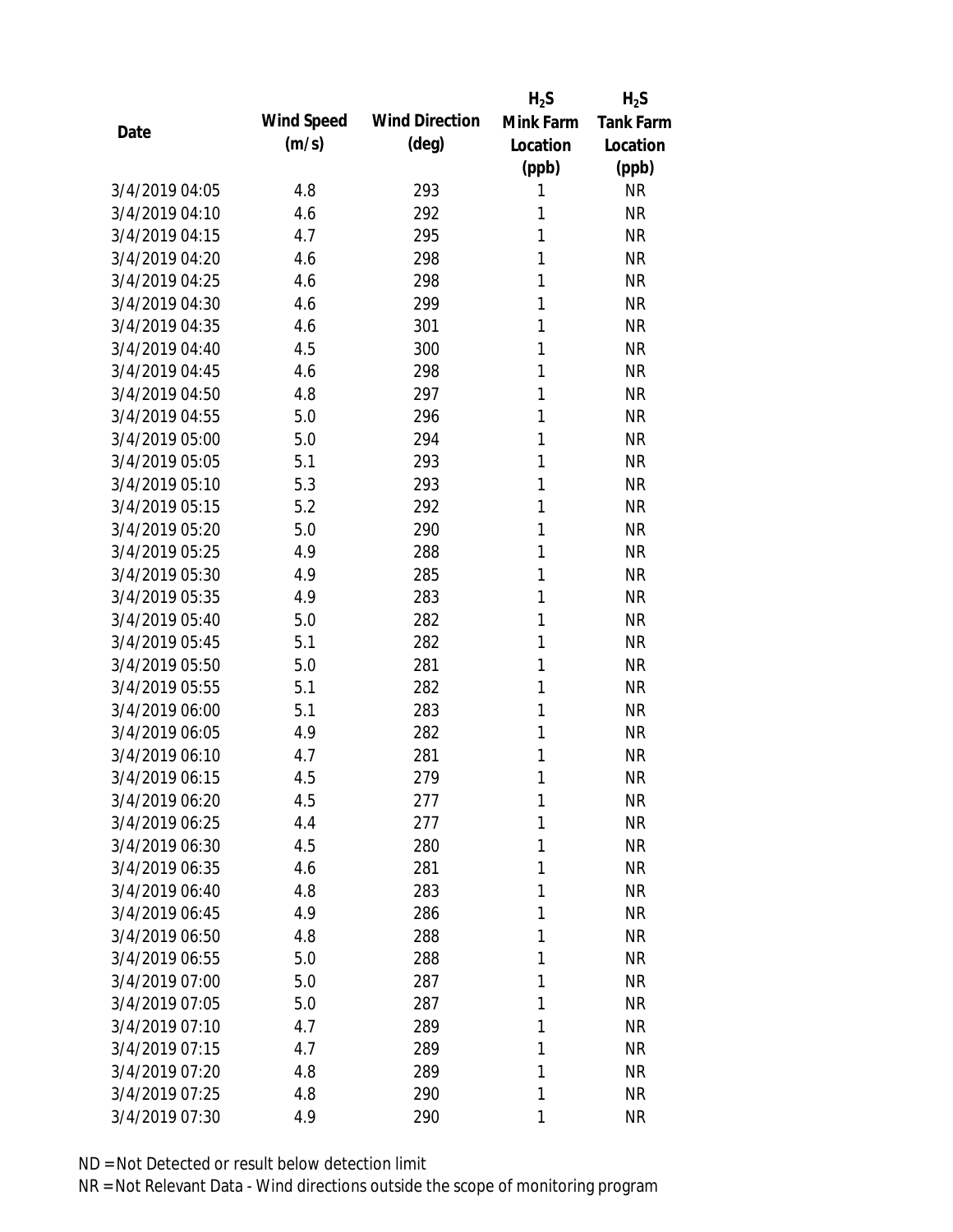|                |            |                       | $H_2S$         | $H_2S$           |
|----------------|------------|-----------------------|----------------|------------------|
| Date           | Wind Speed | <b>Wind Direction</b> | Mink Farm      | <b>Tank Farm</b> |
|                | (m/s)      | (deg)                 | Location       | Location         |
|                |            |                       | (ppb)          | (ppb)            |
| 3/4/2019 07:35 | 5.0        | 289                   | 1              | <b>NR</b>        |
| 3/4/2019 07:40 | 5.2        | 287                   | 1              | <b>NR</b>        |
| 3/4/2019 07:45 | 5.0        | 285                   | 1              | <b>NR</b>        |
| 3/4/2019 07:50 | 5.1        | 284                   | 1              | <b>NR</b>        |
| 3/4/2019 07:55 | 5.1        | 283                   | 1              | <b>NR</b>        |
| 3/4/2019 08:00 | 5.0        | 283                   | 1              | <b>NR</b>        |
| 3/4/2019 08:05 | 5.1        | 285                   | 1              | <b>NR</b>        |
| 3/4/2019 08:10 | 5.0        | 287                   | 1              | <b>NR</b>        |
| 3/4/2019 08:15 | 5.1        | 288                   | 1              | <b>NR</b>        |
| 3/4/2019 08:20 | 5.0        | 289                   | 1              | <b>NR</b>        |
| 3/4/2019 08:25 | 5.1        | 291                   | 1              | <b>NR</b>        |
| 3/4/2019 08:30 | 5.2        | 294                   | 1              | <b>NR</b>        |
| 3/4/2019 08:35 | 5.1        | 292                   | 1              | <b>NR</b>        |
| 3/4/2019 08:40 | 5.1        | 289                   | 1              | <b>NR</b>        |
| 3/4/2019 08:45 | 5.2        | 287                   | 1              | <b>NR</b>        |
| 3/4/2019 08:50 | 5.1        | 286                   | 1              | <b>NR</b>        |
| 3/4/2019 08:55 | 5.0        | 284                   | 1              | <b>NR</b>        |
| 3/4/2019 09:00 | 5.0        | 281                   | $\overline{2}$ | <b>NR</b>        |
| 3/4/2019 09:05 | 5.2        | 280                   | $\overline{2}$ | <b>NR</b>        |
| 3/4/2019 09:10 | 5.2        | 279                   | $\overline{2}$ | <b>NR</b>        |
| 3/4/2019 09:15 | 5.2        | 281                   | $\overline{2}$ | <b>NR</b>        |
| 3/4/2019 09:20 | 5.4        | 279                   | $\overline{2}$ | <b>NR</b>        |
| 3/4/2019 09:25 | 5.4        | 274                   | $\overline{2}$ | 1                |
| 3/4/2019 09:30 | 5.2        | 271                   | $\overline{2}$ | 1                |
| 3/4/2019 09:35 | 5.2        | 273                   | $\overline{2}$ | 1                |
| 3/4/2019 09:40 | 5.3        | 276                   | $\overline{2}$ | <b>NR</b>        |
| 3/4/2019 09:45 | 5.4        | 276                   | $\overline{2}$ | <b>NR</b>        |
| 3/4/2019 09:50 | 5.6        | 280                   | 1              | <b>NR</b>        |
| 3/4/2019 09:55 | 5.4        | 283                   | 1              | <b>NR</b>        |
| 3/4/2019 10:00 | 5.4        | 282                   | 1              | <b>NR</b>        |
| 3/4/2019 10:05 | 5.3        | 278                   | 1              | <b>NR</b>        |
| 3/4/2019 10:10 | 5.0        | 275                   | 1              | 1                |
| 3/4/2019 10:15 | 4.9        | 273                   | 2              | 1                |
| 3/4/2019 10:20 | 4.8        | 267                   | $\overline{2}$ | 1                |
| 3/4/2019 10:25 | 5.1        | 267                   | $\overline{2}$ | 1                |
| 3/4/2019 10:30 | 5.3        | 269                   | $\overline{2}$ | 1                |
| 3/4/2019 10:35 | 5.5        | 273                   | $\overline{2}$ | 1                |
| 3/4/2019 10:40 | 5.9        | 278                   | $\overline{2}$ | <b>NR</b>        |
| 3/4/2019 10:45 | 6.1        | 278                   | 1              | <b>NR</b>        |
| 3/4/2019 10:50 | 6.0        | 280                   | 1              | <b>NR</b>        |
| 3/4/2019 10:55 | 5.9        | 280                   | 1              | <b>NR</b>        |
| 3/4/2019 11:00 | 6.0        | 279                   | 1              | <b>NR</b>        |
|                |            |                       |                |                  |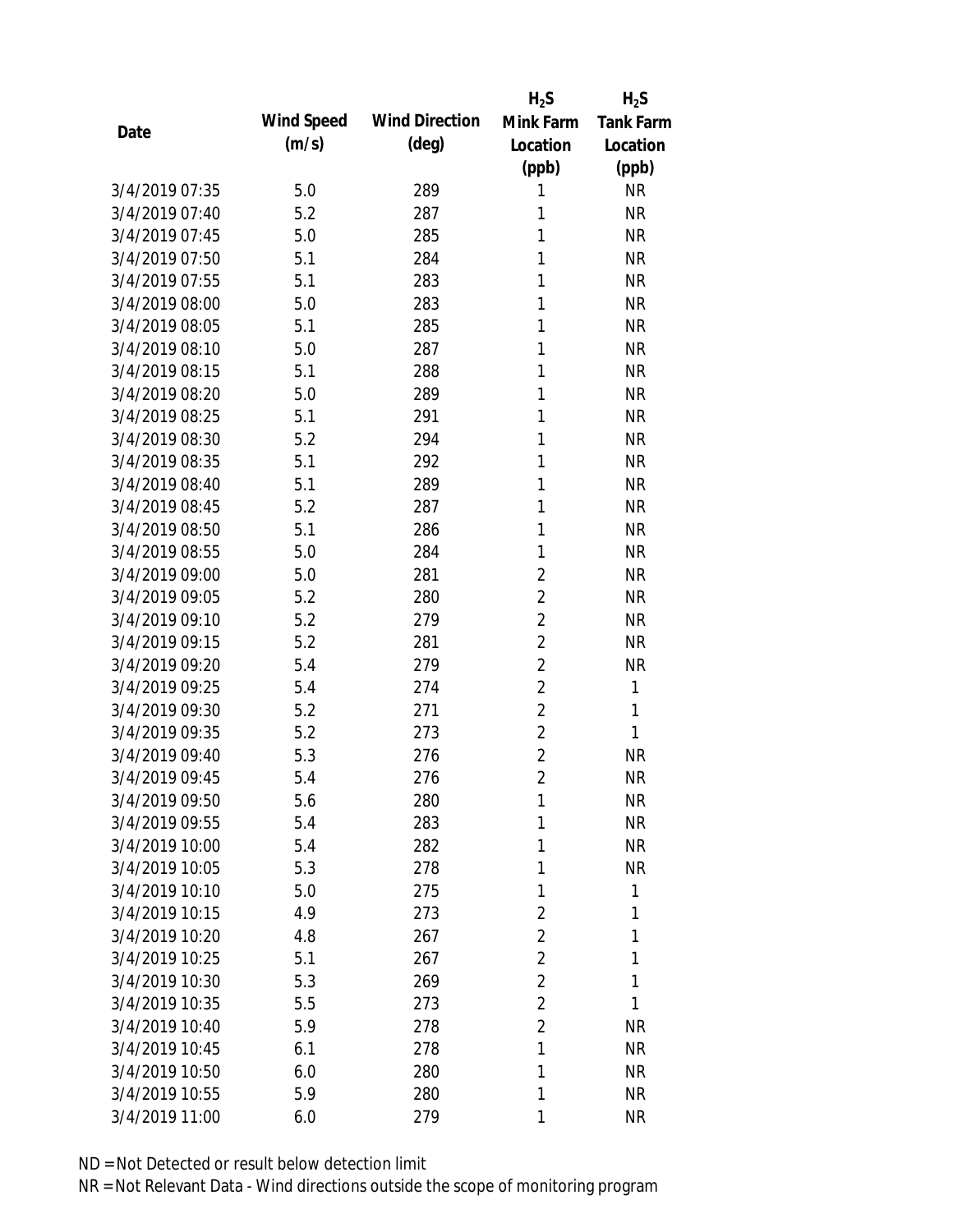|                |            |                       | $H_2S$         | $H_2S$           |
|----------------|------------|-----------------------|----------------|------------------|
| Date           | Wind Speed | <b>Wind Direction</b> | Mink Farm      | <b>Tank Farm</b> |
|                | (m/s)      | $(\text{deg})$        | Location       | Location         |
|                |            |                       | (ppb)          | (ppb)            |
| 3/4/2019 11:05 | 5.9        | 276                   | 2              | <b>NR</b>        |
| 3/4/2019 11:10 | 5.9        | 272                   | $\overline{2}$ | 1                |
| 3/4/2019 11:15 | 6.1        | 269                   | $\overline{2}$ | $\overline{2}$   |
| 3/4/2019 11:20 | 6.2        | 270                   | $\overline{2}$ | $\overline{2}$   |
| 3/4/2019 11:25 | 6.2        | 270                   | $\overline{2}$ | $\overline{2}$   |
| 3/4/2019 11:30 | 6.1        | 272                   | $\overline{2}$ | $\overline{2}$   |
| 3/4/2019 11:35 | 6.1        | 271                   | $\overline{2}$ | $\overline{2}$   |
| 3/4/2019 11:40 | 5.9        | 272                   | $\overline{2}$ | $\overline{2}$   |
| 3/4/2019 11:45 | 5.7        | 276                   | $\overline{2}$ | <b>NR</b>        |
| 3/4/2019 11:50 | 5.6        | 275                   | $\overline{2}$ | 1                |
| 3/4/2019 11:55 | 5.7        | 274                   | $\overline{2}$ | 1                |
| 3/4/2019 12:00 | 5.6        | 274                   | $\overline{2}$ | 1                |
| 3/4/2019 12:05 | 5.6        | 277                   | 1              | <b>NR</b>        |
| 3/4/2019 12:10 | 5.8        | 280                   | 1              | <b>NR</b>        |
| 3/4/2019 12:15 | 5.7        | 278                   | 1              | <b>NR</b>        |
| 3/4/2019 12:20 | 5.6        | 278                   | 1              | <b>NR</b>        |
| 3/4/2019 12:25 | 5.5        | 280                   | 1              | <b>NR</b>        |
| 3/4/2019 12:30 | 5.7        | 279                   | 1              | <b>NR</b>        |
| 3/4/2019 12:35 | 5.5        | 275                   | 1              | 1                |
| 3/4/2019 12:40 | 5.5        | 271                   | 1              | 1                |
| 3/4/2019 12:45 | 5.5        | 273                   | 1              | $\overline{2}$   |
| 3/4/2019 12:50 | 5.5        | 273                   | 1              | 1                |
| 3/4/2019 12:55 | 5.4        | 272                   | 1              | 1                |
| 3/4/2019 13:00 | 5.4        | 270                   | 1              | 1                |
| 3/4/2019 13:05 | 5.8        | 272                   | 1              | 1                |
| 3/4/2019 13:10 | 5.7        | 275                   | 1              | 1                |
| 3/4/2019 13:15 | 5.7        | 276                   | 1              | <b>NR</b>        |
| 3/4/2019 13:20 | 5.9        | 278                   | 1              | <b>NR</b>        |
| 3/4/2019 13:25 | 6.0        | 281                   | 1              | <b>NR</b>        |
| 3/4/2019 13:30 | 6.0        | 284                   | 1              | <b>NR</b>        |
| 3/4/2019 13:35 | 6.0        | 284                   | 1              | <b>NR</b>        |
| 3/4/2019 13:40 | 6.0        | 281                   | $\overline{2}$ | <b>NR</b>        |
| 3/4/2019 13:45 | 6.2        | 277                   | 1              | <b>NR</b>        |
| 3/4/2019 13:50 | 6.1        | 276                   | 1              | <b>NR</b>        |
| 3/4/2019 13:55 | 6.3        | 274                   | 1              | 1                |
| 3/4/2019 14:00 | 6.3        | 274                   | 1              | 1                |
| 3/4/2019 14:05 | 6.2        | 273                   | 1              | 1                |
| 3/4/2019 14:10 | 6.4        | 276                   | 1              | <b>NR</b>        |
| 3/4/2019 14:15 |            |                       | 1              |                  |
|                | 6.3        | 279                   |                | <b>NR</b>        |
| 3/4/2019 14:20 | 6.4        | 279                   | 1              | <b>NR</b>        |
| 3/4/2019 14:25 | 6.4        | 277                   | 1              | <b>NR</b>        |
| 3/4/2019 14:30 | 6.3        | 276                   | 1              | <b>NR</b>        |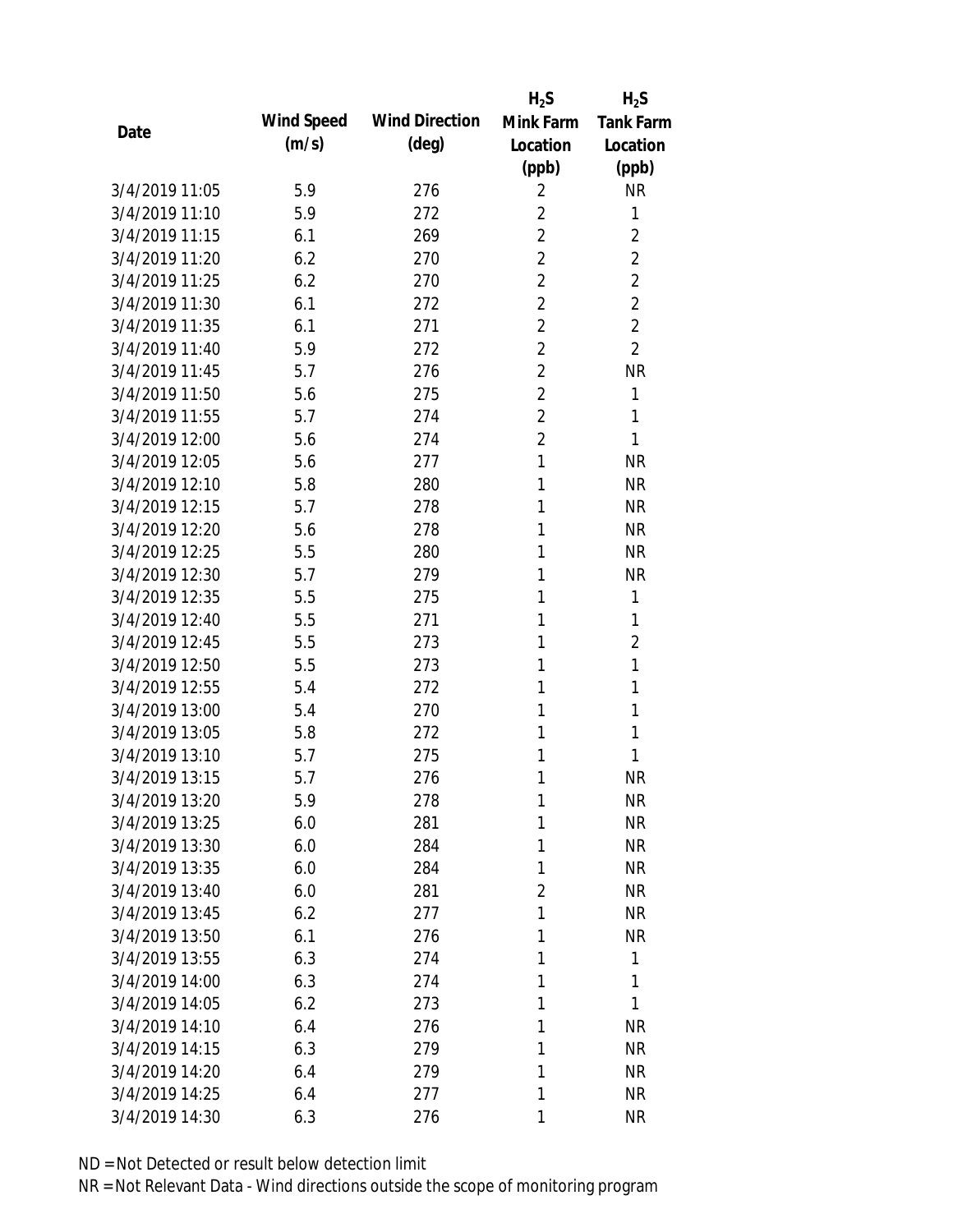|                |            |                       | $H_2S$         | $H_2S$           |
|----------------|------------|-----------------------|----------------|------------------|
| Date           | Wind Speed | <b>Wind Direction</b> | Mink Farm      | <b>Tank Farm</b> |
|                | (m/s)      | (deg)                 | Location       | Location         |
|                |            |                       | (ppb)          | (ppb)            |
| 3/4/2019 14:35 | 6.2        | 279                   | 1              | <b>NR</b>        |
| 3/4/2019 14:40 | 6.1        | 277                   | 1              | <b>NR</b>        |
| 3/4/2019 14:45 | 6.1        | 275                   | 1              | $\mathbf{1}$     |
| 3/4/2019 14:50 | 6.2        | 275                   | 1              | 1                |
| 3/4/2019 14:55 | 6.3        | 273                   | 1              | 1                |
| 3/4/2019 15:00 | 6.5        | 271                   | 1              | 1                |
| 3/4/2019 15:05 | 6.5        | 269                   | 1              | 1                |
| 3/4/2019 15:10 | 6.6        | 266                   | 1              | 1                |
| 3/4/2019 15:15 | 6.7        | 264                   | 1              | 1                |
| 3/4/2019 15:20 | 6.5        | 266                   | 1              | 1                |
| 3/4/2019 15:25 | 6.4        | 268                   | 1              | 1                |
| 3/4/2019 15:30 | 6.5        | 266                   | 1              | 1                |
| 3/4/2019 15:35 | 6.5        | 264                   | 1              | 1                |
| 3/4/2019 15:40 | 6.3        | 265                   | 1              | 1                |
| 3/4/2019 15:45 | 6.2        | 267                   | 1              | 1                |
| 3/4/2019 15:50 | 6.0        | 264                   | 1              | 1                |
| 3/4/2019 15:55 | 6.0        | 266                   | 1              | 1                |
| 3/4/2019 16:00 | 5.9        | 271                   | 1              | 1                |
| 3/4/2019 16:05 | 5.8        | 273                   | 1              | 1                |
| 3/4/2019 16:10 | 5.8        | 276                   | 1              | <b>NR</b>        |
| 3/4/2019 16:15 | 5.9        | 276                   | 1              | <b>NR</b>        |
| 3/4/2019 16:20 | 5.9        | 278                   | $\overline{2}$ | <b>NR</b>        |
| 3/4/2019 16:25 | 5.9        | 277                   | $\overline{2}$ | <b>NR</b>        |
| 3/4/2019 16:30 | 5.9        | 277                   | $\overline{2}$ | <b>NR</b>        |
| 3/4/2019 16:35 | 6.1        | 275                   | $\overline{2}$ | 1                |
| 3/4/2019 16:40 | 5.9        | 272                   | $\overline{2}$ | 1                |
| 3/4/2019 16:45 | 5.8        | 272                   | $\overline{2}$ | 1                |
| 3/4/2019 16:50 | 5.9        | 272                   | 2              | 1                |
| 3/4/2019 16:55 | 5.7        | 271                   | $\overline{2}$ | 1                |
| 3/4/2019 17:00 | 5.7        | 270                   | 1              | 1                |
| 3/4/2019 17:05 | 5.5        | 271                   | 1              | 1                |
| 3/4/2019 17:10 | 5.4        | 273                   | 1              | 1                |
| 3/4/2019 17:15 | 5.6        | 269                   | 2              | 1                |
| 3/4/2019 17:20 | 5.7        | 266                   | 1              | 1                |
| 3/4/2019 17:25 | 6.1        | 266                   | 1              | 1                |
| 3/4/2019 17:30 | 6.3        | 265                   | $\overline{2}$ | 1                |
| 3/4/2019 17:35 | 6.5        | 264                   | 2              | 1                |
| 3/4/2019 17:40 | 6.7        | 264                   | 3              | 1                |
| 3/4/2019 17:45 | 6.8        | 264                   | $\overline{2}$ | 1                |
| 3/4/2019 17:50 | 6.6        | 266                   | 2              | 1                |
| 3/4/2019 17:55 | 6.4        | 267                   | 1              | 1                |
| 3/4/2019 18:00 | 6.4        | 268                   | 1              | 1                |
|                |            |                       |                |                  |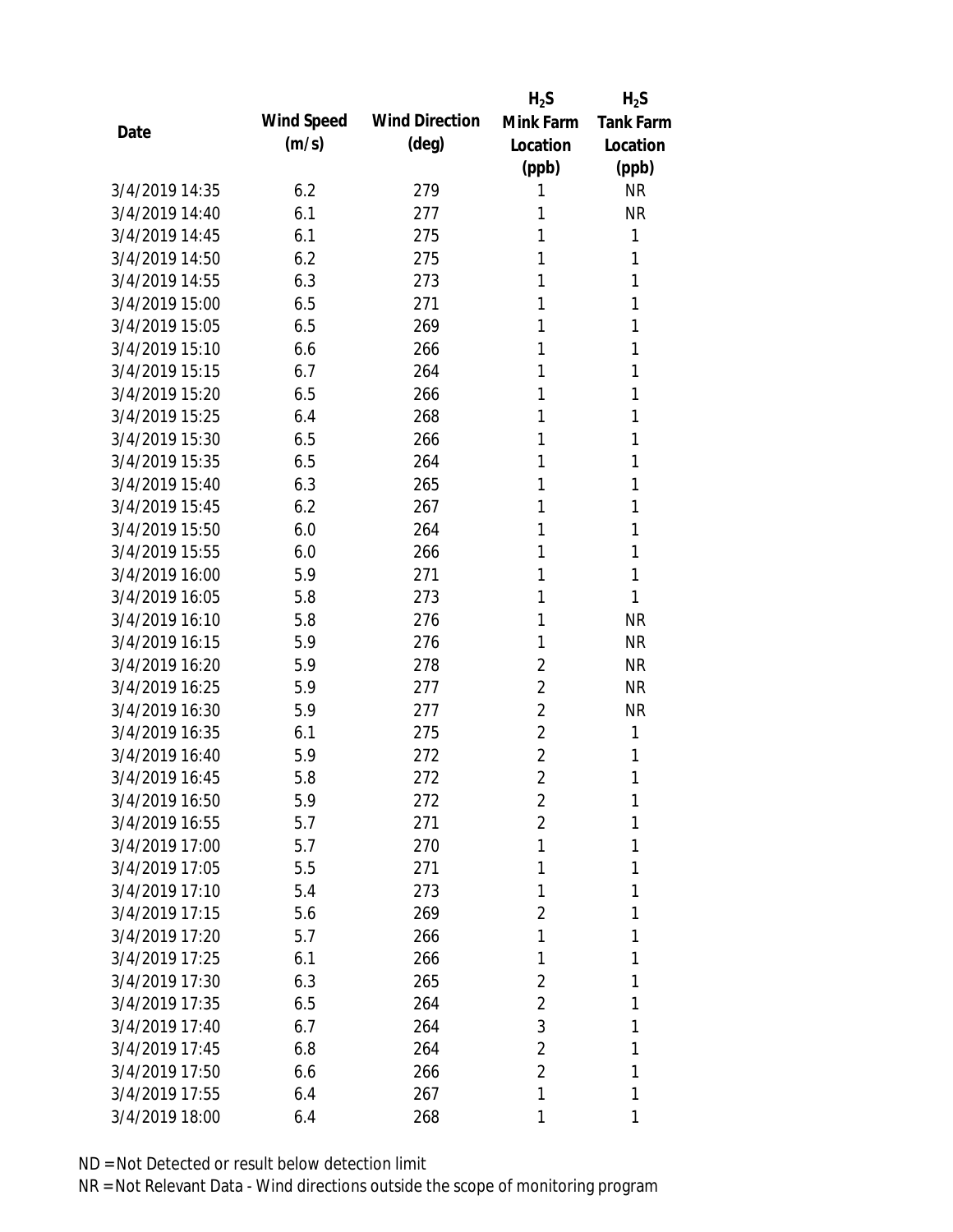|                |            |                       | $H_2S$         | $H_2S$           |
|----------------|------------|-----------------------|----------------|------------------|
| Date           | Wind Speed | <b>Wind Direction</b> | Mink Farm      | <b>Tank Farm</b> |
|                | (m/s)      | (deg)                 | Location       | Location         |
|                |            |                       | (ppb)          | (ppb)            |
| 3/4/2019 18:05 | 6.5        | 270                   | 1              | 1                |
| 3/4/2019 18:10 | 6.3        | 270                   | 1              | 1                |
| 3/4/2019 18:15 | 6.2        | 272                   | 1              | 1                |
| 3/4/2019 18:20 | 6.2        | 272                   | $\overline{2}$ | 1                |
| 3/4/2019 18:25 | 6.4        | 273                   | $\overline{2}$ | 1                |
| 3/4/2019 18:30 | 6.3        | 273                   | $\overline{2}$ | 1                |
| 3/4/2019 18:35 | 6.0        | 272                   | $\overline{2}$ | 1                |
| 3/4/2019 18:40 | 6.1        | 273                   | $\overline{2}$ | 1                |
| 3/4/2019 18:45 | 5.8        | 274                   | $\overline{2}$ | 1                |
| 3/4/2019 18:50 | 5.7        | 274                   | 1              | 1                |
| 3/4/2019 18:55 | 5.5        | 273                   | 1              | 1                |
| 3/4/2019 19:00 | 5.5        | 273                   | 1              | 1                |
| 3/4/2019 19:05 | 5.6        | 273                   | 1              | 1                |
| 3/4/2019 19:10 | 5.4        | 274                   | 1              | $\overline{2}$   |
| 3/4/2019 19:15 | 5.4        | 274                   | 1              | 1                |
| 3/4/2019 19:20 | 5.4        | 274                   | 1              | 1                |
| 3/4/2019 19:25 | 5.3        | 274                   | 1              | 1                |
| 3/4/2019 19:30 | 5.2        | 274                   | 1              | 1                |
| 3/4/2019 19:35 | 5.3        | 274                   | 1              | 1                |
| 3/4/2019 19:40 | 5.3        | 272                   | 1              | 1                |
| 3/4/2019 19:45 | 5.2        | 271                   | 1              | 1                |
| 3/4/2019 19:50 | 5.1        | 271                   | 1              | 1                |
| 3/4/2019 19:55 | 5.0        | 269                   | 1              | 1                |
| 3/4/2019 20:00 | 4.8        | 269                   | 1              | 1                |
| 3/4/2019 20:05 | 4.7        | 269                   | 1              | 1                |
| 3/4/2019 20:10 | 4.6        | 269                   | $\overline{2}$ | 1                |
| 3/4/2019 20:15 | 4.7        | 269                   | 1              | 1                |
| 3/4/2019 20:20 | 4.7        | 268                   | 1              | 1                |
| 3/4/2019 20:25 | 4.7        | 268                   | 1              | 1                |
| 3/4/2019 20:30 | 4.8        | 266                   | 1              | 1                |
| 3/4/2019 20:35 | 4.8        | 267                   | 1              | 1                |
| 3/4/2019 20:40 | 4.8        | 267                   | 1              | 1                |
| 3/4/2019 20:45 | 4.7        | 267                   | 1              | 1                |
| 3/4/2019 20:50 | 4.7        | 267                   | 1              | 1                |
| 3/4/2019 20:55 | 4.9        | 268                   | 1              | 1                |
| 3/4/2019 21:00 | 4.8        | 270                   | 1              | 1                |
| 3/4/2019 21:05 | 4.9        | 269                   | 1              | 1                |
| 3/4/2019 21:10 | 5.2        | 269                   | 1              | 1                |
| 3/4/2019 21:15 | 5.3        | 270                   | 1              | 1                |
| 3/4/2019 21:20 | 5.4        | 271                   | 1              | 1                |
| 3/4/2019 21:25 | 5.3        | 270                   | 1              | 1                |
| 3/4/2019 21:30 | 5.4        | 269                   | 1              | 1                |
|                |            |                       |                |                  |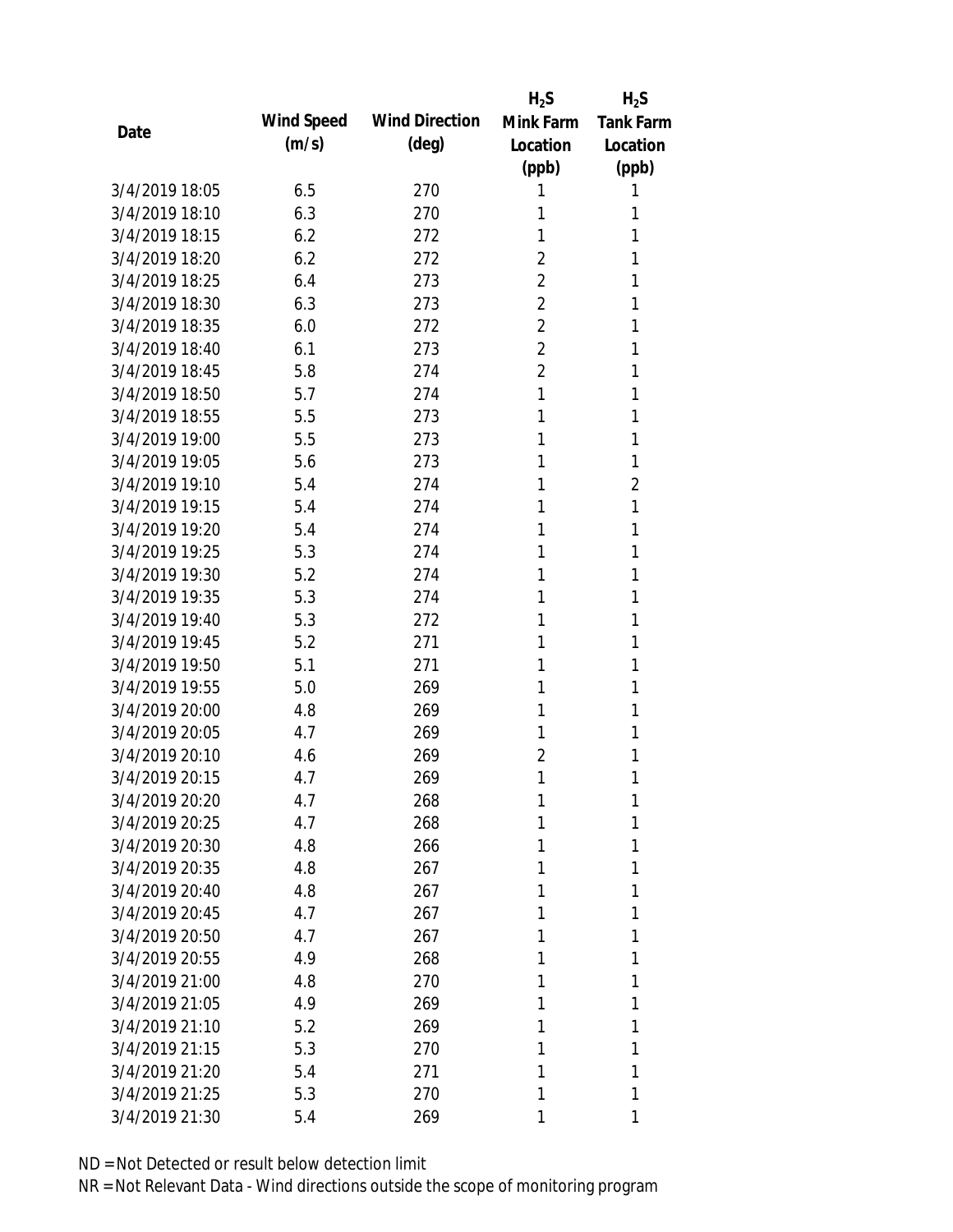|                |            |                       | $H_2S$    | $H_2S$           |
|----------------|------------|-----------------------|-----------|------------------|
| Date           | Wind Speed | <b>Wind Direction</b> | Mink Farm | <b>Tank Farm</b> |
|                | (m/s)      | (deg)                 | Location  | Location         |
|                |            |                       | (ppb)     | (ppb)            |
| 3/4/2019 21:35 | 5.4        | 270                   | 1         | 1                |
| 3/4/2019 21:40 | 5.3        | 270                   | 1         | 1                |
| 3/4/2019 21:45 | 5.3        | 270                   | 1         | 1                |
| 3/4/2019 21:50 | 5.3        | 270                   | 1         | 1                |
| 3/4/2019 21:55 | 5.3        | 270                   | 1         | 1                |
| 3/4/2019 22:00 | 5.2        | 270                   | 1         | 1                |
| 3/4/2019 22:05 | 5.2        | 270                   | 1         | 1                |
| 3/4/2019 22:10 | 5.1        | 270                   | 1         | 1                |
| 3/4/2019 22:15 | 5.0        | 269                   | 1         | 1                |
| 3/4/2019 22:20 | 5.0        | 269                   | 1         | 1                |
| 3/4/2019 22:25 | 4.9        | 268                   | 1         | 1                |
| 3/4/2019 22:30 | 4.9        | 267                   | 1         | 1                |
| 3/4/2019 22:35 | 4.8        | 266                   | 1         | 1                |
| 3/4/2019 22:40 | 4.8        | 267                   | 1         | 1                |
| 3/4/2019 22:45 | 5.0        | 267                   | 1         | 1                |
| 3/4/2019 22:50 | 4.9        | 267                   | 1         | 1                |
| 3/4/2019 22:55 | 4.8        | 266                   | 1         | 1                |
| 3/4/2019 23:00 | 4.7        | 266                   | 1         | 1                |
| 3/4/2019 23:05 | 4.8        | 267                   | 1         | 1                |
| 3/4/2019 23:10 | 4.9        | 266                   | 1         | 1                |
| 3/4/2019 23:15 | 4.7        | 266                   | 1         | 1                |
| 3/4/2019 23:20 | 4.7        | 265                   | 1         | 1                |
| 3/4/2019 23:25 | 4.8        | 266                   | 1         | 1                |
| 3/4/2019 23:30 | 5.1        | 266                   | 1         | 1                |
| 3/4/2019 23:35 | 5.2        | 266                   | 1         | 1                |
| 3/4/2019 23:40 | 5.2        | 265                   | 1         | 1                |
| 3/4/2019 23:45 | 5.3        | 265                   | 1         | 1                |
| 3/4/2019 23:50 | 5.4        | 265                   | 1         | 1                |
| 3/4/2019 23:55 | 5.6        | 265                   | 1         | 1                |
| 3/4/2019 24:00 | 5.6        | 265                   | 1         | 1                |
| 3/5/2019 00:05 | 5.8        | 266                   | 1         | 1                |
| 3/5/2019 00:10 | 5.8        | 267                   | 1         | 1                |
| 3/5/2019 00:15 | 5.9        | 267                   | 1         | <b>ND</b>        |
| 3/5/2019 00:20 | 5.8        | 268                   | 1         | 1                |
| 3/5/2019 00:25 | 5.5        | 269                   | 1         | 1                |
| 3/5/2019 00:30 | 5.3        | 270                   | 1         | 1                |
| 3/5/2019 00:35 | 5.2        | 269                   | 1         | <b>ND</b>        |
| 3/5/2019 00:40 | 5.2        | 267                   | 1         | 1                |
| 3/5/2019 00:45 | 5.1        | 268                   | 1         | 1                |
| 3/5/2019 00:50 | 5.2        | 266                   | 1         | 1                |
| 3/5/2019 00:55 | 5.4        | 266                   | 1         | 1                |
| 3/5/2019 01:00 | 5.5        | 265                   | 1         | 1                |
|                |            |                       |           |                  |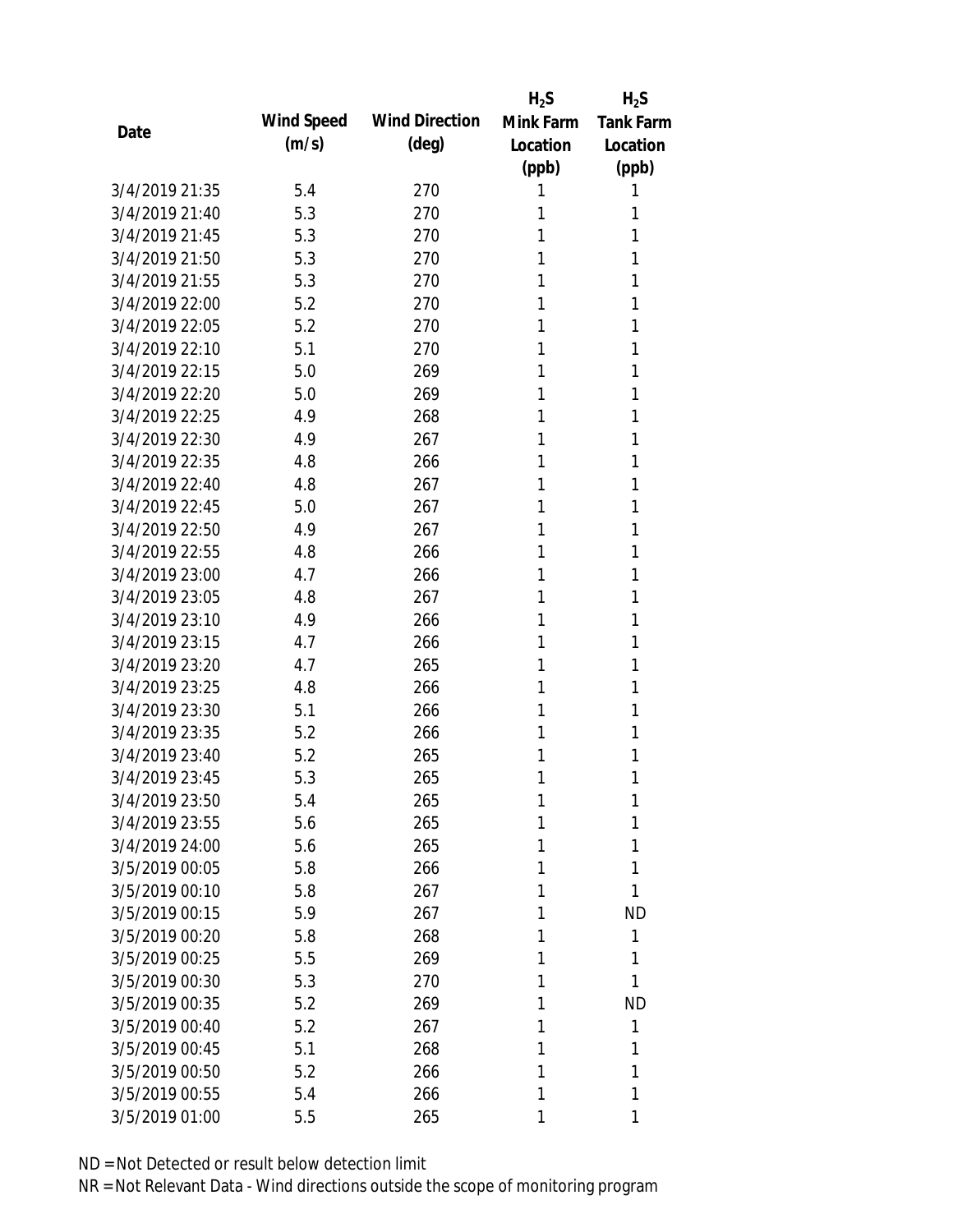|                |            |                       | $H_2S$       | $H_2S$           |
|----------------|------------|-----------------------|--------------|------------------|
| Date           | Wind Speed | <b>Wind Direction</b> | Mink Farm    | <b>Tank Farm</b> |
|                | (m/s)      | (deg)                 | Location     | Location         |
|                |            |                       | (ppb)        | (ppb)            |
| 3/5/2019 01:05 | 5.3        | 264                   | 1            | 1                |
| 3/5/2019 01:10 | 5.3        | 264                   | 1            | 1                |
| 3/5/2019 01:15 | 5.4        | 263                   | 1            | 1                |
| 3/5/2019 01:20 | 5.3        | 263                   | 1            | 1                |
| 3/5/2019 01:25 | 5.1        | 261                   | 1            | 1                |
| 3/5/2019 01:30 | 5.1        | 260                   | 1            | 1                |
| 3/5/2019 01:35 | 5.3        | 259                   | 1            | 1                |
| 3/5/2019 01:40 | 5.3        | 259                   | 1            | 1                |
| 3/5/2019 01:45 | 5.1        | 258                   | 1            | 1                |
| 3/5/2019 01:50 | 5.3        | 257                   | 1            | 1                |
| 3/5/2019 01:55 | 5.6        | 257                   | 1            | 2                |
| 3/5/2019 02:00 | 5.6        | 256                   | 1            | 1                |
| 3/5/2019 02:05 | 5.6        | 255                   | 1            | 1                |
| 3/5/2019 02:10 | 5.6        | 253                   | 1            | 1                |
| 3/5/2019 02:15 | 5.8        | 252                   | 1            | 1                |
| 3/5/2019 02:20 | 5.8        | 251                   | 1            | 1                |
| 3/5/2019 02:25 | 5.6        | 251                   | 1            | 1                |
| 3/5/2019 02:30 | 5.3        | 247                   | 1            | 1                |
| 3/5/2019 02:35 | 5.2        | 244                   | 1            | 1                |
| 3/5/2019 02:40 | 5.0        | 241                   | 1            | 1                |
| 3/5/2019 02:45 | 5.0        | 242                   | 1            | 1                |
| 3/5/2019 02:50 | 5.1        | 242                   | 1            | 1                |
| 3/5/2019 02:55 | 5.0        | 241                   | 1            | 1                |
| 3/5/2019 03:00 | 5.3        | 245                   | 1            | 1                |
| 3/5/2019 03:05 | 5.7        | 249                   | 1            | 1                |
| 3/5/2019 03:10 | 6.1        | 252                   | 1            | 1                |
| 3/5/2019 03:15 | 6.1        | 253                   | 1            | 1                |
| 3/5/2019 03:20 | 6.1        | 253                   | 1            | 1                |
| 3/5/2019 03:25 | 6.4        | 254                   | <b>ND</b>    | 1                |
| 3/5/2019 03:30 | 6.6        | 253                   | $\mathbf{1}$ | 1                |
| 3/5/2019 03:35 | 6.6        | 253                   | <b>ND</b>    | 1                |
| 3/5/2019 03:40 | 6.6        | 253                   | <b>ND</b>    | 1                |
| 3/5/2019 03:45 | 6.7        | 253                   | 1            | 1                |
| 3/5/2019 03:50 | 6.7        | 253                   | 1            | 1                |
| 3/5/2019 03:55 | 6.6        | 252                   | 1            | 1                |
| 3/5/2019 04:00 | 6.4        | 253                   | 1            | 1                |
| 3/5/2019 04:05 | 6.4        | 254                   | 1            | 1                |
| 3/5/2019 04:10 | 6.3        | 254                   | 1            | 1                |
| 3/5/2019 04:15 | 6.2        | 254                   | 1            | 2                |
| 3/5/2019 04:20 | 6.3        | 254                   | 1            | $\overline{2}$   |
| 3/5/2019 04:25 | 6.4        | 256                   | 1            | $\overline{2}$   |
| 3/5/2019 04:30 | 6.5        | 255                   | 1            | 2                |
|                |            |                       |              |                  |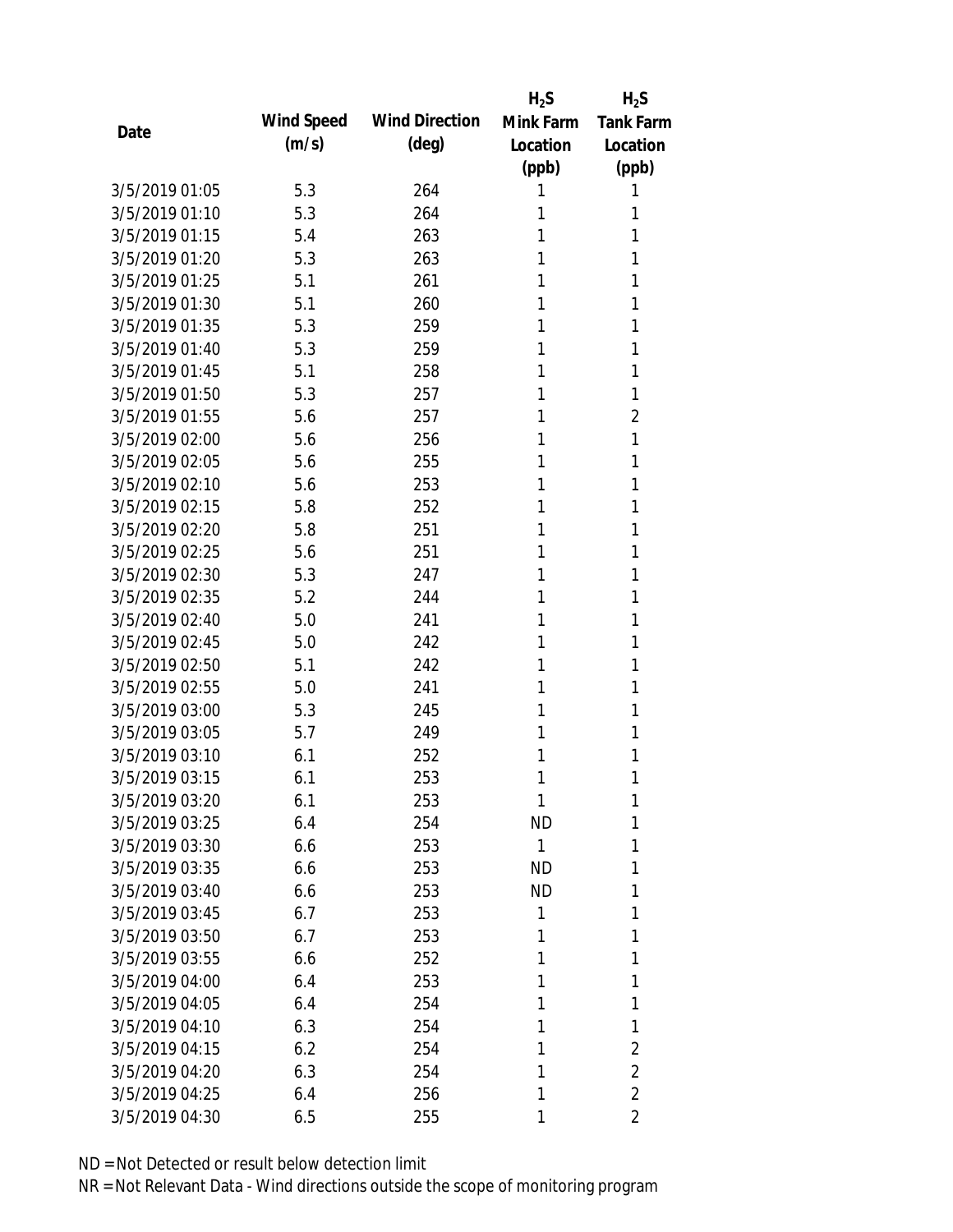|                |            |                       | $H_2S$    | $H_2S$           |
|----------------|------------|-----------------------|-----------|------------------|
| Date           | Wind Speed | <b>Wind Direction</b> | Mink Farm | <b>Tank Farm</b> |
|                | (m/s)      | $(\text{deg})$        | Location  | Location         |
|                |            |                       | (ppb)     | (ppb)            |
| 3/5/2019 04:35 | 6.5        | 254                   | 1         | 2                |
| 3/5/2019 04:40 | 6.7        | 253                   | 1         | 1                |
| 3/5/2019 04:45 | 6.7        | 254                   | 1         | 1                |
| 3/5/2019 04:50 | 6.5        | 254                   | 1         | 1                |
| 3/5/2019 04:55 | 6.4        | 254                   | 1         | 1                |
| 3/5/2019 05:00 | 6.1        | 254                   | 1         | 1                |
| 3/5/2019 05:05 | 5.9        | 254                   | 1         | 1                |
| 3/5/2019 05:10 | 5.8        | 256                   | 1         | 1                |
| 3/5/2019 05:15 | 5.7        | 255                   | 1         | 1                |
| 3/5/2019 05:20 | 5.7        | 254                   | 1         | 1                |
| 3/5/2019 05:25 | 5.7        | 254                   | 1         | 1                |
| 3/5/2019 05:30 | 5.8        | 253                   | 1         | 1                |
| 3/5/2019 05:35 | 5.9        | 254                   | 1         | 1                |
| 3/5/2019 05:40 | 6.0        | 253                   | 1         | 1                |
| 3/5/2019 05:45 | 6.0        | 253                   | 1         | 1                |
| 3/5/2019 05:50 | 5.9        | 253                   | 1         | 1                |
| 3/5/2019 05:55 | 5.7        | 254                   | 1         | 1                |
| 3/5/2019 06:00 | 5.6        | 255                   | 1         | 1                |
| 3/5/2019 06:05 | 5.7        | 255                   | 1         | 1                |
| 3/5/2019 06:10 | 5.5        | 255                   | 1         | 1                |
| 3/5/2019 06:15 | 5.4        | 255                   | 1         | 1                |
| 3/5/2019 06:20 | 5.5        | 255                   | 1         | 1                |
| 3/5/2019 06:25 | 5.7        | 255                   | 1         | 1                |
| 3/5/2019 06:30 | 5.7        | 255                   | 1         | 1                |
| 3/5/2019 06:35 | 5.6        | 256                   | 1         | 1                |
| 3/5/2019 06:40 | 5.7        | 257                   | 1         | 1                |
| 3/5/2019 06:45 | 5.6        | 256                   | 1         | 1                |
| 3/5/2019 06:50 | 5.7        | 256                   | 1         | 1                |
| 3/5/2019 06:55 | 5.7        | 256                   | 1         | 1                |
| 3/5/2019 07:00 | 5.7        | 257                   | 1         | 1                |
| 3/5/2019 07:05 | 5.7        | 257                   | 1         | 1                |
| 3/5/2019 07:10 | 5.6        | 257                   | 1         | 1                |
| 3/5/2019 07:15 | 5.6        | 258                   | 1         | 1                |
| 3/5/2019 07:20 | 5.4        | 258                   | 1         | 1                |
| 3/5/2019 07:25 | 5.2        | 259                   | 1         | 1                |
| 3/5/2019 07:30 | 5.1        | 259                   | 1         | 1                |
| 3/5/2019 07:35 | 5.2        | 258                   | 1         | 2                |
| 3/5/2019 07:40 | 4.9        | 259                   | 1         | 2                |
| 3/5/2019 07:45 | 4.8        | 260                   | 1         | 1                |
| 3/5/2019 07:50 | 4.6        | 261                   | 1         | $\overline{2}$   |
| 3/5/2019 07:55 | 4.7        | 260                   | 1         | $\overline{2}$   |
| 3/5/2019 08:00 | 4.5        | 261                   | 1         | 1                |
|                |            |                       |           |                  |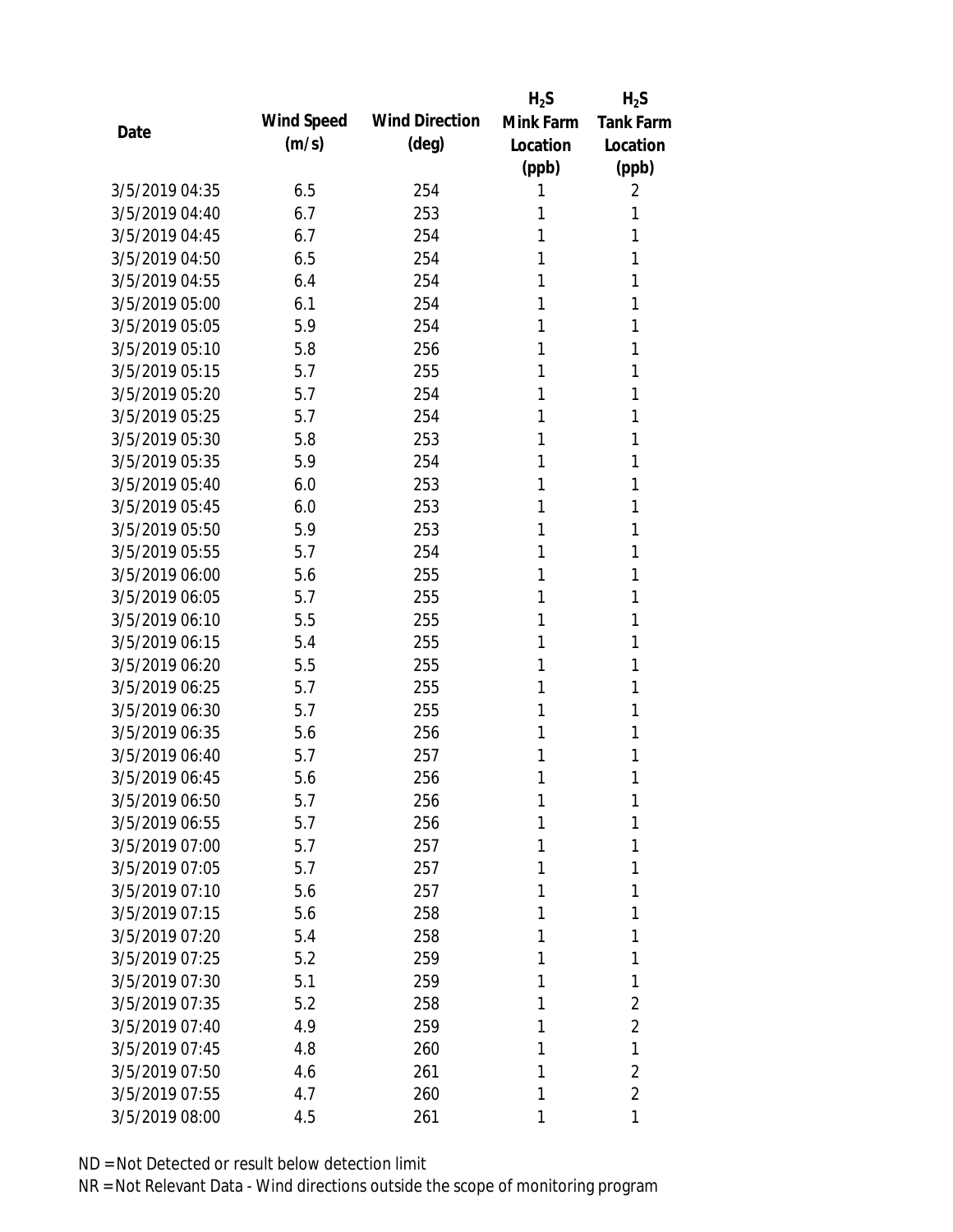|                |            |                       | $H_2S$         | $H_2S$           |
|----------------|------------|-----------------------|----------------|------------------|
| Date           | Wind Speed | <b>Wind Direction</b> | Mink Farm      | <b>Tank Farm</b> |
|                | (m/s)      | $(\text{deg})$        | Location       | Location         |
|                |            |                       | (ppb)          | (ppb)            |
| 3/5/2019 08:05 | 4.2        | 264                   | 1              | 1                |
| 3/5/2019 08:10 | 4.3        | 266                   | 1              | 1                |
| 3/5/2019 08:15 | 4.5        | 271                   | 1              | 1                |
| 3/5/2019 08:20 | 4.7        | 273                   | 1              | 1                |
| 3/5/2019 08:25 | 5.0        | 278                   | 1              | <b>NR</b>        |
| 3/5/2019 08:30 | 5.3        | 282                   | 1              | <b>NR</b>        |
| 3/5/2019 08:35 | 5.6        | 284                   | 1              | <b>NR</b>        |
| 3/5/2019 08:40 | 5.8        | 285                   | 1              | <b>NR</b>        |
| 3/5/2019 08:45 | 5.7        | 284                   | 1              | <b>NR</b>        |
| 3/5/2019 08:50 | 5.7        | 285                   | 1              | <b>NR</b>        |
| 3/5/2019 08:55 | 5.2        | 283                   | $\overline{2}$ | <b>NR</b>        |
| 3/5/2019 09:00 | 5.2        | 283                   | $\overline{2}$ | <b>NR</b>        |
| 3/5/2019 09:05 | 5.1        | 284                   | $\mathfrak{Z}$ | <b>NR</b>        |
| 3/5/2019 09:10 | 5.1        | 285                   | 3              | <b>NR</b>        |
| 3/5/2019 09:15 | 5.1        | 285                   | 3              | <b>NR</b>        |
| 3/5/2019 09:20 | 5.1        | 284                   | 3              | <b>NR</b>        |
| 3/5/2019 09:25 | 5.5        | 285                   | 3              | <b>NR</b>        |
| 3/5/2019 09:30 | 5.3        | 283                   | $\overline{2}$ | <b>NR</b>        |
| 3/5/2019 09:35 | 5.1        | 282                   | $\overline{2}$ | <b>NR</b>        |
| 3/5/2019 09:40 | 5.1        | 282                   | $\overline{2}$ | <b>NR</b>        |
| 3/5/2019 09:45 | 5.1        | 283                   | $\overline{2}$ | <b>NR</b>        |
| 3/5/2019 09:50 | 5.1        | 283                   | $\overline{2}$ | <b>NR</b>        |
| 3/5/2019 09:55 | 4.9        | 281                   | $\overline{2}$ | <b>NR</b>        |
| 3/5/2019 10:00 | 5.0        | 282                   | $\overline{2}$ | <b>NR</b>        |
| 3/5/2019 10:05 | 5.3        | 282                   | $\mathbf{1}$   | <b>NR</b>        |
| 3/5/2019 10:10 | 5.2        | 280                   | 1              | <b>NR</b>        |
| 3/5/2019 10:15 | 5.3        | 279                   | $\overline{2}$ | <b>NR</b>        |
| 3/5/2019 10:20 | 5.4        | 279                   | 1              | <b>NR</b>        |
| 3/5/2019 10:25 | 5.7        | 281                   | 1              | <b>NR</b>        |
| 3/5/2019 10:30 | 5.9        | 279                   | $\overline{2}$ | <b>NR</b>        |
| 3/5/2019 10:35 | 5.8        | 280                   | $\overline{2}$ | <b>NR</b>        |
| 3/5/2019 10:40 | 5.8        | 279                   | $\overline{2}$ | <b>NR</b>        |
| 3/5/2019 10:45 | 5.9        | 278                   | $\overline{2}$ | <b>NR</b>        |
| 3/5/2019 10:50 | 5.9        | 281                   | $\overline{2}$ | <b>NR</b>        |
| 3/5/2019 10:55 | 5.6        | 280                   | $\overline{2}$ | <b>NR</b>        |
| 3/5/2019 11:00 | 5.5        | 283                   | $\overline{2}$ | <b>NR</b>        |
| 3/5/2019 11:05 | 5.6        | 284                   | $\overline{2}$ | <b>NR</b>        |
| 3/5/2019 11:10 | 5.7        | 290                   | $\overline{2}$ | <b>NR</b>        |
| 3/5/2019 11:15 | 5.6        | 293                   | $\overline{2}$ | <b>NR</b>        |
| 3/5/2019 11:20 | 5.6        | 293                   | $\overline{2}$ | <b>NR</b>        |
| 3/5/2019 11:25 | 5.7        | 295                   | $\overline{2}$ | <b>NR</b>        |
| 3/5/2019 11:30 | 5.9        | 294                   | $\overline{2}$ | <b>NR</b>        |
|                |            |                       |                |                  |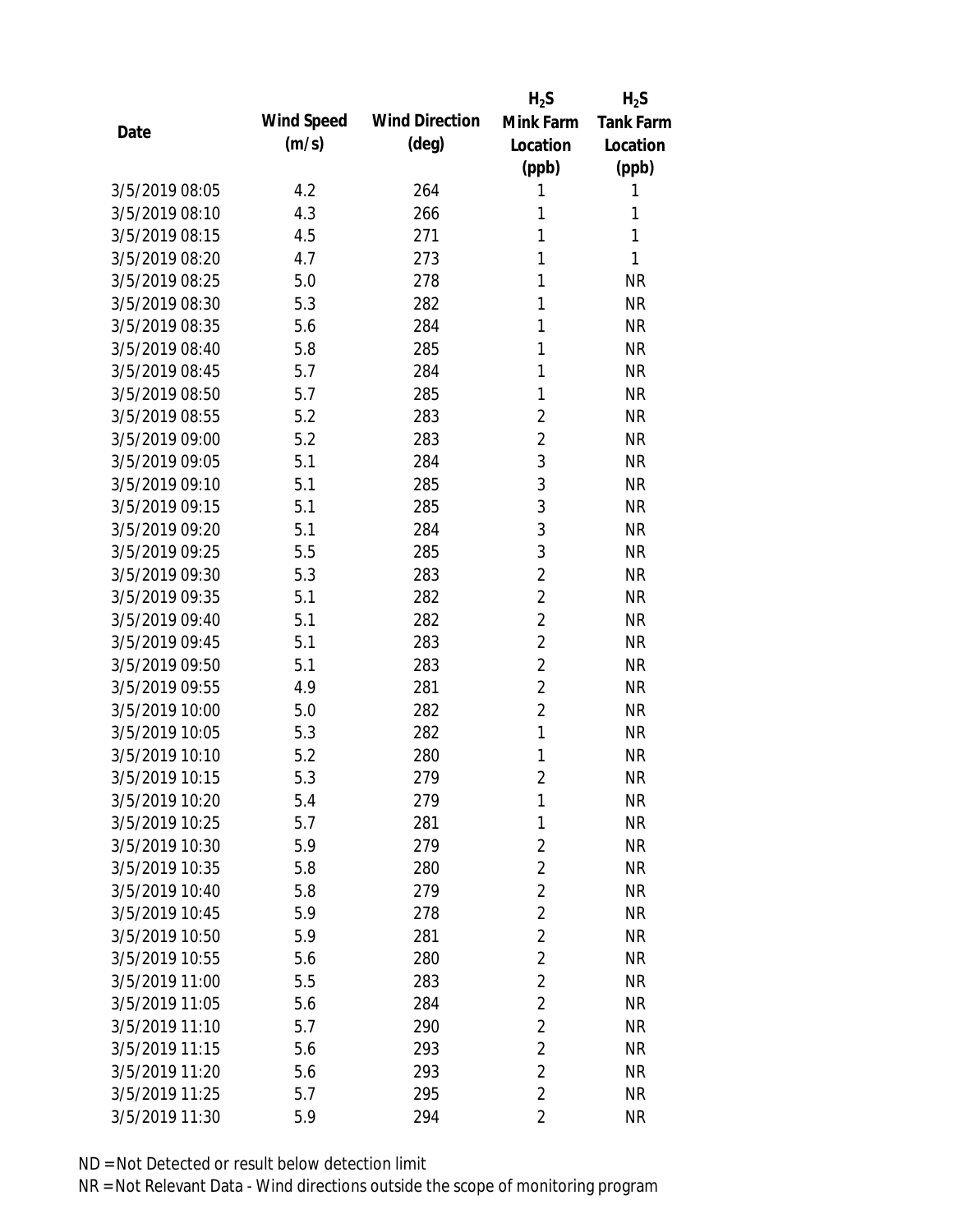|                |            |                       | $H_2S$         | $H_2S$           |
|----------------|------------|-----------------------|----------------|------------------|
|                | Wind Speed | <b>Wind Direction</b> | Mink Farm      | <b>Tank Farm</b> |
| Date           | (m/s)      | $(\text{deg})$        | Location       | Location         |
|                |            |                       | (ppb)          | (ppb)            |
| 3/5/2019 11:35 | 5.9        | 292                   | $\overline{2}$ | <b>NR</b>        |
| 3/5/2019 11:40 | 5.8        | 291                   | $\overline{2}$ | <b>NR</b>        |
| 3/5/2019 11:45 | 5.8        | 291                   | $\overline{2}$ | <b>NR</b>        |
| 3/5/2019 11:50 | 5.9        | 290                   | $\overline{2}$ | <b>NR</b>        |
| 3/5/2019 11:55 | 5.9        | 291                   | $\overline{2}$ | <b>NR</b>        |
| 3/5/2019 12:00 | 5.8        | 293                   | $\overline{2}$ | <b>NR</b>        |
| 3/5/2019 12:05 | 5.8        | 296                   | $\overline{2}$ | <b>NR</b>        |
| 3/5/2019 12:10 | 5.9        | 298                   | $\overline{2}$ | <b>NR</b>        |
| 3/5/2019 12:15 | 5.8        | 297                   | $\mathbf{1}$   | <b>NR</b>        |
| 3/5/2019 12:20 | 5.8        | 297                   | 1              | <b>NR</b>        |
| 3/5/2019 12:25 | 5.8        | 293                   | 1              | <b>NR</b>        |
| 3/5/2019 12:30 | 6.1        | 295                   | 1              | <b>NR</b>        |
| 3/5/2019 12:35 | 5.9        | 295                   | 1              | <b>NR</b>        |
| 3/5/2019 12:40 | 5.8        | 297                   | 1              | <b>NR</b>        |
| 3/5/2019 12:45 | 6.0        | 300                   | 1              | <b>NR</b>        |
| 3/5/2019 12:50 | 6.0        | 302                   | 1              | <b>NR</b>        |
| 3/5/2019 12:55 | 6.0        | 306                   | 1              | <b>NR</b>        |
| 3/5/2019 13:00 | 5.9        | 307                   | 1              | <b>NR</b>        |
| 3/5/2019 13:05 | 6.0        | 307                   | 1              | <b>NR</b>        |
| 3/5/2019 13:10 | 6.2        | 305                   | 1              | <b>NR</b>        |
| 3/5/2019 13:15 | 6.0        | 302                   | 1              | <b>NR</b>        |
| 3/5/2019 13:20 | 5.6        | 302                   | 1              | <b>NR</b>        |
| 3/5/2019 13:25 | 5.7        | 301                   | 1              | <b>NR</b>        |
| 3/5/2019 13:30 | 5.6        | 302                   | 1              | <b>NR</b>        |
| 3/5/2019 13:35 | 5.6        | 304                   | 1              | <b>NR</b>        |
| 3/5/2019 13:40 | 5.5        | 304                   | 1              | <b>NR</b>        |
| 3/5/2019 13:45 | 5.8        | 306                   | 1              | <b>NR</b>        |
| 3/5/2019 13:50 | 6.2        | 305                   | 1              | <b>NR</b>        |
| 3/5/2019 13:55 | 6.4        | 306                   | 1              | <b>NR</b>        |
| 3/5/2019 14:00 | 6.4        | 305                   | 1              | <b>NR</b>        |
| 3/5/2019 14:05 | 6.5        | 303                   | 1              | <b>NR</b>        |
| 3/5/2019 14:10 | 6.6        | 301                   | 1              | <b>NR</b>        |
| 3/5/2019 14:15 | 6.8        | 303                   | 1              | <b>NR</b>        |
| 3/5/2019 14:20 | 6.9        | 302                   | 1              | <b>NR</b>        |
| 3/5/2019 14:25 | 6.9        | 303                   | 1              | <b>NR</b>        |
| 3/5/2019 14:30 | 6.9        | 301                   | 1              | <b>NR</b>        |
| 3/5/2019 14:35 | 7.0        | 300                   | 1              | <b>NR</b>        |
| 3/5/2019 14:40 | 7.2        | 301                   | 1              | <b>NR</b>        |
| 3/5/2019 14:45 | 6.9        | 298                   | 1              | <b>NR</b>        |
| 3/5/2019 14:50 | 6.6        | 293                   | 1              | <b>NR</b>        |
| 3/5/2019 14:55 | 6.5        | 289                   | 1              | <b>NR</b>        |
| 3/5/2019 15:00 | 6.6        | 286                   | 1              | <b>NR</b>        |
|                |            |                       |                |                  |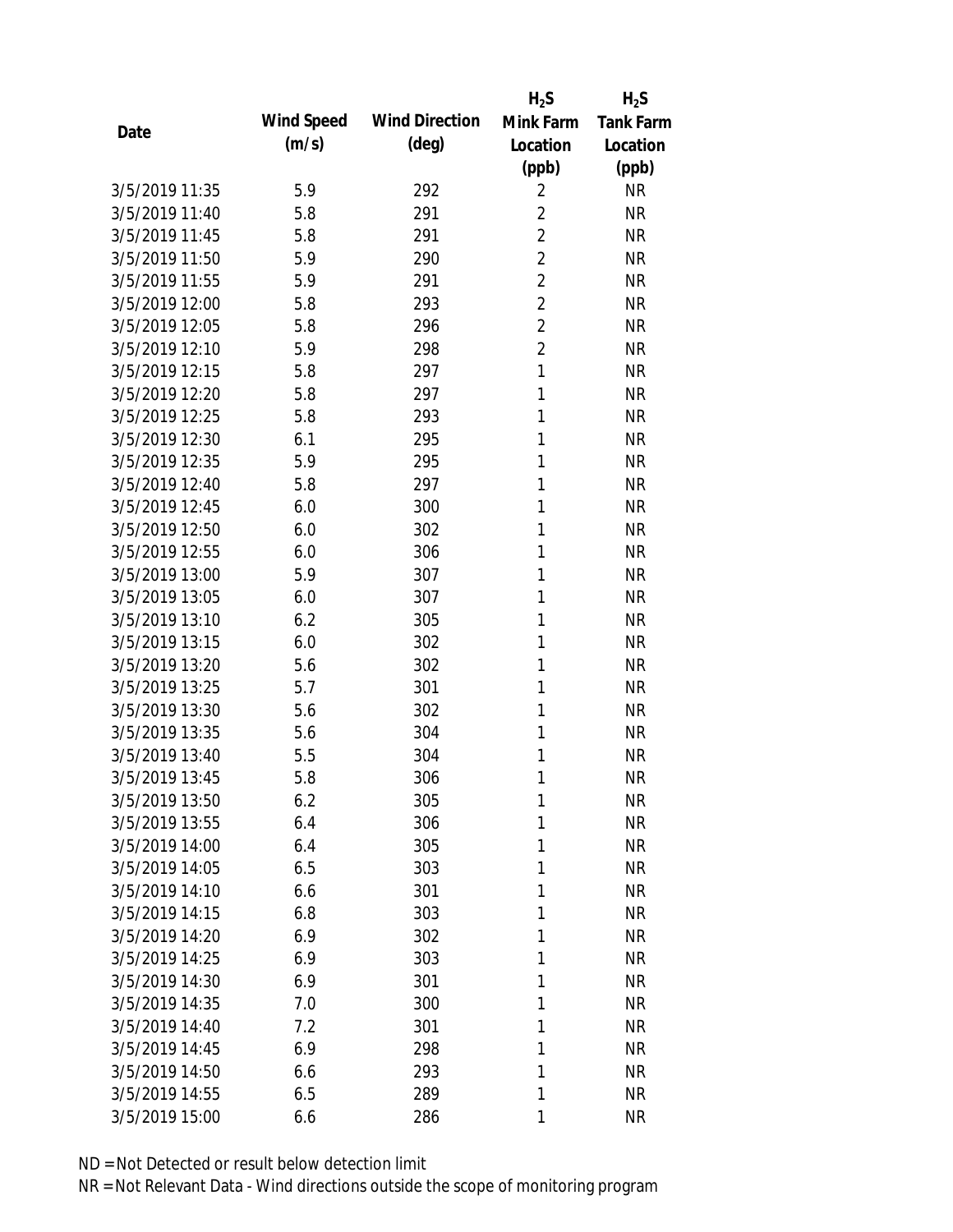|                |            |                       | $H_2S$         | $H_2S$           |
|----------------|------------|-----------------------|----------------|------------------|
| Date           | Wind Speed | <b>Wind Direction</b> | Mink Farm      | <b>Tank Farm</b> |
|                | (m/s)      | $(\text{deg})$        | Location       | Location         |
|                |            |                       | (ppb)          | (ppb)            |
| 3/5/2019 15:05 | 6.3        | 286                   | 1              | <b>NR</b>        |
| 3/5/2019 15:10 | 6.2        | 287                   | 1              | <b>NR</b>        |
| 3/5/2019 15:15 | 6.2        | 287                   | 1              | <b>NR</b>        |
| 3/5/2019 15:20 | 6.3        | 290                   | 1              | <b>NR</b>        |
| 3/5/2019 15:25 | 6.4        | 288                   | $\overline{2}$ | <b>NR</b>        |
| 3/5/2019 15:30 | 6.4        | 289                   | $\overline{2}$ | <b>NR</b>        |
| 3/5/2019 15:35 | 6.4        | 287                   | 1              | <b>NR</b>        |
| 3/5/2019 15:40 | 6.4        | 287                   | 1              | <b>NR</b>        |
| 3/5/2019 15:45 | 6.5        | 286                   | $\overline{2}$ | <b>NR</b>        |
| 3/5/2019 15:50 | 6.9        | 286                   | $\overline{2}$ | <b>NR</b>        |
| 3/5/2019 15:55 | 7.0        | 288                   | $\overline{2}$ | <b>NR</b>        |
| 3/5/2019 16:00 | 7.0        | 289                   | $\overline{2}$ | <b>NR</b>        |
| 3/5/2019 16:05 | 6.9        | 289                   | $\overline{2}$ | <b>NR</b>        |
| 3/5/2019 16:10 | 6.7        | 285                   | $\overline{2}$ | <b>NR</b>        |
| 3/5/2019 16:15 | 6.8        | 286                   | $\mathbf{1}$   | <b>NR</b>        |
| 3/5/2019 16:20 | 6.6        | 286                   | 1              | <b>NR</b>        |
| 3/5/2019 16:25 | 6.3        | 286                   | 1              | <b>NR</b>        |
| 3/5/2019 16:30 | 6.4        | 289                   | 1              | <b>NR</b>        |
| 3/5/2019 16:35 | 6.5        | 291                   | $\overline{2}$ | <b>NR</b>        |
| 3/5/2019 16:40 | 6.6        | 292                   | $\mathbf{1}$   | <b>NR</b>        |
| 3/5/2019 16:45 | 6.8        | 290                   | $\overline{2}$ | <b>NR</b>        |
| 3/5/2019 16:50 | 7.1        | 288                   | $\overline{2}$ | <b>NR</b>        |
| 3/5/2019 16:55 | 7.2        | 288                   | $\overline{2}$ | <b>NR</b>        |
| 3/5/2019 17:00 | 7.3        | 284                   | $\mathbf{1}$   | <b>NR</b>        |
| 3/5/2019 17:05 | 7.2        | 282                   | 1              | <b>NR</b>        |
| 3/5/2019 17:10 | 7.2        | 283                   | 1              | <b>NR</b>        |
| 3/5/2019 17:15 | 7.1        | 281                   | 1              | <b>NR</b>        |
| 3/5/2019 17:20 | 7.0        | 281                   | 1              | <b>NR</b>        |
| 3/5/2019 17:25 | 7.1        | 280                   | $\overline{2}$ | <b>NR</b>        |
| 3/5/2019 17:30 | 7.3        | 278                   | 2              | <b>NR</b>        |
| 3/5/2019 17:35 | 7.6        | 277                   | $\overline{2}$ | <b>NR</b>        |
| 3/5/2019 17:40 | 7.6        | 278                   | 2              | <b>NR</b>        |
| 3/5/2019 17:45 | 7.6        | 279                   | $\overline{2}$ | <b>NR</b>        |
| 3/5/2019 17:50 | 7.4        | 280                   | $\overline{2}$ | <b>NR</b>        |
| 3/5/2019 17:55 | 7.2        | 283                   | $\overline{2}$ | <b>NR</b>        |
| 3/5/2019 18:00 | 7.0        | 284                   | $\overline{2}$ | <b>NR</b>        |
| 3/5/2019 18:05 | 7.0        | 285                   | $\overline{2}$ | <b>NR</b>        |
| 3/5/2019 18:10 | 7.0        | 285                   | $\overline{2}$ | <b>NR</b>        |
| 3/5/2019 18:15 | 6.8        | 285                   | 1              | <b>NR</b>        |
| 3/5/2019 18:20 | 7.1        | 284                   | $\overline{2}$ | <b>NR</b>        |
| 3/5/2019 18:25 | 7.1        | 282                   | 1              | <b>NR</b>        |
| 3/5/2019 18:30 | 6.7        | 283                   | 1              | <b>NR</b>        |
|                |            |                       |                |                  |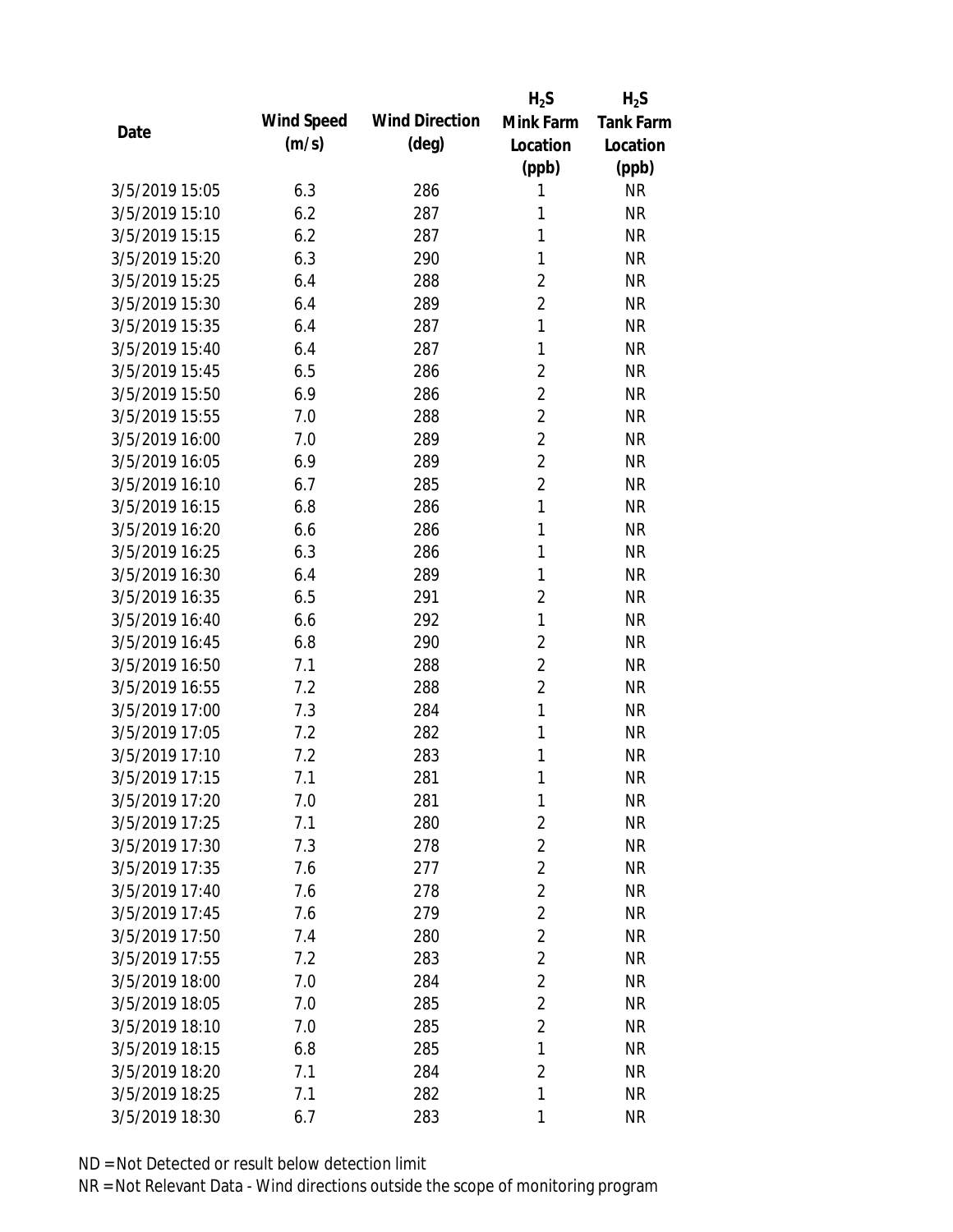|                |            |                       | $H_2S$         | $H_2S$           |
|----------------|------------|-----------------------|----------------|------------------|
|                | Wind Speed | <b>Wind Direction</b> | Mink Farm      | <b>Tank Farm</b> |
| Date           | (m/s)      | $(\text{deg})$        | Location       | Location         |
|                |            |                       | (ppb)          | (ppb)            |
| 3/5/2019 18:35 | 6.3        | 283                   | 1              | <b>NR</b>        |
| 3/5/2019 18:40 | 6.4        | 282                   | $\overline{2}$ | <b>NR</b>        |
| 3/5/2019 18:45 | 6.5        | 282                   | $\overline{2}$ | <b>NR</b>        |
| 3/5/2019 18:50 | 6.2        | 284                   | $\overline{2}$ | <b>NR</b>        |
| 3/5/2019 18:55 | 5.9        | 287                   | $\overline{2}$ | <b>NR</b>        |
| 3/5/2019 19:00 | 6.0        | 289                   | $\overline{2}$ | <b>NR</b>        |
| 3/5/2019 19:05 | 6.0        | 290                   | 1              | <b>NR</b>        |
| 3/5/2019 19:10 | 5.8        | 292                   | $\mathbf{1}$   | <b>NR</b>        |
| 3/5/2019 19:15 | 5.7        | 293                   | 1              | <b>NR</b>        |
| 3/5/2019 19:20 | 5.7        | 291                   | 1              | <b>NR</b>        |
| 3/5/2019 19:25 | 5.6        | 288                   | 1              | <b>NR</b>        |
| 3/5/2019 19:30 | 5.8        | 285                   | 1              | <b>NR</b>        |
| 3/5/2019 19:35 | 5.9        | 284                   | 1              | <b>NR</b>        |
| 3/5/2019 19:40 | 5.9        | 283                   | 1              | <b>NR</b>        |
| 3/5/2019 19:45 | 5.7        | 283                   | 1              | <b>NR</b>        |
| 3/5/2019 19:50 | 5.9        | 284                   | 1              | <b>NR</b>        |
| 3/5/2019 19:55 | 5.9        | 284                   | 1              | <b>NR</b>        |
| 3/5/2019 20:00 | 5.9        | 286                   | 1              | <b>NR</b>        |
| 3/5/2019 20:05 | 5.9        | 288                   | 1              | <b>NR</b>        |
| 3/5/2019 20:10 | 5.7        | 287                   | 1              | <b>NR</b>        |
| 3/5/2019 20:15 | 5.8        | 288                   | 1              | <b>NR</b>        |
| 3/5/2019 20:20 | 5.9        | 289                   | 1              | <b>NR</b>        |
| 3/5/2019 20:25 | 6.1        | 290                   | 1              | <b>NR</b>        |
| 3/5/2019 20:30 | 6.2        | 288                   | 1              | <b>NR</b>        |
| 3/5/2019 20:35 | 6.1        | 285                   | $\overline{2}$ | <b>NR</b>        |
| 3/5/2019 20:40 | 6.1        | 285                   | $\overline{2}$ | <b>NR</b>        |
| 3/5/2019 20:45 | 6.2        | 285                   | $\overline{2}$ | <b>NR</b>        |
| 3/5/2019 20:50 | 6.1        | 284                   | 1              | <b>NR</b>        |
| 3/5/2019 20:55 | 6.2        | 285                   | 1              | <b>NR</b>        |
| 3/5/2019 21:00 | 6.3        | 287                   | 1              | <b>NR</b>        |
| 3/5/2019 21:05 | 6.4        | 290                   | 1              | <b>NR</b>        |
| 3/5/2019 21:10 | 6.6        | 294                   | 1              | <b>NR</b>        |
| 3/5/2019 21:15 | 6.7        | 298                   | $\overline{2}$ | <b>NR</b>        |
| 3/5/2019 21:20 | 6.9        | 301                   | 3              | <b>NR</b>        |
| 3/5/2019 21:25 | 6.8        | 302                   | 3              | <b>NR</b>        |
| 3/5/2019 21:30 | 6.3        | 303                   | 3              | <b>NR</b>        |
| 3/5/2019 21:35 | 6.2        | 303                   | 4              | <b>NR</b>        |
| 3/5/2019 21:40 | 5.9        | 302                   | 5              | <b>NR</b>        |
| 3/5/2019 21:45 | 5.6        | 301                   | 4              | <b>NR</b>        |
| 3/5/2019 21:50 | 5.4        | 301                   | 4              | <b>NR</b>        |
| 3/5/2019 21:55 | 5.3        | 299                   | 4              | <b>NR</b>        |
| 3/5/2019 22:00 | 5.6        | 299                   | 3              | <b>NR</b>        |
|                |            |                       |                |                  |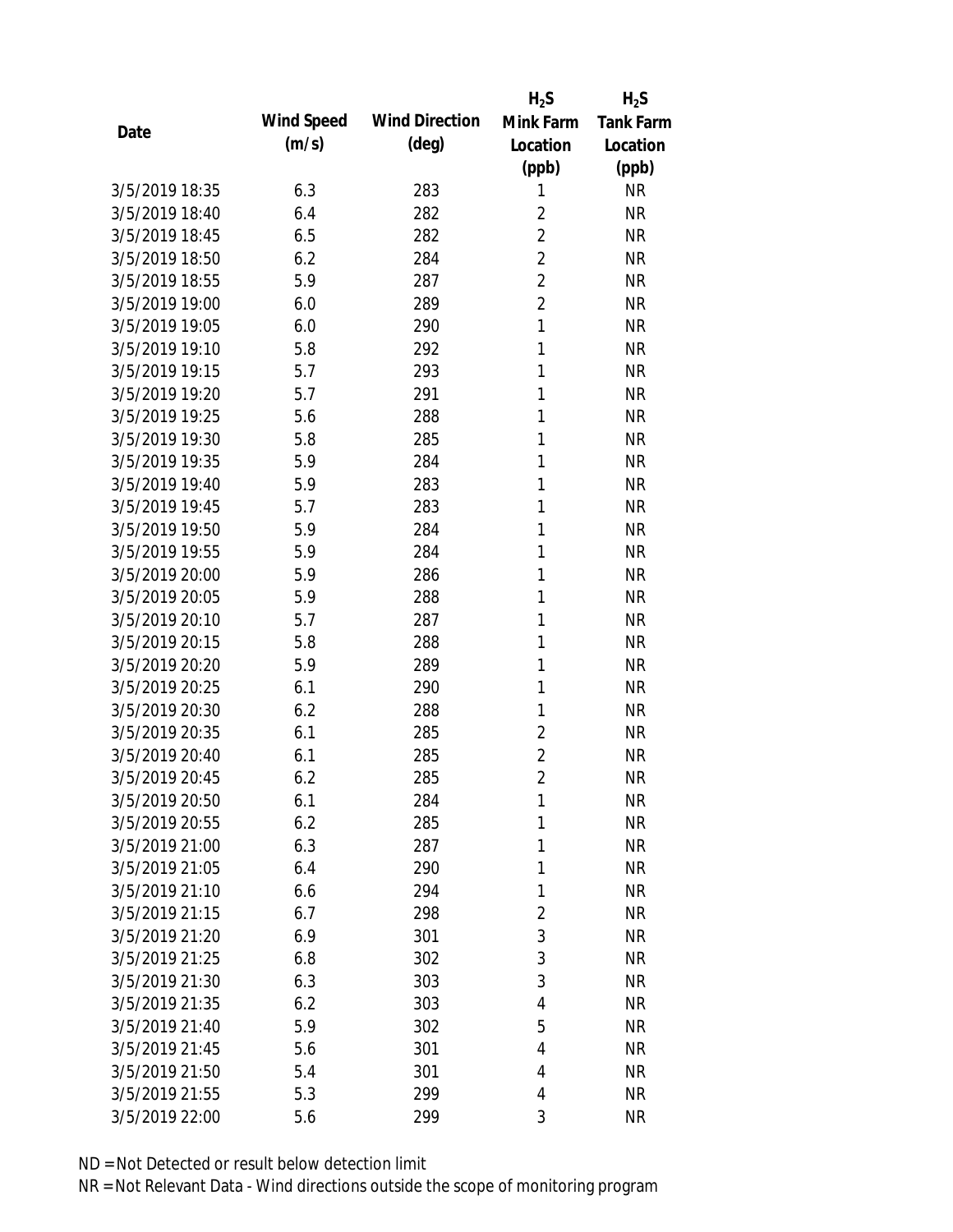|                |            |                       | $H_2S$         | $H_2S$           |
|----------------|------------|-----------------------|----------------|------------------|
|                | Wind Speed | <b>Wind Direction</b> | Mink Farm      | <b>Tank Farm</b> |
| Date           | (m/s)      | $(\text{deg})$        | Location       | Location         |
|                |            |                       | (ppb)          | (ppb)            |
| 3/5/2019 22:05 | 5.5        | 297                   | 3              | <b>NR</b>        |
| 3/5/2019 22:10 | 5.5        | 295                   | $\overline{2}$ | <b>NR</b>        |
| 3/5/2019 22:15 | 5.6        | 295                   | $\overline{2}$ | <b>NR</b>        |
| 3/5/2019 22:20 | 5.3        | 295                   | $\overline{2}$ | <b>NR</b>        |
| 3/5/2019 22:25 | 5.0        | 294                   | $\overline{2}$ | <b>NR</b>        |
| 3/5/2019 22:30 | 4.6        | 294                   | $\overline{2}$ | <b>NR</b>        |
| 3/5/2019 22:35 | 4.5        | 297                   | $\overline{2}$ | <b>NR</b>        |
| 3/5/2019 22:40 | 4.6        | 300                   | $\overline{2}$ | <b>NR</b>        |
| 3/5/2019 22:45 | 4.7        | 301                   | $\overline{2}$ | <b>NR</b>        |
| 3/5/2019 22:50 | 5.0        | 303                   | $\overline{2}$ | <b>NR</b>        |
| 3/5/2019 22:55 | 5.2        | 305                   | 1              | <b>NR</b>        |
| 3/5/2019 23:00 | 5.5        | 307                   | $\mathbf{1}$   | <b>NR</b>        |
| 3/5/2019 23:05 | 5.6        | 308                   | 1              | <b>NR</b>        |
| 3/5/2019 23:10 | 5.5        | 307                   | 1              | <b>NR</b>        |
| 3/5/2019 23:15 | 5.5        | 307                   | 1              | <b>NR</b>        |
| 3/5/2019 23:20 | 5.3        | 307                   | 1              | <b>NR</b>        |
| 3/5/2019 23:25 | 5.4        | 307                   | 1              | <b>NR</b>        |
| 3/5/2019 23:30 | 5.5        | 307                   | $\overline{2}$ | <b>NR</b>        |
| 3/5/2019 23:35 | 5.7        | 306                   | $\overline{2}$ | <b>NR</b>        |
| 3/5/2019 23:40 | 6.0        | 307                   | $\overline{2}$ | <b>NR</b>        |
| 3/5/2019 23:45 | 6.1        | 307                   | $\overline{2}$ | <b>NR</b>        |
| 3/5/2019 23:50 | 6.2        | 305                   | $\overline{2}$ | <b>NR</b>        |
| 3/5/2019 23:55 | 6.2        | 304                   | $\overline{2}$ | <b>NR</b>        |
| 3/5/2019 24:00 | 6.1        | 304                   | $\mathbf{1}$   | <b>NR</b>        |
| 3/6/2019 00:05 | 6.0        | 303                   | 1              | <b>NR</b>        |
| 3/6/2019 00:10 | 5.7        | 302                   | 1              | <b>NR</b>        |
| 3/6/2019 00:15 | 5.7        | 302                   | 1              | <b>NR</b>        |
| 3/6/2019 00:20 | 5.7        | 303                   | 1              | <b>NR</b>        |
| 3/6/2019 00:25 | 5.7        | 303                   | 1              | <b>NR</b>        |
| 3/6/2019 00:30 | 5.7        | 302                   | 1              | <b>NR</b>        |
| 3/6/2019 00:35 | 5.8        | 304                   | 1              | <b>NR</b>        |
| 3/6/2019 00:40 | 5.7        | 303                   | 1              | <b>NR</b>        |
| 3/6/2019 00:45 | 5.7        | 303                   | 1              | <b>NR</b>        |
| 3/6/2019 00:50 | 5.7        | 304                   | 1              | <b>NR</b>        |
| 3/6/2019 00:55 | 5.7        | 304                   | 1              | <b>NR</b>        |
| 3/6/2019 01:00 | 5.6        | 305                   | 1              | <b>NR</b>        |
| 3/6/2019 01:05 | 5.6        | 306                   | 1              | <b>NR</b>        |
| 3/6/2019 01:10 | 5.6        | 306                   | 1              | <b>NR</b>        |
| 3/6/2019 01:15 | 5.5        | 306                   | 1              | <b>NR</b>        |
| 3/6/2019 01:20 | 5.5        | 305                   | 1              | <b>NR</b>        |
| 3/6/2019 01:25 | 5.4        | 305                   | 1              | <b>NR</b>        |
| 3/6/2019 01:30 | 5.2        | 303                   | 1              | <b>NR</b>        |
|                |            |                       |                |                  |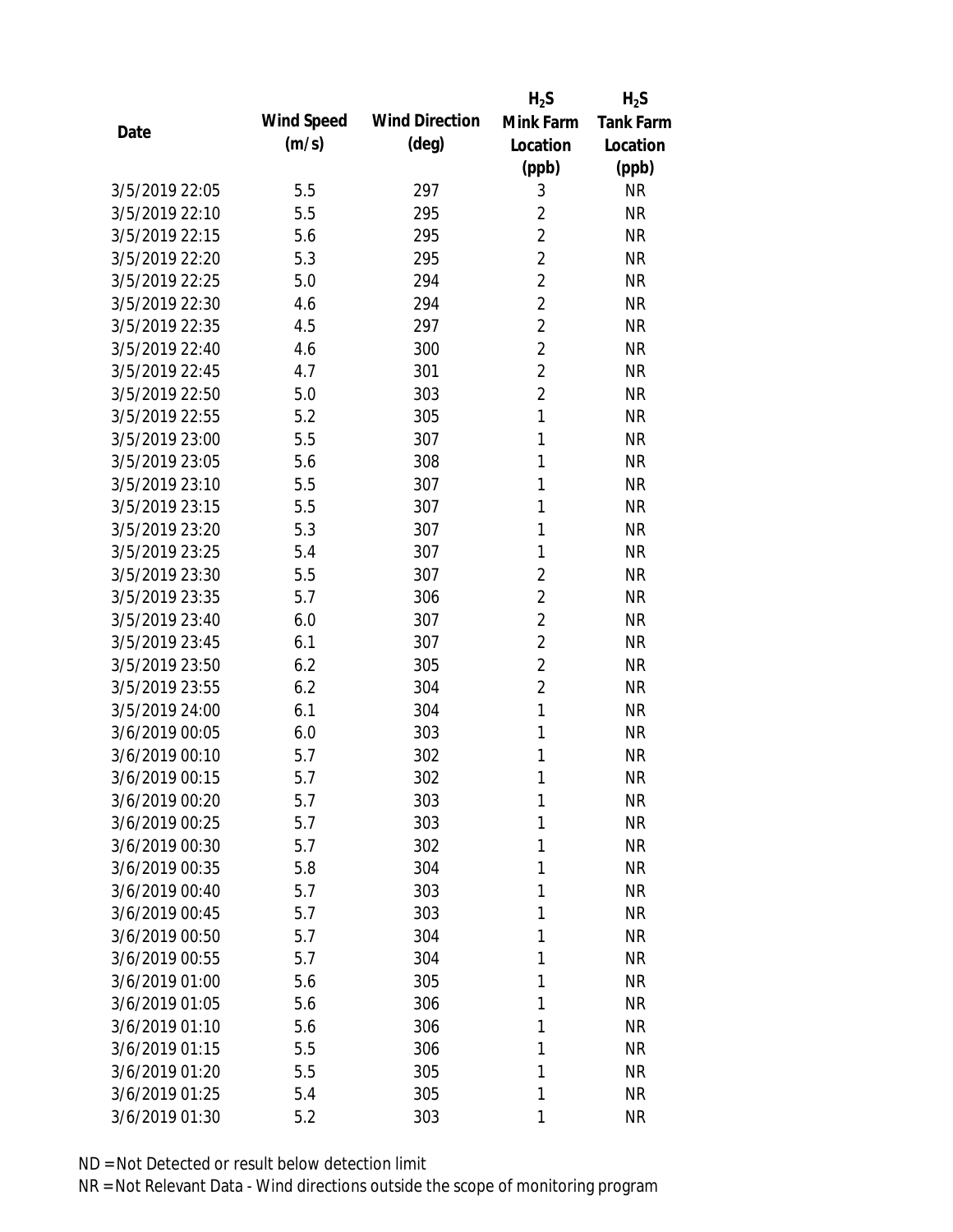|                |            |                       | $H_2S$         | $H_2S$           |
|----------------|------------|-----------------------|----------------|------------------|
| Date           | Wind Speed | <b>Wind Direction</b> | Mink Farm      | <b>Tank Farm</b> |
|                | (m/s)      | $(\text{deg})$        | Location       | Location         |
|                |            |                       | (ppb)          | (ppb)            |
| 3/6/2019 01:35 | 4.9        | 303                   | 1              | <b>NR</b>        |
| 3/6/2019 01:40 | 4.8        | 303                   | 1              | <b>NR</b>        |
| 3/6/2019 01:45 | 4.7        | 303                   | 1              | <b>NR</b>        |
| 3/6/2019 01:50 | 4.3        | 302                   | 1              | <b>NR</b>        |
| 3/6/2019 01:55 | 4.4        | 301                   | 1              | <b>NR</b>        |
| 3/6/2019 02:00 | 4.4        | 302                   | 1              | <b>NR</b>        |
| 3/6/2019 02:05 | 4.2        | 302                   | 1              | <b>NR</b>        |
| 3/6/2019 02:10 | 4.2        | 302                   | 1              | <b>NR</b>        |
| 3/6/2019 02:15 | 4.2        | 302                   | 1              | <b>NR</b>        |
| 3/6/2019 02:20 | 4.3        | 303                   | 1              | <b>NR</b>        |
| 3/6/2019 02:25 | 4.2        | 304                   | $\overline{2}$ | <b>NR</b>        |
| 3/6/2019 02:30 | 4.1        | 304                   | $\overline{2}$ | <b>NR</b>        |
| 3/6/2019 02:35 | 4.0        | 303                   | $\overline{2}$ | <b>NR</b>        |
| 3/6/2019 02:40 | 3.7        | 302                   | $\overline{2}$ | <b>NR</b>        |
| 3/6/2019 02:45 | 3.7        | 299                   | $\overline{2}$ | <b>NR</b>        |
| 3/6/2019 02:50 | 3.7        | 299                   | $\overline{2}$ | <b>NR</b>        |
| 3/6/2019 02:55 | 3.5        | 297                   | $\mathbf{1}$   | <b>NR</b>        |
| 3/6/2019 03:00 | 3.4        | 295                   | 1              | <b>NR</b>        |
| 3/6/2019 03:05 | 3.6        | 292                   | 1              | <b>NR</b>        |
| 3/6/2019 03:10 | 3.5        | 291                   | 1              | <b>NR</b>        |
| 3/6/2019 03:15 | 3.5        | 293                   | 1              | <b>NR</b>        |
| 3/6/2019 03:20 | 3.3        | 290                   | 1              | <b>NR</b>        |
| 3/6/2019 03:25 | 3.4        | 288                   | $\overline{2}$ | <b>NR</b>        |
| 3/6/2019 03:30 | 3.5        | 289                   | $\mathbf{1}$   | <b>NR</b>        |
| 3/6/2019 03:35 | 3.5        | 290                   | 1              | <b>NR</b>        |
| 3/6/2019 03:40 | 3.5        | 291                   | 1              | <b>NR</b>        |
| 3/6/2019 03:45 | 3.4        | 291                   | 1              | <b>NR</b>        |
| 3/6/2019 03:50 | 3.3        | 292                   | 1              | <b>NR</b>        |
| 3/6/2019 03:55 | 3.1        | 296                   | 1              | <b>NR</b>        |
| 3/6/2019 04:00 | 2.9        | 296                   | 1              | <b>NR</b>        |
| 3/6/2019 04:05 | 2.7        | 295                   | 1              | <b>NR</b>        |
| 3/6/2019 04:10 | 2.9        | 293                   | 1              | <b>NR</b>        |
| 3/6/2019 04:15 | 3.1        | 290                   | 1              | <b>NR</b>        |
| 3/6/2019 04:20 | 3.3        | 288                   | 1              | <b>NR</b>        |
| 3/6/2019 04:25 | 3.3        | 284                   | 1              | <b>NR</b>        |
| 3/6/2019 04:30 | 3.4        | 281                   | 1              | <b>NR</b>        |
| 3/6/2019 04:35 | 3.5        | 280                   | 1              | <b>NR</b>        |
| 3/6/2019 04:40 | 3.4        | 280                   | 1              | <b>NR</b>        |
| 3/6/2019 04:45 | 3.4        | 280                   | 1              | <b>NR</b>        |
| 3/6/2019 04:50 | 3.5        | 280                   | 1              | <b>NR</b>        |
| 3/6/2019 04:55 | 3.6        | 280                   | 1              | <b>NR</b>        |
| 3/6/2019 05:00 | 3.7        | 281                   | 1              | <b>NR</b>        |
|                |            |                       |                |                  |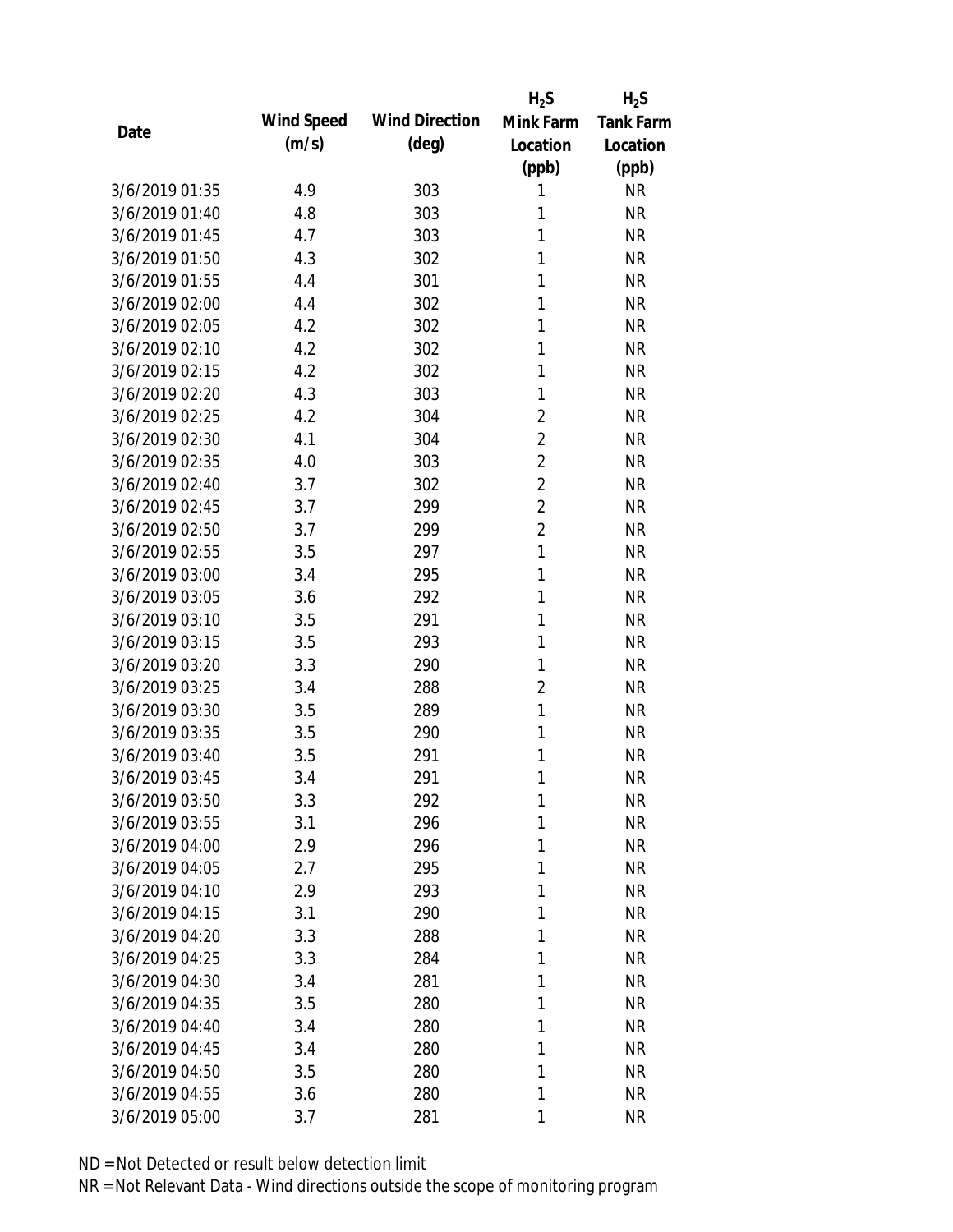|                |            |                       | $H_2S$         | $H_2S$           |
|----------------|------------|-----------------------|----------------|------------------|
| Date           | Wind Speed | <b>Wind Direction</b> | Mink Farm      | <b>Tank Farm</b> |
|                | (m/s)      | (deg)                 | Location       | Location         |
|                |            |                       | (ppb)          | (ppb)            |
| 3/6/2019 05:05 | 3.6        | 279                   | 1              | <b>NR</b>        |
| 3/6/2019 05:10 | 3.5        | 276                   | 1              | <b>NR</b>        |
| 3/6/2019 05:15 | 3.4        | 273                   | 1              | 1                |
| 3/6/2019 05:20 | 3.2        | 271                   | 1              | 1                |
| 3/6/2019 05:25 | 3.1        | 269                   | 1              | 1                |
| 3/6/2019 05:30 | 3.0        | 267                   | 1              | 1                |
| 3/6/2019 05:35 | 2.9        | 268                   | 1              | 1                |
| 3/6/2019 05:40 | 2.8        | 270                   | 1              | 1                |
| 3/6/2019 05:45 | 2.7        | 271                   | 1              | 1                |
| 3/6/2019 05:50 | 2.6        | 273                   | 1              | 1                |
| 3/6/2019 05:55 | 2.6        | 274                   | 1              | 1                |
| 3/6/2019 06:00 | 2.6        | 274                   | 1              | 1                |
| 3/6/2019 06:05 | 2.5        | 273                   | 1              | 1                |
| 3/6/2019 06:10 | 2.4        | 272                   | 1              | 1                |
| 3/6/2019 06:15 | 2.4        | 271                   | 1              | 1                |
| 3/6/2019 06:20 | 2.3        | 269                   | 1              | 1                |
| 3/6/2019 06:25 | 2.3        | 266                   | 1              | <b>ND</b>        |
| 3/6/2019 06:30 | 2.3        | 264                   | 1              | <b>ND</b>        |
| 3/6/2019 06:35 | 2.5        | 262                   | 1              | <b>ND</b>        |
| 3/6/2019 06:40 | 2.7        | 260                   | 1              | <b>ND</b>        |
| 3/6/2019 06:45 | 2.8        | 259                   | 1              | <b>ND</b>        |
| 3/6/2019 06:50 | 2.9        | 259                   | 1              | 1                |
| 3/6/2019 06:55 | 3.0        | 260                   | 1              | 1                |
| 3/6/2019 07:00 | 3.0        | 260                   | 1              | 1                |
| 3/6/2019 07:05 | 2.9        | 262                   | 1              | 1                |
| 3/6/2019 07:10 | 2.7        | 263                   | 1              | 1                |
| 3/6/2019 07:15 | 2.7        | 262                   | 1              | 1                |
| 3/6/2019 07:20 | 2.8        | 260                   | 1              | 1                |
| 3/6/2019 07:25 | 2.8        | 258                   | 1              | 1                |
| 3/6/2019 07:30 | 2.9        | 257                   | 1              | 1                |
| 3/6/2019 07:35 | 3.1        | 257                   | 1              | 1                |
| 3/6/2019 07:40 | 3.3        | 255                   | 1              | 1                |
| 3/6/2019 07:45 | 3.4        | 255                   | 1              | 1                |
| 3/6/2019 07:50 | 3.3        | 256                   | 1              | 1                |
| 3/6/2019 07:55 | 3.3        | 257                   | 1              | 1                |
| 3/6/2019 08:00 | 3.2        | 257                   | 1              | 1                |
| 3/6/2019 08:05 | 3.1        | 256                   | 1              | 1                |
| 3/6/2019 08:10 | 3.1        | 256                   | 1              | 1                |
| 3/6/2019 08:15 | 3.1        | 255                   | $\overline{2}$ | 1                |
| 3/6/2019 08:20 | 3.1        | 255                   | 1              | 1                |
| 3/6/2019 08:25 | 3.0        | 255                   | $\overline{2}$ | 1                |
| 3/6/2019 08:30 | 3.0        | 255                   | 1              | 1                |
|                |            |                       |                |                  |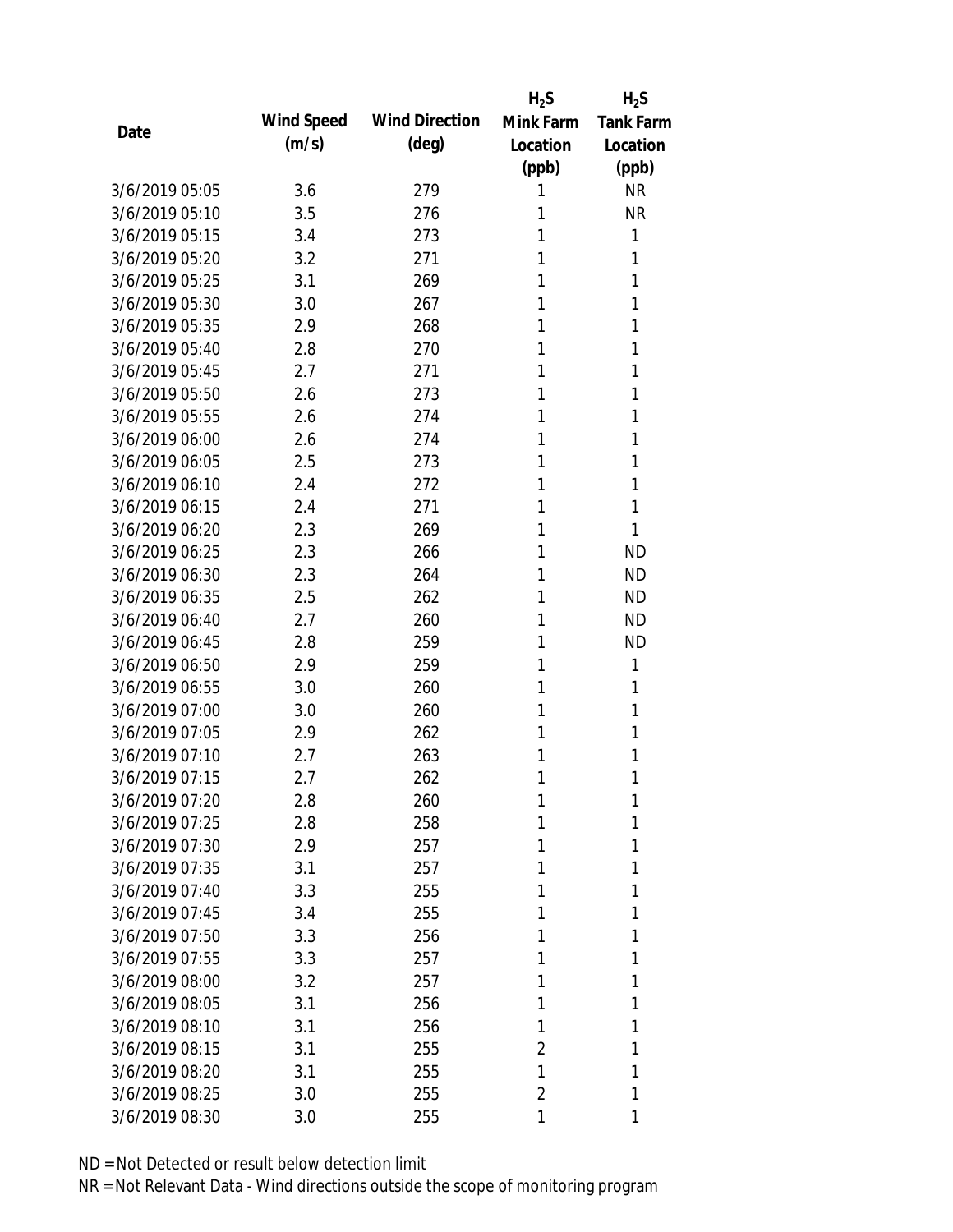|                |            |                       | $H_2S$    | $H_2S$           |
|----------------|------------|-----------------------|-----------|------------------|
| Date           | Wind Speed | <b>Wind Direction</b> | Mink Farm | <b>Tank Farm</b> |
|                | (m/s)      | (deg)                 | Location  | Location         |
|                |            |                       | (ppb)     | (ppb)            |
| 3/6/2019 08:35 | 2.9        | 257                   | 1         | 1                |
| 3/6/2019 08:40 | 2.9        | 258                   | 1         | 1                |
| 3/6/2019 08:45 | 2.9        | 258                   | 1         | 1                |
| 3/6/2019 08:50 | 3.1        | 257                   | 1         | 1                |
| 3/6/2019 08:55 | 3.3        | 257                   | 1         | 1                |
| 3/6/2019 09:00 | 3.4        | 257                   | 1         | 1                |
| 3/6/2019 09:05 | 3.6        | 255                   | 1         | 1                |
| 3/6/2019 09:10 | 3.6        | 253                   | 1         | 1                |
| 3/6/2019 09:15 | 3.8        | 254                   | 1         | 1                |
| 3/6/2019 09:20 | 3.8        | 257                   | 1         | 1                |
| 3/6/2019 09:25 | 3.8        | 258                   | 1         | 1                |
| 3/6/2019 09:30 | 3.7        | 256                   | 1         | 1                |
| 3/6/2019 09:35 | 3.8        | 256                   | 1         | 1                |
| 3/6/2019 09:40 | 3.8        | 258                   | 1         | 1                |
| 3/6/2019 09:45 | 3.7        | 259                   | 1         | 1                |
| 3/6/2019 09:50 | 3.8        | 258                   | 1         | 1                |
| 3/6/2019 09:55 | 3.9        | 258                   | 1         | 1                |
| 3/6/2019 10:00 | 4.3        | 259                   | 1         | 1                |
| 3/6/2019 10:05 | 4.4        | 260                   | 1         | 1                |
| 3/6/2019 10:10 | 4.7        | 259                   | 1         | 1                |
| 3/6/2019 10:15 | 4.8        | 258                   | 1         | 1                |
| 3/6/2019 10:20 | 4.9        | 259                   | 1         | 1                |
| 3/6/2019 10:25 | 5.0        | 259                   | 1         | 1                |
| 3/6/2019 10:30 | 4.9        | 261                   | 1         | 1                |
| 3/6/2019 10:35 | 4.8        | 264                   | 1         | 1                |
| 3/6/2019 10:40 | 4.7        | 262                   | 1         | 1                |
| 3/6/2019 10:45 | 4.7        | 259                   | 1         | 1                |
| 3/6/2019 10:50 | 4.7        | 259                   | 1         | 1                |
| 3/6/2019 10:55 | 4.7        | 259                   | 1         | 1                |
| 3/6/2019 11:00 | 4.5        | 258                   | 1         | 1                |
| 3/6/2019 11:05 | 4.3        | 254                   | 1         | 1                |
| 3/6/2019 11:10 | 4.2        | 252                   | 1         | 1                |
| 3/6/2019 11:15 | 4.2        | 252                   | 1         | 1                |
| 3/6/2019 11:20 | 4.3        | 249                   | <b>ND</b> | 1                |
| 3/6/2019 11:25 | 4.5        | 248                   | <b>ND</b> | 1                |
| 3/6/2019 11:30 | 4.7        | 246                   | 1         | 1                |
| 3/6/2019 11:35 | 4.8        | 246                   | <b>ND</b> | 1                |
| 3/6/2019 11:40 | 4.9        | 249                   | 1         | 1                |
| 3/6/2019 11:45 | 5.1        | 251                   | 1         | 1                |
| 3/6/2019 11:50 | 5.2        | 253                   | <b>ND</b> | 1                |
| 3/6/2019 11:55 | 5.0        | 253                   | <b>ND</b> | 1                |
|                |            |                       |           |                  |
| 3/6/2019 12:00 | 5.1        | 248                   | ND        | 1                |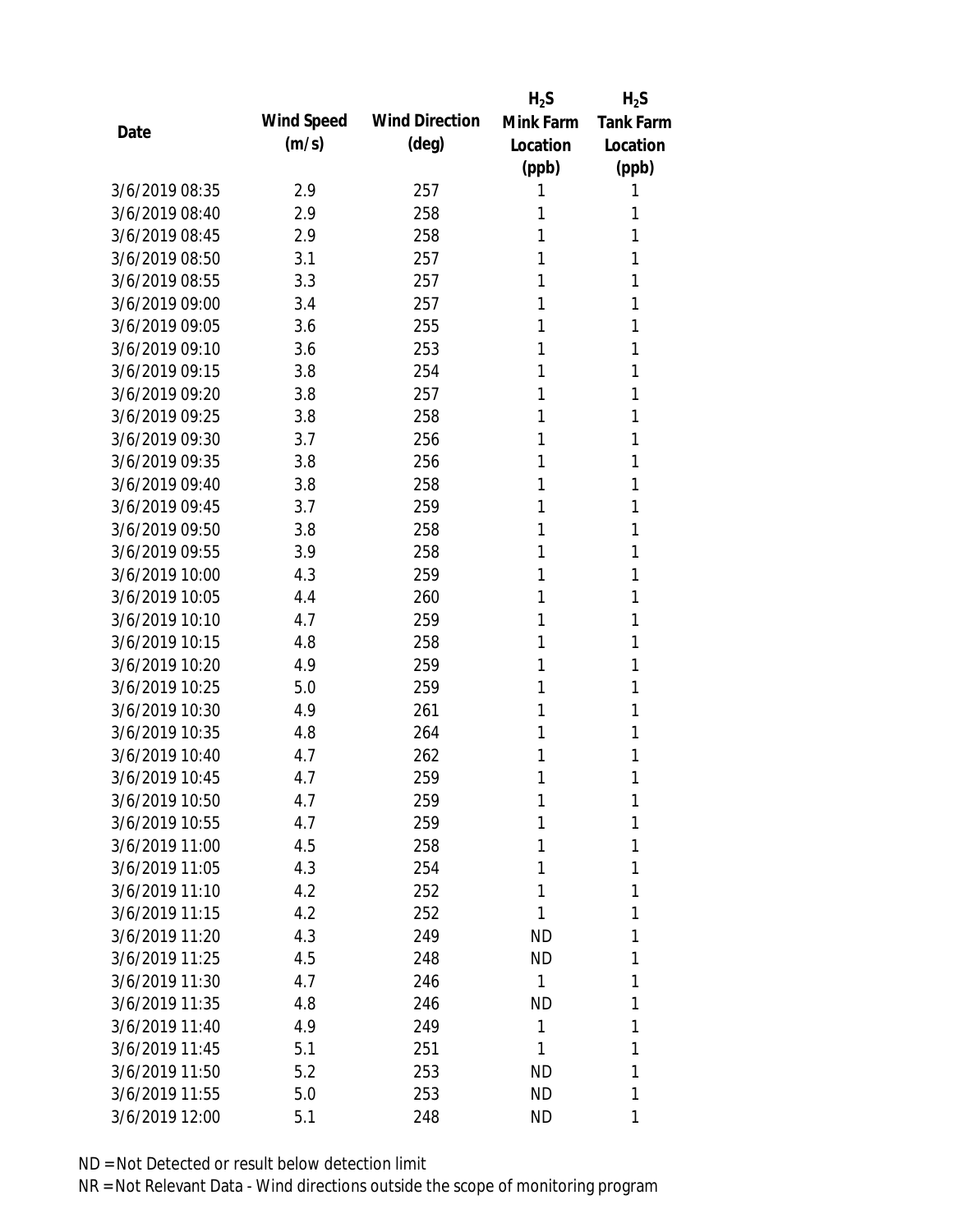|                |            |                       | $H_2S$    | $H_2S$           |
|----------------|------------|-----------------------|-----------|------------------|
| Date           | Wind Speed | <b>Wind Direction</b> | Mink Farm | <b>Tank Farm</b> |
|                | (m/s)      | (deg)                 | Location  | Location         |
|                |            |                       | (ppb)     | (ppb)            |
| 3/6/2019 12:05 | 5.2        | 250                   | <b>ND</b> | 1                |
| 3/6/2019 12:10 | 5.3        | 246                   | 1         | 1                |
| 3/6/2019 12:15 | 5.3        | 243                   | 1         | 1                |
| 3/6/2019 12:20 | 5.0        | 243                   | 1         | 1                |
| 3/6/2019 12:25 | 5.0        | 238                   | 1         | 1                |
| 3/6/2019 12:30 | 5.0        | 240                   | 1         | 1                |
| 3/6/2019 12:35 | 4.9        | 238                   | 1         | 1                |
| 3/6/2019 12:40 | 5.0        | 236                   | 1         | 1                |
| 3/6/2019 12:45 | 5.0        | 238                   | 1         | 1                |
| 3/6/2019 12:50 | 5.2        | 237                   | 1         | 1                |
| 3/6/2019 12:55 | 5.4        | 243                   | 1         | 1                |
| 3/6/2019 13:00 | 5.3        | 244                   | 1         | 1                |
| 3/6/2019 13:05 | 5.7        | 245                   | 1         | $\overline{2}$   |
| 3/6/2019 13:10 | 5.7        | 249                   | 1         | $\overline{2}$   |
| 3/6/2019 13:15 | 5.8        | 249                   | 1         | 1                |
| 3/6/2019 13:20 | 5.7        | 250                   | 1         | 1                |
| 3/6/2019 13:25 | 5.7        | 251                   | 1         | $\overline{2}$   |
| 3/6/2019 13:30 | 5.7        | 253                   | 1         | $\overline{2}$   |
| 3/6/2019 13:35 | 5.4        | 254                   | 1         | 1                |
| 3/6/2019 13:40 | 5.3        | 251                   | 1         | 1                |
| 3/6/2019 13:45 | 5.4        | 250                   | 1         | 1                |
| 3/6/2019 13:50 | 5.4        | 249                   | 1         | 1                |
| 3/6/2019 13:55 | 5.6        | 245                   | 1         | 1                |
| 3/6/2019 14:00 | 5.7        | 241                   | 1         | 1                |
| 3/6/2019 14:05 | 6.0        | 240                   | 1         | 1                |
| 3/6/2019 14:10 | 6.3        | 245                   | 1         | 1                |
| 3/6/2019 14:15 | 6.2        | 248                   | 1         | 1                |
| 3/6/2019 14:20 | 6.3        | 247                   | 1         | 1                |
| 3/6/2019 14:25 | 6.1        | 246                   | 1         | 1                |
| 3/6/2019 14:30 | 6.2        | 249                   | 1         | 1                |
| 3/6/2019 14:35 | 6.0        | 248                   | 1         | 1                |
| 3/6/2019 14:40 | 5.8        | 244                   | 1         | 1                |
| 3/6/2019 14:45 | 5.9        | 242                   | 1         | 1                |
| 3/6/2019 14:50 | 5.9        | 245                   | 1         | 1                |
| 3/6/2019 14:55 | 5.9        | 251                   | 1         | 1                |
| 3/6/2019 15:00 | 5.8        | 252                   | 1         | 1                |
| 3/6/2019 15:05 | 5.7        | 255                   | 1         | 1                |
| 3/6/2019 15:10 | 5.8        | 261                   | 1         | 1                |
| 3/6/2019 15:15 | 5.9        | 262                   | 1         | 1                |
| 3/6/2019 15:20 | 5.7        | 259                   | 1         | 1                |
| 3/6/2019 15:25 | 5.7        | 259                   | 1         | 1                |
| 3/6/2019 15:30 | 5.8        | 259                   | 1         | 1                |
|                |            |                       |           |                  |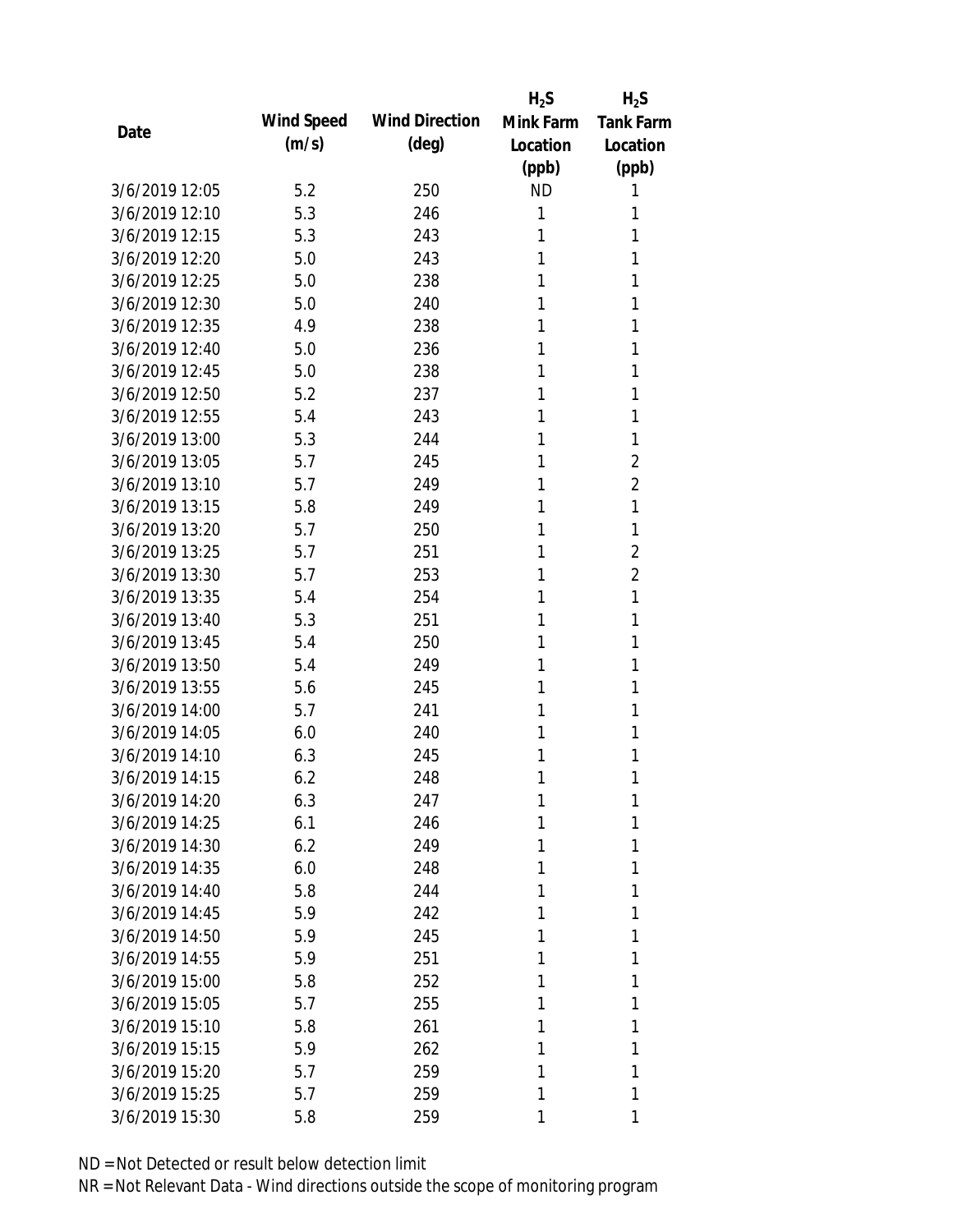|                |            |                       | $H_2S$         | $H_2S$           |
|----------------|------------|-----------------------|----------------|------------------|
| Date           | Wind Speed | <b>Wind Direction</b> | Mink Farm      | <b>Tank Farm</b> |
|                | (m/s)      | $(\text{deg})$        | Location       | Location         |
|                |            |                       | (ppb)          | (ppb)            |
| 3/6/2019 15:35 | 5.9        | 255                   | 1              | 1                |
| 3/6/2019 15:40 | 5.9        | 254                   | 1              | 1                |
| 3/6/2019 15:45 | 5.9        | 254                   | 1              | 1                |
| 3/6/2019 15:50 | 6.1        | 256                   | 1              | 1                |
| 3/6/2019 15:55 | 6.1        | 257                   | 1              | 1                |
| 3/6/2019 16:00 | 6.0        | 257                   | 1              | 1                |
| 3/6/2019 16:05 | 6.0        | 258                   | 1              | 1                |
| 3/6/2019 16:10 | 6.1        | 258                   | 1              | 1                |
| 3/6/2019 16:15 | 6.2        | 256                   | 1              | 1                |
| 3/6/2019 16:20 | 6.3        | 256                   | 1              | 1                |
| 3/6/2019 16:25 | 6.5        | 254                   | 1              | 1                |
| 3/6/2019 16:30 | 6.5        | 255                   | <b>ND</b>      | 1                |
| 3/6/2019 16:35 | 6.6        | 256                   | <b>ND</b>      | 1                |
| 3/6/2019 16:40 | 6.6        | 258                   | <b>ND</b>      | 1                |
| 3/6/2019 16:45 | 6.5        | 262                   | 1              | 1                |
| 3/6/2019 16:50 | 6.2        | 263                   | 1              | 1                |
| 3/6/2019 16:55 | 5.8        | 263                   | 1              | 1                |
| 3/6/2019 17:00 | 5.9        | 264                   | 1              | 1                |
| 3/6/2019 17:05 | 5.8        | 263                   | 1              | 1                |
| 3/6/2019 17:10 | 5.7        | 263                   | 1              | 1                |
| 3/6/2019 17:15 | 5.7        | 259                   | <b>ND</b>      | 1                |
| 3/6/2019 17:20 | 5.8        | 260                   | <b>ND</b>      | 1                |
| 3/6/2019 17:25 | 6.2        | 260                   | <b>ND</b>      | 1                |
| 3/6/2019 17:30 | 6.2        | 256                   | <b>ND</b>      | 1                |
| 3/6/2019 17:35 | 5.9        | 259                   | 1              | 1                |
| 3/6/2019 17:40 | 6.1        | 256                   | 1              | 1                |
| 3/6/2019 17:45 | 6.4        | 257                   | 1              | 1                |
| 3/6/2019 17:50 | 6.5        | 257                   | 1              | 1                |
| 3/6/2019 17:55 | 6.4        | 256                   | 1              | 1                |
| 3/6/2019 18:00 | 6.5        | 257                   | 1              | 1                |
| 3/6/2019 18:05 | 6.5        | 255                   | 1              | 1                |
| 3/6/2019 18:10 | 6.4        | 258                   | 1              | <b>ND</b>        |
| 3/6/2019 18:15 | 6.2        | 259                   | 1              | $\mathbf{1}$     |
| 3/6/2019 18:20 | 6.2        | 260                   | 1              | <b>ND</b>        |
| 3/6/2019 18:25 | 6.1        | 262                   | 1              | 1                |
| 3/6/2019 18:30 | 6.0        | 263                   | 1              | 1                |
| 3/6/2019 18:35 | 6.1        | 263                   | 1              | 1                |
| 3/6/2019 18:40 | 5.9        | 262                   | 1              | 1                |
| 3/6/2019 18:45 | 5.6        | 262                   | 1              | 1                |
| 3/6/2019 18:50 | 5.4        | 259                   | 1              | 1                |
| 3/6/2019 18:55 | 5.3        | 258                   | $\overline{2}$ | 1                |
| 3/6/2019 19:00 | 5.2        | 257                   | 1              | 1                |
|                |            |                       |                |                  |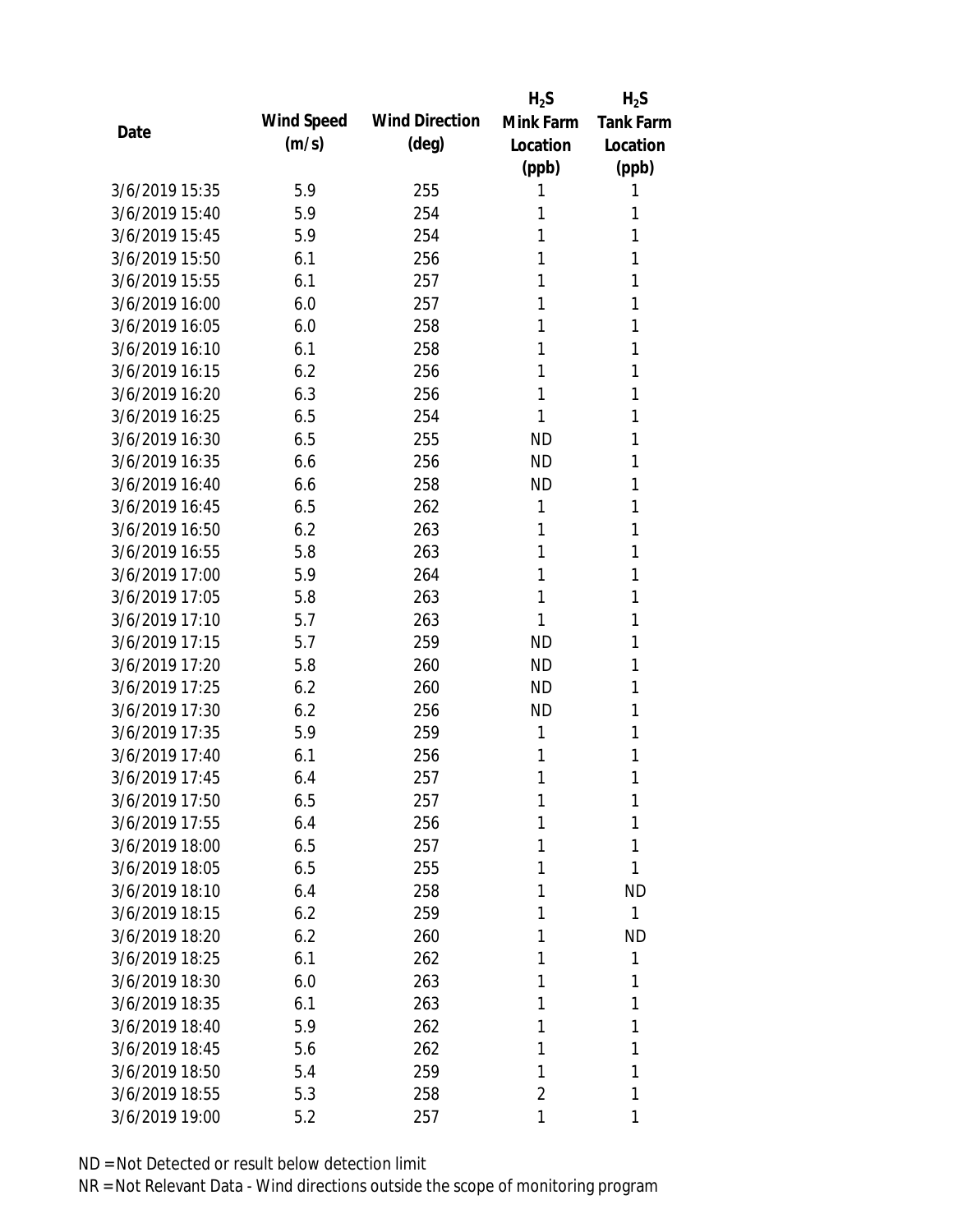|                |            |                       | $H_2S$         | $H_2S$           |
|----------------|------------|-----------------------|----------------|------------------|
| Date           | Wind Speed | <b>Wind Direction</b> | Mink Farm      | <b>Tank Farm</b> |
|                | (m/s)      | $(\text{deg})$        | Location       | Location         |
|                |            |                       | (ppb)          | (ppb)            |
| 3/6/2019 19:05 | 5.0        | 257                   | 1              | 1                |
| 3/6/2019 19:10 | 5.0        | 257                   | 1              | 1                |
| 3/6/2019 19:15 | 5.4        | 256                   | <b>ND</b>      | 1                |
| 3/6/2019 19:20 | 5.6        | 256                   | <b>ND</b>      | <b>ND</b>        |
| 3/6/2019 19:25 | 5.7        | 255                   | <b>ND</b>      | <b>ND</b>        |
| 3/6/2019 19:30 | 5.8        | 256                   | <b>ND</b>      | 1                |
| 3/6/2019 19:35 | 6.2        | 255                   | <b>ND</b>      | 1                |
| 3/6/2019 19:40 | 6.4        | 255                   | <b>ND</b>      | 1                |
| 3/6/2019 19:45 | 6.2        | 255                   | <b>ND</b>      | 1                |
| 3/6/2019 19:50 | 5.9        | 256                   | <b>ND</b>      | 1                |
| 3/6/2019 19:55 | 5.9        | 257                   | 1              | 1                |
| 3/6/2019 20:00 | 5.8        | 258                   | 1              | 1                |
| 3/6/2019 20:05 | 5.5        | 258                   | 1              | 1                |
| 3/6/2019 20:10 | 5.4        | 258                   | 1              | 1                |
| 3/6/2019 20:15 | 5.6        | 258                   | <b>ND</b>      | 1                |
| 3/6/2019 20:20 | 5.5        | 258                   | <b>ND</b>      | 1                |
| 3/6/2019 20:25 | 5.4        | 259                   | 1              | 1                |
| 3/6/2019 20:30 | 5.3        | 259                   | 1              | 1                |
| 3/6/2019 20:35 | 5.3        | 259                   | 1              | 1                |
| 3/6/2019 20:40 | 5.1        | 260                   | 1              | 1                |
| 3/6/2019 20:45 | 4.8        | 261                   | $\overline{2}$ | 1                |
| 3/6/2019 20:50 | 4.7        | 262                   | $\overline{2}$ | 1                |
| 3/6/2019 20:55 | 4.6        | 262                   | $\overline{2}$ | 1                |
| 3/6/2019 21:00 | 4.4        | 263                   | $\overline{2}$ | 1                |
| 3/6/2019 21:05 | 4.3        | 263                   | $\overline{2}$ | 1                |
| 3/6/2019 21:10 | 4.1        | 264                   | $\overline{2}$ | 1                |
| 3/6/2019 21:15 | 4.2        | 264                   | $\overline{2}$ | 1                |
| 3/6/2019 21:20 | 4.2        | 265                   | $\overline{2}$ | 1                |
| 3/6/2019 21:25 | 4.0        | 265                   | $\overline{2}$ | 1                |
| 3/6/2019 21:30 | 3.9        | 267                   | $\overline{2}$ | 1                |
| 3/6/2019 21:35 | 3.8        | 268                   | $\overline{2}$ | 1                |
| 3/6/2019 21:40 | 3.7        | 269                   | $\overline{2}$ | 1                |
| 3/6/2019 21:45 | 3.5        | 270                   | $\overline{2}$ | 1                |
| 3/6/2019 21:50 | 3.3        | 271                   | $\overline{2}$ | 1                |
| 3/6/2019 21:55 | 3.3        | 273                   | 1              | 1                |
| 3/6/2019 22:00 | 3.3        | 273                   | 1              | 1                |
| 3/6/2019 22:05 | 3.3        | 274                   | 1              | 1                |
| 3/6/2019 22:10 | 3.3        | 274                   | 1              | 1                |
| 3/6/2019 22:15 | 3.3        | 274                   | 1              | 1                |
| 3/6/2019 22:20 | 3.2        | 277                   | 1              | <b>NR</b>        |
| 3/6/2019 22:25 | 3.2        | 278                   | 1              | <b>NR</b>        |
| 3/6/2019 22:30 | 3.2        | 279                   | 1              | <b>NR</b>        |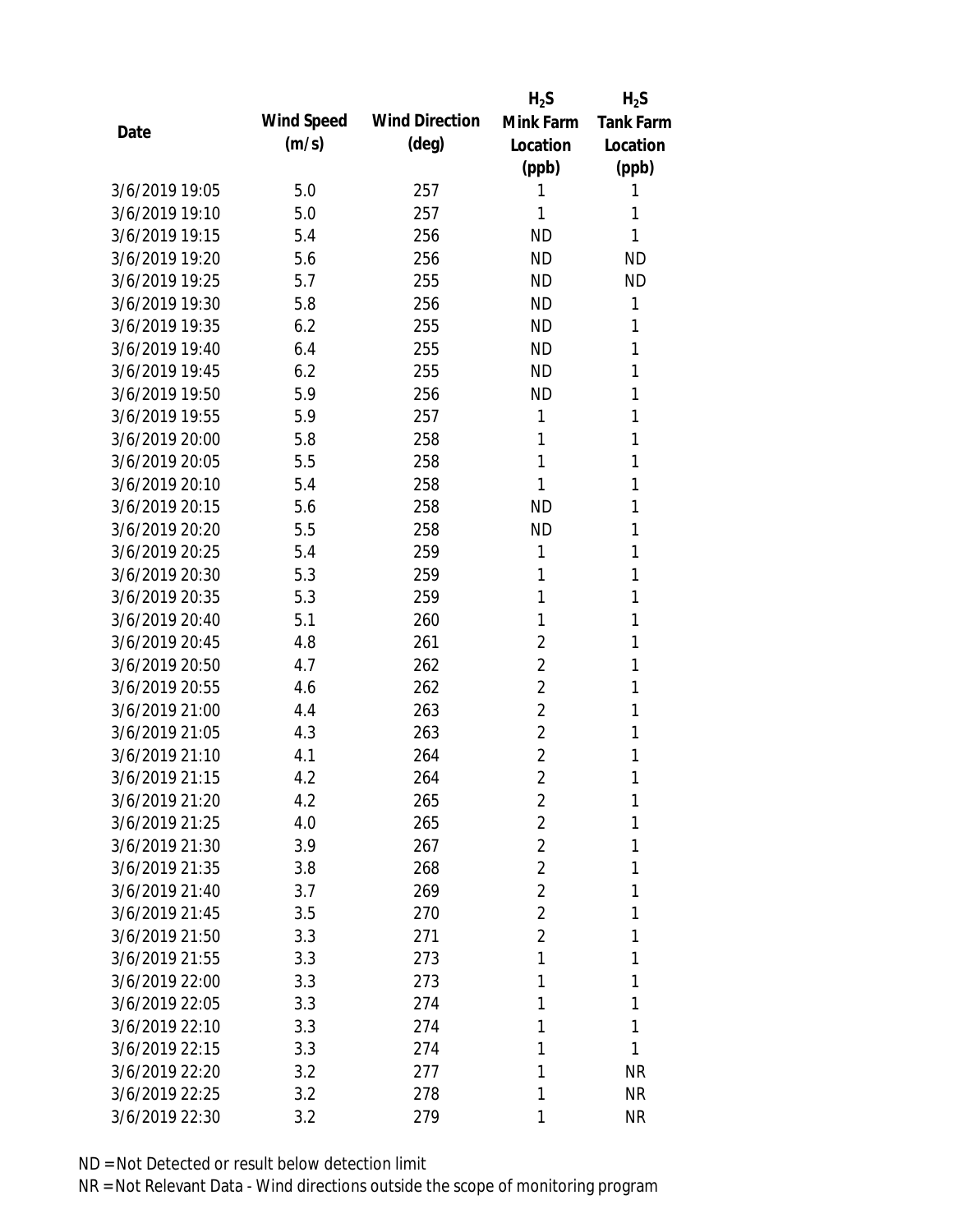|                |            |                       | $H_2S$         | $H_2S$           |
|----------------|------------|-----------------------|----------------|------------------|
| Date           | Wind Speed | <b>Wind Direction</b> | Mink Farm      | <b>Tank Farm</b> |
|                | (m/s)      | $(\text{deg})$        | Location       | Location         |
|                |            |                       | (ppb)          | (ppb)            |
| 3/6/2019 22:35 | 3.2        | 280                   | 1              | <b>NR</b>        |
| 3/6/2019 22:40 | 3.3        | 281                   | 1              | <b>NR</b>        |
| 3/6/2019 22:45 | 3.4        | 281                   | 1              | <b>NR</b>        |
| 3/6/2019 22:50 | 3.6        | 281                   | 1              | <b>NR</b>        |
| 3/6/2019 22:55 | 3.9        | 282                   | $\overline{2}$ | <b>NR</b>        |
| 3/6/2019 23:00 | 4.0        | 283                   | $\overline{2}$ | <b>NR</b>        |
| 3/6/2019 23:05 | 4.2        | 286                   | $\overline{2}$ | <b>NR</b>        |
| 3/6/2019 23:10 | 4.3        | 289                   | $\mathbf{1}$   | <b>NR</b>        |
| 3/6/2019 23:15 | 4.4        | 292                   | 1              | <b>NR</b>        |
| 3/6/2019 23:20 | 4.4        | 295                   | 1              | <b>NR</b>        |
| 3/6/2019 23:25 | 4.2        | 298                   | 1              | <b>NR</b>        |
| 3/6/2019 23:30 | 4.2        | 301                   | 1              | <b>NR</b>        |
| 3/6/2019 23:35 | 4.2        | 301                   | 1              | <b>NR</b>        |
| 3/6/2019 23:40 | 4.4        | 299                   | 1              | <b>NR</b>        |
| 3/6/2019 23:45 | 4.3        | 298                   | 1              | <b>NR</b>        |
| 3/6/2019 23:50 | 4.4        | 297                   | 1              | <b>NR</b>        |
| 3/6/2019 23:55 | 4.5        | 297                   | 1              | <b>NR</b>        |
| 3/6/2019 24:00 | 4.5        | 297                   | 1              | <b>NR</b>        |
| 3/7/2019 00:05 | 4.7        | 299                   | 1              | <b>NR</b>        |
| 3/7/2019 00:10 | 4.8        | 302                   | 1              | <b>NR</b>        |
| 3/7/2019 00:15 | 5.3        | 305                   | 1              | <b>NR</b>        |
| 3/7/2019 00:20 | 5.6        | 307                   | 1              | <b>NR</b>        |
| 3/7/2019 00:25 | 5.8        | 309                   | 1              | <b>NR</b>        |
| 3/7/2019 00:30 | 5.9        | 310                   | <b>ND</b>      | <b>NR</b>        |
| 3/7/2019 00:35 | 5.7        | 313                   | <b>ND</b>      | <b>NR</b>        |
| 3/7/2019 00:40 | 5.6        | 314                   | 1              | <b>NR</b>        |
| 3/7/2019 00:45 | 5.2        | 315                   | <b>ND</b>      | <b>NR</b>        |
| 3/7/2019 00:50 | 5.2        | 315                   | <b>ND</b>      | <b>NR</b>        |
| 3/7/2019 00:55 | 5.1        | 316                   | <b>ND</b>      | <b>NR</b>        |
| 3/7/2019 01:00 | 5.3        | 317                   | $\mathbf{1}$   | <b>NR</b>        |
| 3/7/2019 01:05 | 5.5        | 319                   | 1              | <b>NR</b>        |
| 3/7/2019 01:10 | 5.6        | 319                   | <b>ND</b>      | <b>NR</b>        |
| 3/7/2019 01:15 | 5.6        | 321                   | 1              | <b>NR</b>        |
| 3/7/2019 01:20 | 5.5        | 322                   | 1              | <b>NR</b>        |
| 3/7/2019 01:25 | 5.3        | 322                   | 1              | <b>NR</b>        |
| 3/7/2019 01:30 | 5.2        | 322                   | 1              | <b>NR</b>        |
| 3/7/2019 01:35 | 4.8        | 322                   | 1              | <b>NR</b>        |
| 3/7/2019 01:40 | 4.5        | 324                   | 1              | <b>NR</b>        |
| 3/7/2019 01:45 | 4.4        | 326                   | 1              | <b>NR</b>        |
| 3/7/2019 01:50 | 4.3        | 327                   | 1              | <b>NR</b>        |
| 3/7/2019 01:55 | 4.5        | 328                   | 1              | <b>NR</b>        |
| 3/7/2019 02:00 | 4.4        | 330                   | 1              | <b>NR</b>        |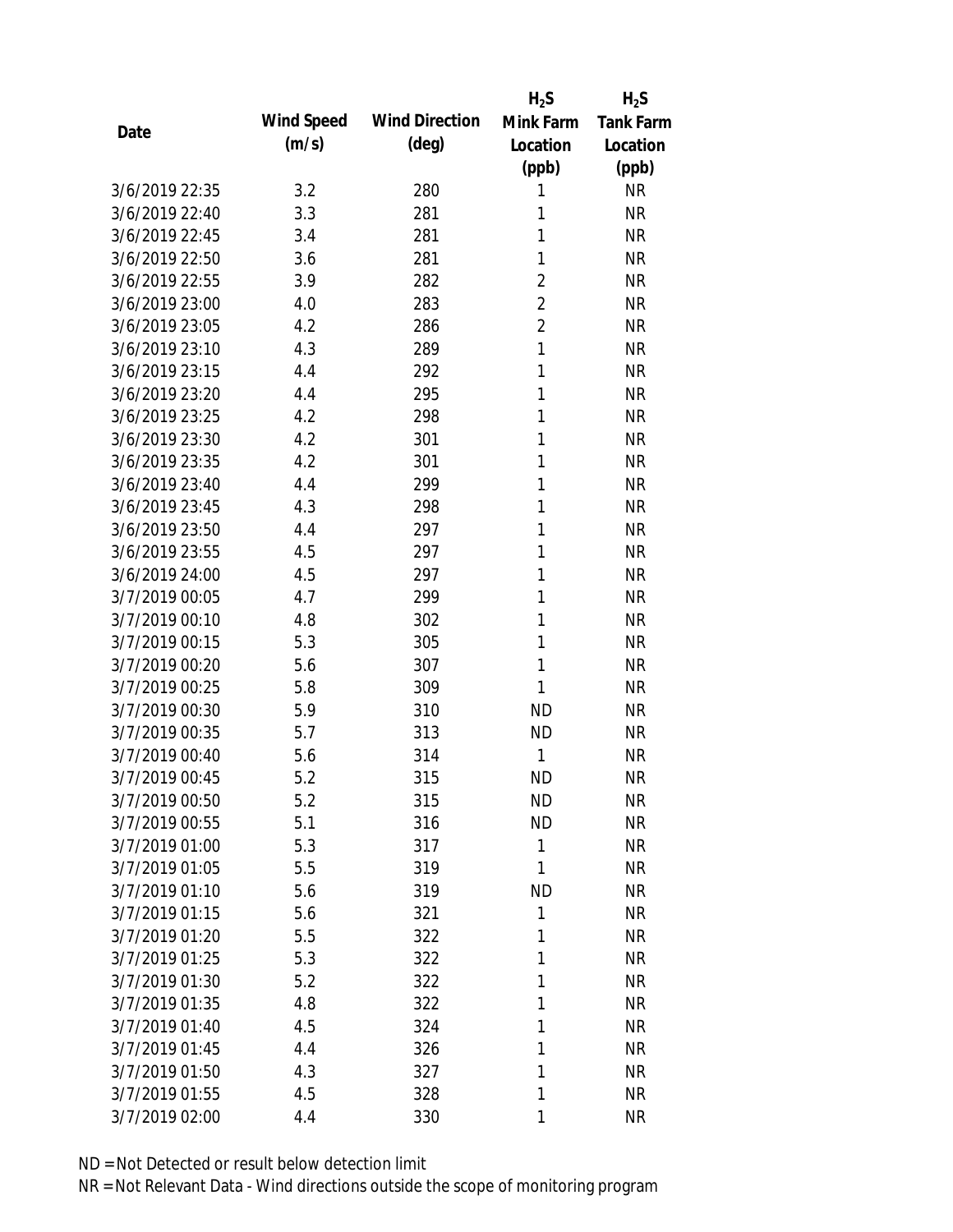|                |            |                       | $H_2S$         | $H_2S$           |
|----------------|------------|-----------------------|----------------|------------------|
| Date           | Wind Speed | <b>Wind Direction</b> | Mink Farm      | <b>Tank Farm</b> |
|                | (m/s)      | $(\text{deg})$        | Location       | Location         |
|                |            |                       | (ppb)          | (ppb)            |
| 3/7/2019 02:05 | 4.4        | 330                   | 1              | <b>NR</b>        |
| 3/7/2019 02:10 | 4.4        | 331                   | 1              | <b>NR</b>        |
| 3/7/2019 02:15 | 4.2        | 332                   | $\mathbf{1}$   | <b>NR</b>        |
| 3/7/2019 02:20 | 4.2        | 333                   | 1              | <b>NR</b>        |
| 3/7/2019 02:25 | 4.0        | 334                   | <b>ND</b>      | <b>NR</b>        |
| 3/7/2019 02:30 | 3.9        | 334                   | <b>ND</b>      | <b>NR</b>        |
| 3/7/2019 02:35 | 3.7        | 336                   | <b>ND</b>      | <b>NR</b>        |
| 3/7/2019 02:40 | 3.6        | 336                   | <b>ND</b>      | <b>NR</b>        |
| 3/7/2019 02:45 | 3.6        | 337                   | <b>ND</b>      | <b>NR</b>        |
| 3/7/2019 02:50 | 3.5        | 338                   | 1              | <b>NR</b>        |
| 3/7/2019 02:55 | 3.4        | 340                   | 1              | <b>NR</b>        |
| 3/7/2019 03:00 | 3.1        | 341                   | $\mathbf{1}$   | <b>NR</b>        |
| 3/7/2019 03:05 | 3.0        | 341                   | 1              | <b>NR</b>        |
| 3/7/2019 03:10 | 2.9        | 341                   | 1              | <b>NR</b>        |
| 3/7/2019 03:15 | 2.7        | 341                   | $\mathbf{1}$   | <b>NR</b>        |
| 3/7/2019 03:20 | 2.6        | 341                   | 1              | <b>NR</b>        |
| 3/7/2019 03:25 | 2.5        | 341                   | 1              | <b>NR</b>        |
| 3/7/2019 03:30 | 2.5        | 341                   | 1              | <b>NR</b>        |
| 3/7/2019 03:35 | 2.6        | 342                   | 1              | <b>NR</b>        |
| 3/7/2019 03:40 | 2.5        | 343                   | 1              | <b>NR</b>        |
| 3/7/2019 03:45 | 2.5        | 343                   | $\overline{2}$ | <b>NR</b>        |
| 3/7/2019 03:50 | 2.6        | 343                   | $\mathbf{1}$   | <b>NR</b>        |
| 3/7/2019 03:55 | 2.6        | 343                   | 1              | <b>NR</b>        |
| 3/7/2019 04:00 | 2.6        | 342                   | $\overline{2}$ | <b>NR</b>        |
| 3/7/2019 04:05 | 2.6        | 342                   | $\overline{2}$ | <b>NR</b>        |
| 3/7/2019 04:10 | 2.6        | 341                   | $\overline{2}$ | <b>NR</b>        |
| 3/7/2019 04:15 | 2.5        | 342                   | $\overline{2}$ | <b>NR</b>        |
| 3/7/2019 04:20 | 2.3        | 342                   | $\overline{2}$ | <b>NR</b>        |
| 3/7/2019 04:25 | 2.3        | 342                   | $\overline{2}$ | <b>NR</b>        |
| 3/7/2019 04:30 | 2.2        | 342                   | 1              | <b>NR</b>        |
| 3/7/2019 04:35 | 2.3        | 340                   | 1              | <b>NR</b>        |
| 3/7/2019 04:40 | 2.3        | 339                   | 1              | <b>NR</b>        |
| 3/7/2019 04:45 | 2.4        | 338                   | 1              | <b>NR</b>        |
| 3/7/2019 04:50 | 2.5        | 337                   | 1              | <b>NR</b>        |
| 3/7/2019 04:55 | 2.5        | 335                   | 1              | <b>NR</b>        |
| 3/7/2019 05:00 | 2.5        | 333                   | 1              | <b>NR</b>        |
| 3/7/2019 05:05 | 2.5        | 333                   | 1              | <b>NR</b>        |
| 3/7/2019 05:10 | 2.4        | 334                   | 1              | <b>NR</b>        |
| 3/7/2019 05:15 | 2.4        | 335                   | 1              | <b>NR</b>        |
| 3/7/2019 05:20 | 2.1        | 336                   | 1              | <b>NR</b>        |
| 3/7/2019 05:25 | 2.0        | 338                   | 1              | <b>NR</b>        |
| 3/7/2019 05:30 | 1.8        | 340                   | 1              | <b>NR</b>        |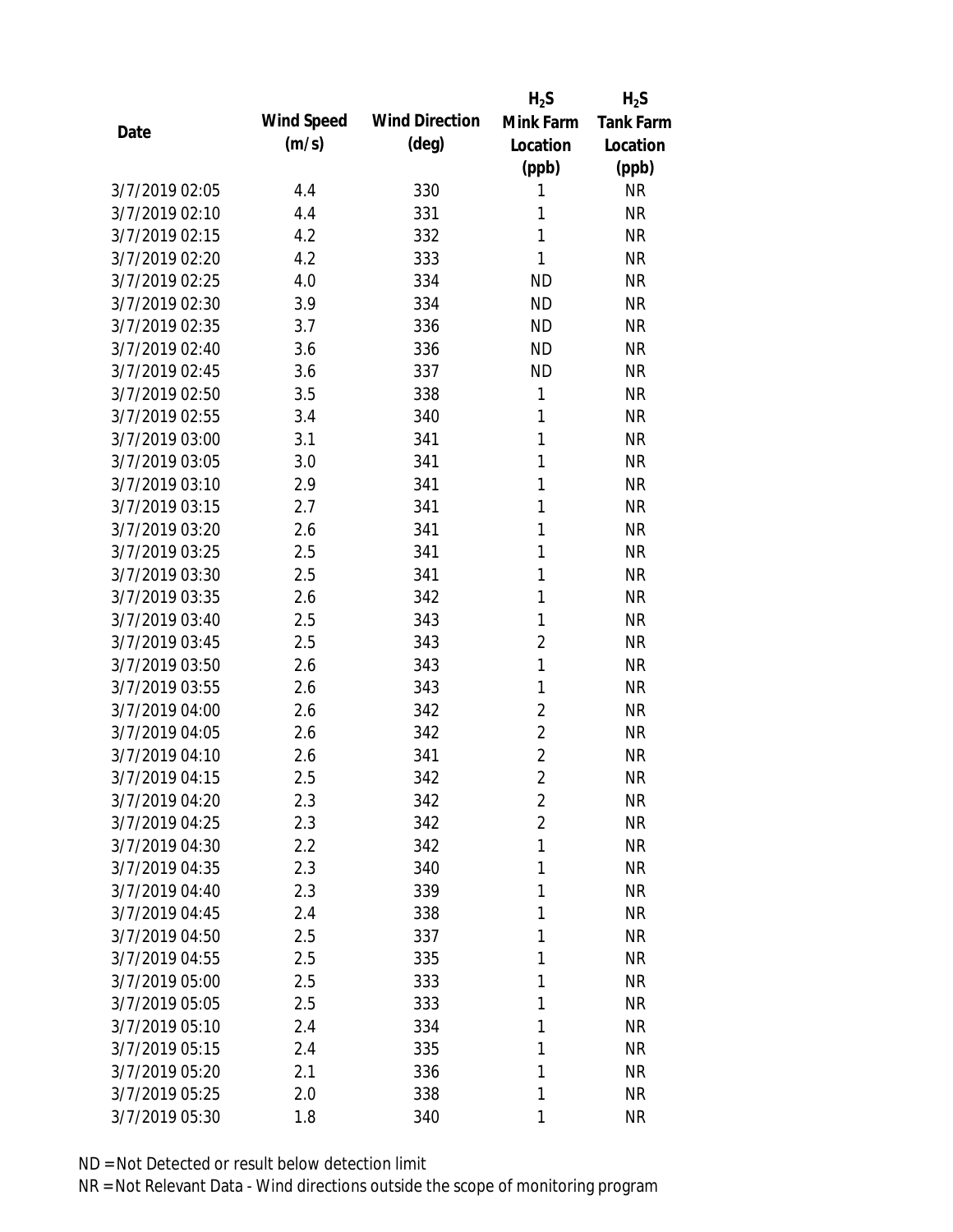|                |            |                       | $H_2S$         | $H_2S$           |
|----------------|------------|-----------------------|----------------|------------------|
| Date           | Wind Speed | <b>Wind Direction</b> | Mink Farm      | <b>Tank Farm</b> |
|                | (m/s)      | $(\text{deg})$        | Location       | Location         |
|                |            |                       | (ppb)          | (ppb)            |
| 3/7/2019 05:35 | 1.7        | 342                   | 1              | <b>NR</b>        |
| 3/7/2019 05:40 | 1.5        | 343                   | 1              | <b>NR</b>        |
| 3/7/2019 05:45 | 1.5        | 343                   | 1              | <b>NR</b>        |
| 3/7/2019 05:50 | 1.6        | 342                   | 1              | <b>NR</b>        |
| 3/7/2019 05:55 | 1.8        | 343                   | 1              | <b>NR</b>        |
| 3/7/2019 06:00 | 1.8        | 343                   | 1              | <b>NR</b>        |
| 3/7/2019 06:05 | 1.9        | 343                   | 1              | <b>NR</b>        |
| 3/7/2019 06:10 | 2.0        | 345                   | 1              | <b>NR</b>        |
| 3/7/2019 06:15 | 2.1        | 346                   | 1              | <b>NR</b>        |
| 3/7/2019 06:20 | 2.1        | 349                   | $\overline{2}$ | <b>NR</b>        |
| 3/7/2019 06:25 | 2.0        | 351                   | $\overline{2}$ | <b>NR</b>        |
| 3/7/2019 06:30 | 1.9        | 353                   | $\mathbf{1}$   | <b>NR</b>        |
| 3/7/2019 06:35 | 1.8        | 355                   | $\overline{2}$ | <b>NR</b>        |
| 3/7/2019 06:40 | 1.7        | 356                   | $\overline{2}$ | <b>NR</b>        |
| 3/7/2019 06:45 | 1.6        | 358                   | $\overline{2}$ | <b>NR</b>        |
| 3/7/2019 06:50 | 1.5        | 359                   | $\overline{2}$ | <b>NR</b>        |
| 3/7/2019 06:55 | 1.4        | 360                   | $\overline{2}$ | <b>NR</b>        |
| 3/7/2019 07:00 | 1.3        | 3                     | $\overline{2}$ | <b>NR</b>        |
| 3/7/2019 07:05 | 1.3        | 3                     | $\mathbf{1}$   | <b>NR</b>        |
| 3/7/2019 07:10 | 1.4        | 4                     | 1              | <b>NR</b>        |
| 3/7/2019 07:15 | 1.4        | 5                     | 1              | <b>NR</b>        |
| 3/7/2019 07:20 | 1.4        | $\overline{7}$        | 1              | <b>NR</b>        |
| 3/7/2019 07:25 | 1.4        | 9                     | 1              | <b>NR</b>        |
| 3/7/2019 07:30 | 1.4        | 10                    | 1              | <b>NR</b>        |
| 3/7/2019 07:35 | 1.5        | 12                    | 1              | <b>NR</b>        |
| 3/7/2019 07:40 | 1.5        | 16                    | 1              | <b>NR</b>        |
| 3/7/2019 07:45 | 1.6        | 17                    | 1              | <b>NR</b>        |
| 3/7/2019 07:50 | 1.7        | 18                    | 1              | <b>NR</b>        |
| 3/7/2019 07:55 | 1.9        | 19                    | 1              | <b>NR</b>        |
| 3/7/2019 08:00 | 1.9        | 24                    | 1              | <b>NR</b>        |
| 3/7/2019 08:05 | 2.1        | 27                    | 1              | <b>NR</b>        |
| 3/7/2019 08:10 | 2.3        | 29                    | 1              | <b>NR</b>        |
| 3/7/2019 08:15 | 2.5        | 31                    | 2              | <b>NR</b>        |
| 3/7/2019 08:20 | 2.7        | 34                    | 1              | <b>NR</b>        |
| 3/7/2019 08:25 | 2.9        | 35                    | $\overline{2}$ | <b>NR</b>        |
| 3/7/2019 08:30 | 3.0        | 32                    | 1              | <b>NR</b>        |
| 3/7/2019 08:35 | 2.9        | 33                    | 1              | <b>NR</b>        |
| 3/7/2019 08:40 | 2.8        | 35                    | 1              | <b>NR</b>        |
| 3/7/2019 08:45 | 2.7        | 36                    | 1              | <b>NR</b>        |
| 3/7/2019 08:50 | 2.5        | 40                    | 1              | <b>NR</b>        |
| 3/7/2019 08:55 | 2.6        | 40                    | 1              | <b>NR</b>        |
|                |            |                       |                |                  |
| 3/7/2019 09:00 | 2.7        | 40                    | 1              | <b>NR</b>        |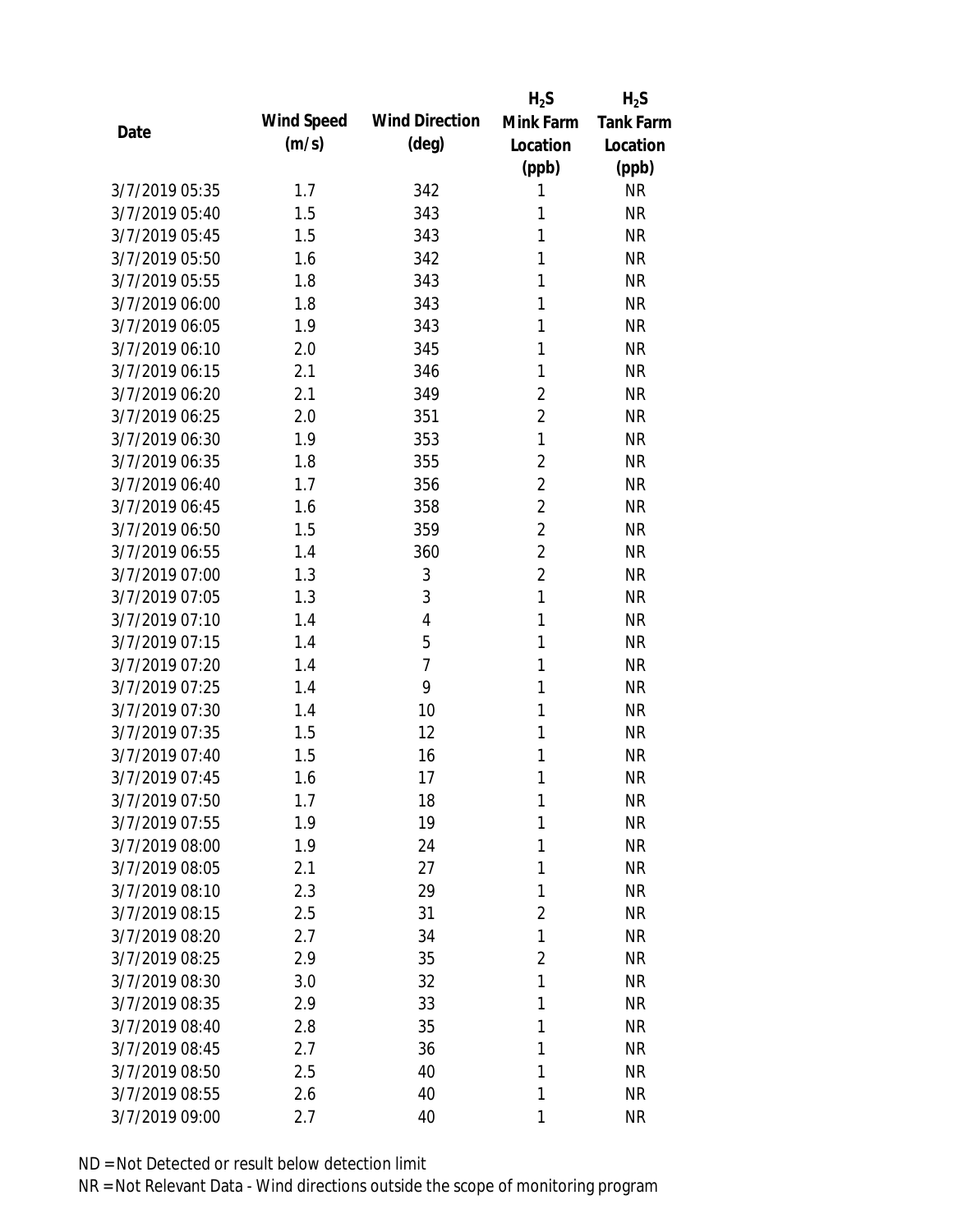|                |            |                       | $H_2S$    | $H_2S$           |
|----------------|------------|-----------------------|-----------|------------------|
| Date           | Wind Speed | <b>Wind Direction</b> | Mink Farm | <b>Tank Farm</b> |
|                | (m/s)      | $(\text{deg})$        | Location  | Location         |
|                |            |                       | (ppb)     | (ppb)            |
| 3/7/2019 09:05 | 2.8        | 41                    | <b>NR</b> | <b>NR</b>        |
| 3/7/2019 09:10 | 2.7        | 43                    | <b>NR</b> | <b>NR</b>        |
| 3/7/2019 09:15 | 2.7        | 45                    | <b>NR</b> | <b>NR</b>        |
| 3/7/2019 09:20 | 2.8        | 45                    | <b>NR</b> | <b>NR</b>        |
| 3/7/2019 09:25 | 2.6        | 46                    | <b>NR</b> | <b>NR</b>        |
| 3/7/2019 09:30 | 2.5        | 50                    | <b>NR</b> | <b>NR</b>        |
| 3/7/2019 09:35 | 2.6        | 47                    | <b>NR</b> | <b>NR</b>        |
| 3/7/2019 09:40 | 2.6        | 47                    | <b>NR</b> | <b>NR</b>        |
| 3/7/2019 09:45 | 2.6        | 48                    | <b>NR</b> | <b>NR</b>        |
| 3/7/2019 09:50 | 2.5        | 47                    | <b>NR</b> | <b>NR</b>        |
| 3/7/2019 09:55 | 2.5        | 49                    | <b>NR</b> | <b>NR</b>        |
| 3/7/2019 10:00 | 2.4        | 46                    | <b>NR</b> | <b>NR</b>        |
| 3/7/2019 10:05 | 2.3        | 54                    | <b>NR</b> | <b>NR</b>        |
| 3/7/2019 10:10 | 2.3        | 64                    | <b>NR</b> | <b>NR</b>        |
| 3/7/2019 10:15 | 2.2        | 71                    | <b>NR</b> | <b>NR</b>        |
| 3/7/2019 10:20 | 2.0        | 78                    | <b>NR</b> | <b>NR</b>        |
| 3/7/2019 10:25 | 1.9        | 86                    | <b>NR</b> | <b>NR</b>        |
| 3/7/2019 10:30 | 1.8        | 94                    | <b>NR</b> | <b>NR</b>        |
| 3/7/2019 10:35 | 1.8        | 91                    | <b>NR</b> | <b>NR</b>        |
| 3/7/2019 10:40 | 1.7        | 84                    | <b>NR</b> | <b>NR</b>        |
| 3/7/2019 10:45 | 1.7        | 79                    | <b>NR</b> | <b>NR</b>        |
| 3/7/2019 10:50 | 1.7        | 84                    | <b>NR</b> | <b>NR</b>        |
| 3/7/2019 10:55 | 1.7        | 82                    | <b>NR</b> | <b>NR</b>        |
| 3/7/2019 11:00 | 1.6        | 85                    | <b>NR</b> | <b>NR</b>        |
| 3/7/2019 11:05 | 1.8        | 96                    | <b>NR</b> | <b>NR</b>        |
| 3/7/2019 11:10 | 1.7        | 101                   | <b>NR</b> | <b>NR</b>        |
| 3/7/2019 11:15 | 1.8        | 109                   | <b>NR</b> | <b>NR</b>        |
| 3/7/2019 11:20 | 1.9        | 116                   | <b>NR</b> | <b>NR</b>        |
| 3/7/2019 11:25 | 1.9        | 120                   | <b>NR</b> | <b>NR</b>        |
| 3/7/2019 11:30 | 1.8        | 122                   | <b>NR</b> | <b>NR</b>        |
| 3/7/2019 11:35 | 1.7        | 120                   | <b>NR</b> | <b>NR</b>        |
| 3/7/2019 11:40 | 1.8        | 120                   | <b>NR</b> | <b>NR</b>        |
| 3/7/2019 11:45 | 1.6        | 123                   | <b>NR</b> | <b>NR</b>        |
| 3/7/2019 11:50 | 1.6        | 120                   | <b>NR</b> | <b>NR</b>        |
| 3/7/2019 11:55 | 1.6        | 124                   | <b>NR</b> | <b>NR</b>        |
| 3/7/2019 12:00 | 1.9        | 128                   | <b>NR</b> | <b>NR</b>        |
| 3/7/2019 12:05 | 2.1        | 127                   | <b>NR</b> | <b>NR</b>        |
| 3/7/2019 12:10 | 2.0        | 125                   | NR        | <b>NR</b>        |
| 3/7/2019 12:15 | 2.0        | 123                   | <b>NR</b> | <b>NR</b>        |
| 3/7/2019 12:20 | 2.1        | 126                   | <b>NR</b> | <b>NR</b>        |
| 3/7/2019 12:25 | 2.2        | 131                   | <b>NR</b> | <b>NR</b>        |
| 3/7/2019 12:30 | 2.0        | 140                   | <b>NR</b> | <b>NR</b>        |
|                |            |                       |           |                  |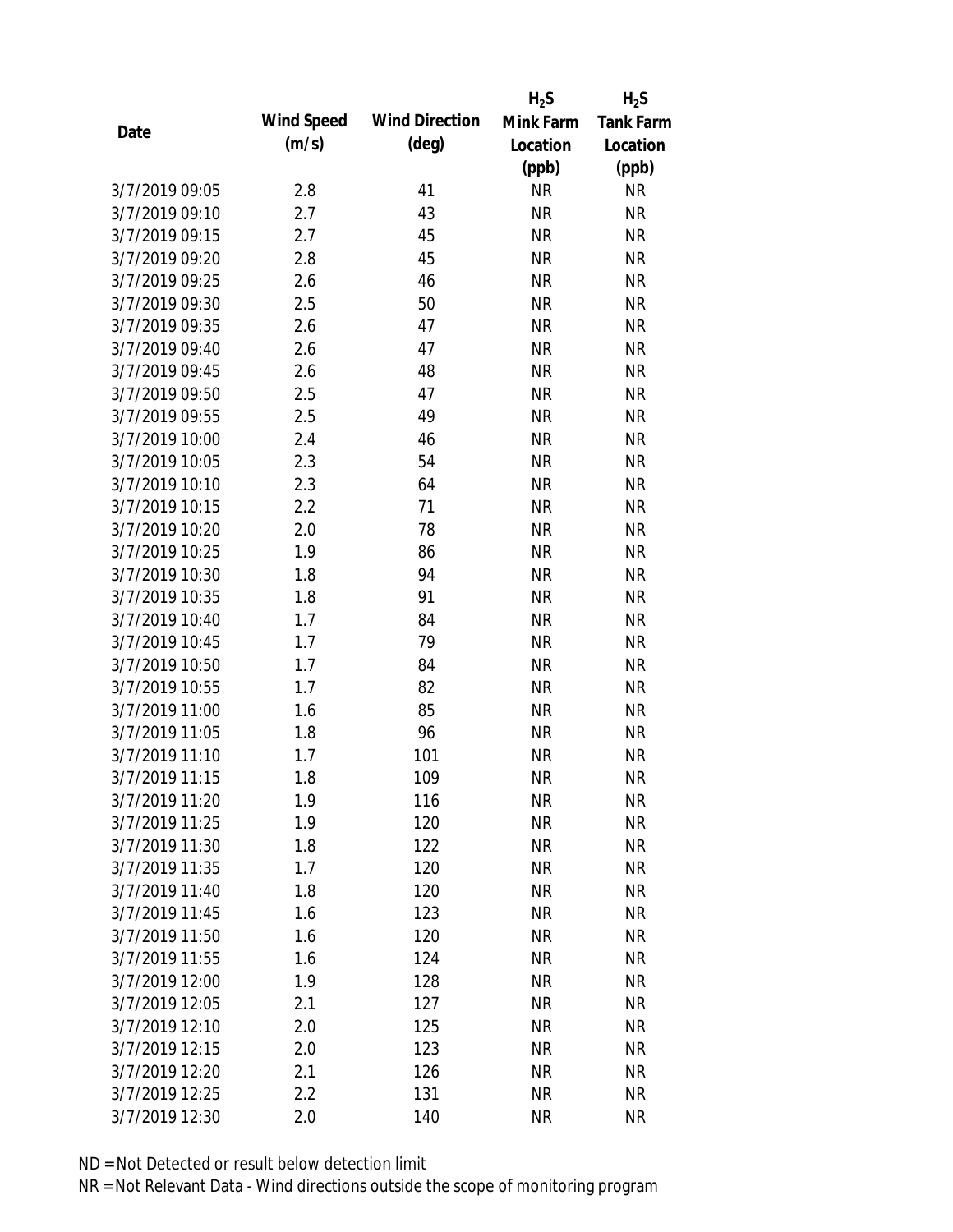|                |            |                       | $H_2S$    | $H_2S$           |
|----------------|------------|-----------------------|-----------|------------------|
| Date           | Wind Speed | <b>Wind Direction</b> | Mink Farm | <b>Tank Farm</b> |
|                | (m/s)      | $(\text{deg})$        | Location  | Location         |
|                |            |                       | (ppb)     | (ppb)            |
| 3/7/2019 12:35 | 1.8        | 151                   | <b>NR</b> | <b>NR</b>        |
| 3/7/2019 12:40 | 1.9        | 153                   | <b>NR</b> | <b>NR</b>        |
| 3/7/2019 12:45 | 1.9        | 153                   | <b>NR</b> | <b>NR</b>        |
| 3/7/2019 12:50 | 1.8        | 152                   | <b>NR</b> | <b>NR</b>        |
| 3/7/2019 12:55 | 2.0        | 143                   | <b>NR</b> | <b>NR</b>        |
| 3/7/2019 13:00 | 2.1        | 130                   | <b>NR</b> | <b>NR</b>        |
| 3/7/2019 13:05 | 2.2        | 122                   | <b>NR</b> | <b>NR</b>        |
| 3/7/2019 13:10 | 2.2        | 123                   | <b>NR</b> | <b>NR</b>        |
| 3/7/2019 13:15 | 2.3        | 126                   | <b>NR</b> | <b>NR</b>        |
| 3/7/2019 13:20 | 2.1        | 119                   | <b>NR</b> | <b>NR</b>        |
| 3/7/2019 13:25 | 2.0        | 119                   | <b>NR</b> | <b>NR</b>        |
| 3/7/2019 13:30 | 1.7        | 109                   | <b>NR</b> | <b>NR</b>        |
| 3/7/2019 13:35 | 1.8        | 114                   | <b>NR</b> | <b>NR</b>        |
| 3/7/2019 13:40 | 1.8        | 123                   | <b>NR</b> | <b>NR</b>        |
| 3/7/2019 13:45 | 1.5        | 126                   | <b>NR</b> | <b>NR</b>        |
| 3/7/2019 13:50 | 1.8        | 142                   | <b>NR</b> | <b>NR</b>        |
| 3/7/2019 13:55 | 1.8        | 138                   | <b>NR</b> | <b>NR</b>        |
| 3/7/2019 14:00 | 1.9        | 146                   | <b>NR</b> | <b>NR</b>        |
| 3/7/2019 14:05 | 1.8        | 134                   | <b>NR</b> | <b>NR</b>        |
| 3/7/2019 14:10 | 1.8        | 118                   | <b>NR</b> | <b>NR</b>        |
| 3/7/2019 14:15 | 1.8        | 119                   | <b>NR</b> | <b>NR</b>        |
| 3/7/2019 14:20 | 1.5        | 109                   | <b>NR</b> | <b>NR</b>        |
| 3/7/2019 14:25 | 1.5        | 109                   | <b>NR</b> | <b>NR</b>        |
| 3/7/2019 14:30 | 1.4        | 106                   | <b>NR</b> | <b>NR</b>        |
| 3/7/2019 14:35 | 1.4        | 116                   | <b>NR</b> | <b>NR</b>        |
| 3/7/2019 14:40 | 1.5        | 119                   | <b>NR</b> | <b>NR</b>        |
| 3/7/2019 14:45 | 1.6        | 111                   | <b>NR</b> | <b>NR</b>        |
| 3/7/2019 14:50 | 1.9        | 118                   | <b>NR</b> | <b>NR</b>        |
| 3/7/2019 14:55 | 1.9        | 116                   | <b>NR</b> | <b>NR</b>        |
| 3/7/2019 15:00 | 2.1        | 111                   | <b>NR</b> | <b>NR</b>        |
| 3/7/2019 15:05 | 2.0        | 104                   | <b>NR</b> | <b>NR</b>        |
| 3/7/2019 15:10 | 1.9        | 98                    | <b>NR</b> | <b>NR</b>        |
| 3/7/2019 15:15 | 1.8        | 93                    | <b>NR</b> | <b>NR</b>        |
| 3/7/2019 15:20 | 1.8        | 85                    | <b>NR</b> | <b>NR</b>        |
| 3/7/2019 15:25 | 1.6        | 88                    | <b>NR</b> | <b>NR</b>        |
| 3/7/2019 15:30 | 1.6        | 90                    | <b>NR</b> | <b>NR</b>        |
| 3/7/2019 15:35 | 1.6        | 93                    | <b>NR</b> | <b>NR</b>        |
| 3/7/2019 15:40 | 1.9        | 97                    | <b>NR</b> | <b>NR</b>        |
| 3/7/2019 15:45 | 2.1        | 103                   | <b>NR</b> | <b>NR</b>        |
| 3/7/2019 15:50 | 2.2        | 106                   | <b>NR</b> | <b>NR</b>        |
| 3/7/2019 15:55 | 2.5        | 106                   | <b>NR</b> | <b>NR</b>        |
| 3/7/2019 16:00 | 2.4        | 111                   | <b>NR</b> | <b>NR</b>        |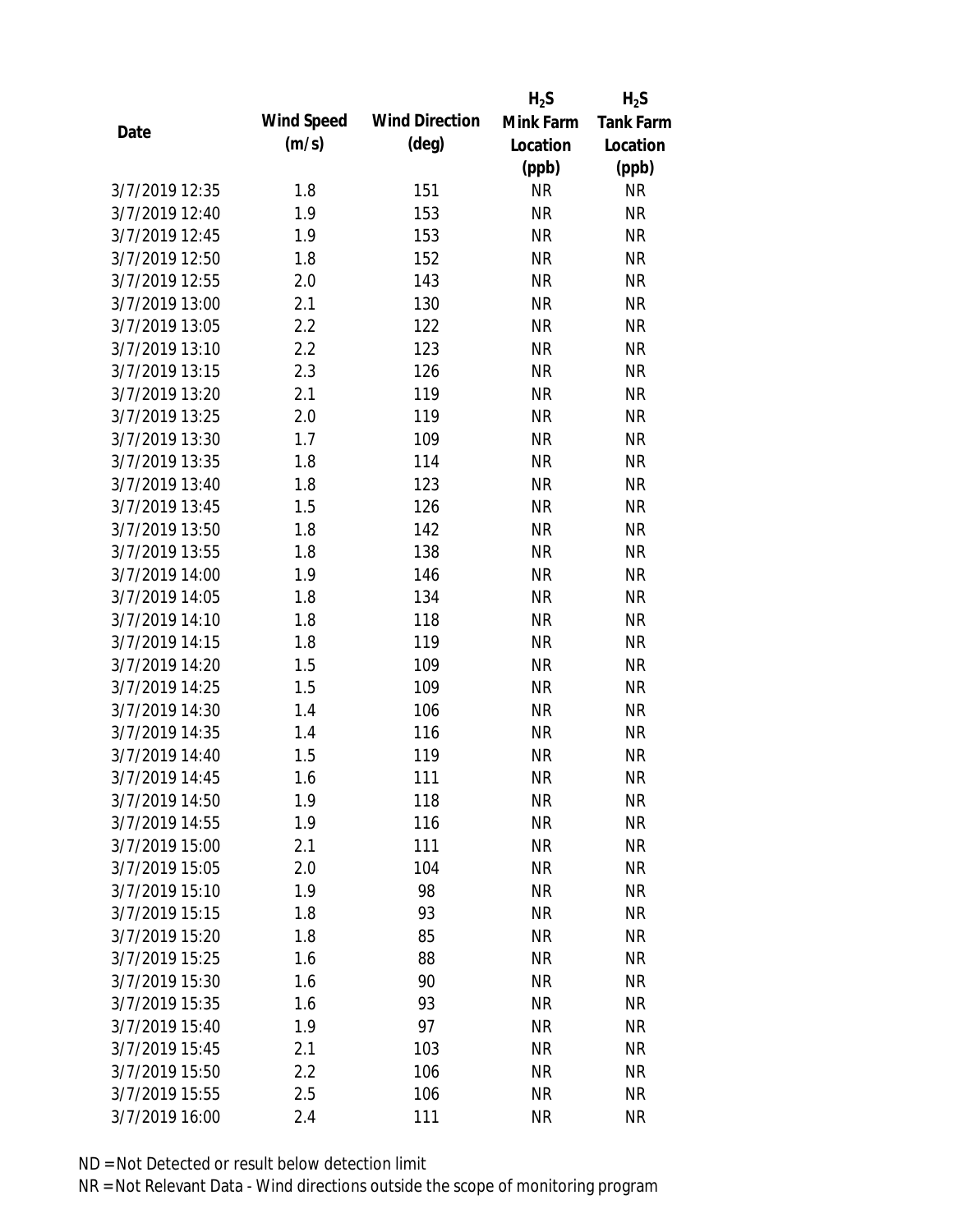|                |            |                       | $H_2S$    | $H_2S$           |
|----------------|------------|-----------------------|-----------|------------------|
| Date           | Wind Speed | <b>Wind Direction</b> | Mink Farm | <b>Tank Farm</b> |
|                | (m/s)      | $(\text{deg})$        | Location  | Location         |
|                |            |                       | (ppb)     | (ppb)            |
| 3/7/2019 16:05 | 2.4        | 111                   | <b>NR</b> | <b>NR</b>        |
| 3/7/2019 16:10 | 2.5        | 110                   | <b>NR</b> | <b>NR</b>        |
| 3/7/2019 16:15 | 2.4        | 108                   | <b>NR</b> | <b>NR</b>        |
| 3/7/2019 16:20 | 2.3        | 111                   | <b>NR</b> | <b>NR</b>        |
| 3/7/2019 16:25 | 2.3        | 109                   | <b>NR</b> | <b>NR</b>        |
| 3/7/2019 16:30 | 2.4        | 109                   | <b>NR</b> | <b>NR</b>        |
| 3/7/2019 16:35 | 2.5        | 111                   | <b>NR</b> | <b>NR</b>        |
| 3/7/2019 16:40 | 2.5        | 110                   | <b>NR</b> | <b>NR</b>        |
| 3/7/2019 16:45 | 2.6        | 110                   | <b>NR</b> | <b>NR</b>        |
| 3/7/2019 16:50 | 2.7        | 109                   | <b>NR</b> | <b>NR</b>        |
| 3/7/2019 16:55 | 2.6        | 110                   | <b>NR</b> | <b>NR</b>        |
| 3/7/2019 17:00 | 2.6        | 106                   | <b>NR</b> | <b>NR</b>        |
| 3/7/2019 17:05 | 2.4        | 100                   | <b>NR</b> | <b>NR</b>        |
| 3/7/2019 17:10 | 2.3        | 103                   | <b>NR</b> | <b>NR</b>        |
| 3/7/2019 17:15 | 2.3        | 101                   | <b>NR</b> | <b>NR</b>        |
| 3/7/2019 17:20 | 2.3        | 103                   | <b>NR</b> | <b>NR</b>        |
| 3/7/2019 17:25 | 2.2        | 101                   | <b>NR</b> | <b>NR</b>        |
| 3/7/2019 17:30 | 2.2        | 109                   | <b>NR</b> | <b>NR</b>        |
| 3/7/2019 17:35 | 2.3        | 114                   | <b>NR</b> | <b>NR</b>        |
| 3/7/2019 17:40 | 2.3        | 112                   | <b>NR</b> | <b>NR</b>        |
| 3/7/2019 17:45 | 2.2        | 114                   | <b>NR</b> | <b>NR</b>        |
| 3/7/2019 17:50 | 2.2        | 114                   | <b>NR</b> | <b>NR</b>        |
| 3/7/2019 17:55 | 2.3        | 114                   | <b>NR</b> | <b>NR</b>        |
| 3/7/2019 18:00 | 2.4        | 108                   | <b>NR</b> | <b>NR</b>        |
| 3/7/2019 18:05 | 2.5        | 104                   | <b>NR</b> | <b>NR</b>        |
| 3/7/2019 18:10 | 2.4        | 101                   | <b>NR</b> | <b>NR</b>        |
| 3/7/2019 18:15 | 2.5        | 101                   | <b>NR</b> | <b>NR</b>        |
| 3/7/2019 18:20 | 2.5        | 101                   | <b>NR</b> | <b>NR</b>        |
| 3/7/2019 18:25 | 2.4        | 104                   | <b>NR</b> | <b>NR</b>        |
| 3/7/2019 18:30 | 2.4        | 104                   | <b>NR</b> | <b>NR</b>        |
| 3/7/2019 18:35 | 2.4        | 102                   | <b>NR</b> | <b>NR</b>        |
| 3/7/2019 18:40 | 2.5        | 102                   | <b>NR</b> | <b>NR</b>        |
| 3/7/2019 18:45 | 2.6        | 99                    | <b>NR</b> | <b>NR</b>        |
| 3/7/2019 18:50 | 2.6        | 95                    | <b>NR</b> | <b>NR</b>        |
| 3/7/2019 18:55 | 2.7        | 90                    | <b>NR</b> | <b>NR</b>        |
| 3/7/2019 19:00 | 2.8        | 88                    | <b>NR</b> | <b>NR</b>        |
| 3/7/2019 19:05 | 2.7        | 90                    | <b>NR</b> | <b>NR</b>        |
| 3/7/2019 19:10 | 2.7        | 92                    | <b>NR</b> | <b>NR</b>        |
| 3/7/2019 19:15 | 2.6        | 94                    | <b>NR</b> | <b>NR</b>        |
| 3/7/2019 19:20 | 2.6        | 95                    | <b>NR</b> | <b>NR</b>        |
| 3/7/2019 19:25 | 2.5        | 97                    | <b>NR</b> | <b>NR</b>        |
| 3/7/2019 19:30 | 2.5        | 98                    | <b>NR</b> | <b>NR</b>        |
|                |            |                       |           |                  |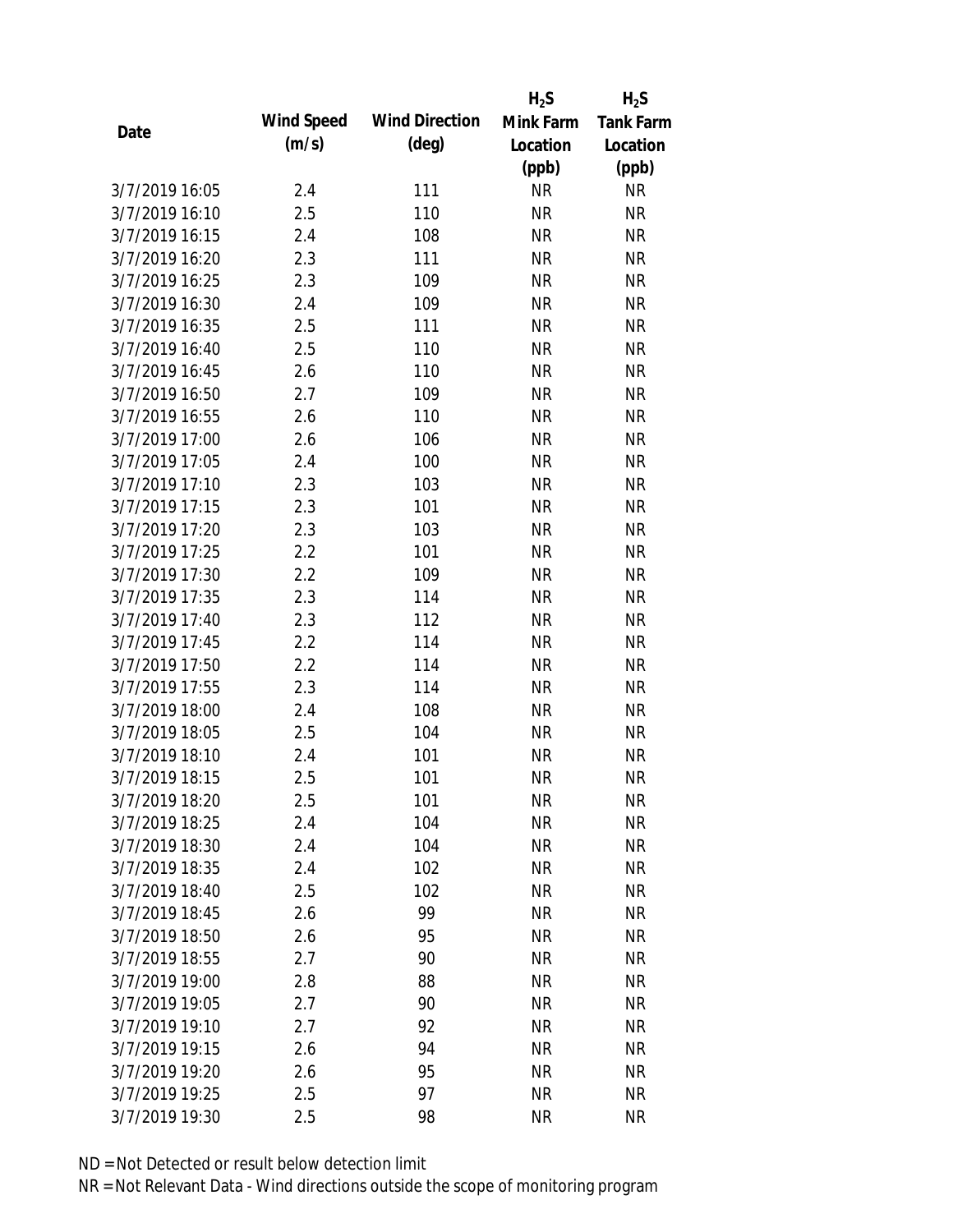|                |            |                       | $H_2S$    | $H_2S$           |
|----------------|------------|-----------------------|-----------|------------------|
| Date           | Wind Speed | <b>Wind Direction</b> | Mink Farm | <b>Tank Farm</b> |
|                | (m/s)      | $(\text{deg})$        | Location  | Location         |
|                |            |                       | (ppb)     | (ppb)            |
| 3/7/2019 19:35 | 2.4        | 96                    | <b>NR</b> | <b>NR</b>        |
| 3/7/2019 19:40 | 2.4        | 95                    | <b>NR</b> | <b>NR</b>        |
| 3/7/2019 19:45 | 2.4        | 94                    | <b>NR</b> | <b>NR</b>        |
| 3/7/2019 19:50 | 2.4        | 93                    | <b>NR</b> | <b>NR</b>        |
| 3/7/2019 19:55 | 2.4        | 93                    | <b>NR</b> | <b>NR</b>        |
| 3/7/2019 20:00 | 2.4        | 94                    | <b>NR</b> | <b>NR</b>        |
| 3/7/2019 20:05 | 2.4        | 97                    | <b>NR</b> | <b>NR</b>        |
| 3/7/2019 20:10 | 2.3        | 99                    | <b>NR</b> | <b>NR</b>        |
| 3/7/2019 20:15 | 2.3        | 101                   | <b>NR</b> | <b>NR</b>        |
| 3/7/2019 20:20 | 2.3        | 102                   | <b>NR</b> | <b>NR</b>        |
| 3/7/2019 20:25 | 2.3        | 102                   | <b>NR</b> | <b>NR</b>        |
| 3/7/2019 20:30 | 2.4        | 102                   | <b>NR</b> | <b>NR</b>        |
| 3/7/2019 20:35 | 2.4        | 101                   | <b>NR</b> | <b>NR</b>        |
| 3/7/2019 20:40 | 2.4        | 100                   | <b>NR</b> | <b>NR</b>        |
| 3/7/2019 20:45 | 2.4        | 99                    | <b>NR</b> | <b>NR</b>        |
| 3/7/2019 20:50 | 2.5        | 97                    | <b>NR</b> | <b>NR</b>        |
| 3/7/2019 20:55 | 2.5        | 95                    | <b>NR</b> | <b>NR</b>        |
| 3/7/2019 21:00 | 2.5        | 92                    | <b>NR</b> | <b>NR</b>        |
| 3/7/2019 21:05 | 2.5        | 90                    | <b>NR</b> | <b>NR</b>        |
| 3/7/2019 21:10 | 2.5        | 87                    | <b>NR</b> | <b>NR</b>        |
| 3/7/2019 21:15 | 2.4        | 84                    | <b>NR</b> | <b>NR</b>        |
| 3/7/2019 21:20 | 2.5        | 84                    | <b>NR</b> | <b>NR</b>        |
| 3/7/2019 21:25 | 2.5        | 84                    | <b>NR</b> | <b>NR</b>        |
| 3/7/2019 21:30 | 2.6        | 86                    | <b>NR</b> | <b>NR</b>        |
| 3/7/2019 21:35 | 2.6        | 86                    | <b>NR</b> | <b>NR</b>        |
| 3/7/2019 21:40 | 2.7        | 87                    | <b>NR</b> | <b>NR</b>        |
| 3/7/2019 21:45 | 2.7        | 88                    | <b>NR</b> | <b>NR</b>        |
| 3/7/2019 21:50 | 2.6        | 87                    | <b>NR</b> | <b>NR</b>        |
| 3/7/2019 21:55 | 2.6        | 86                    | <b>NR</b> | <b>NR</b>        |
| 3/7/2019 22:00 | 2.6        | 84                    | <b>NR</b> | <b>NR</b>        |
| 3/7/2019 22:05 | 2.6        | 83                    | <b>NR</b> | <b>NR</b>        |
| 3/7/2019 22:10 | 2.6        | 83                    | <b>NR</b> | <b>NR</b>        |
| 3/7/2019 22:15 | 2.6        | 84                    | <b>NR</b> | <b>NR</b>        |
| 3/7/2019 22:20 | 2.6        | 85                    | <b>NR</b> | <b>NR</b>        |
| 3/7/2019 22:25 | 2.7        | 87                    | <b>NR</b> | <b>NR</b>        |
| 3/7/2019 22:30 | 2.6        | 89                    | <b>NR</b> | <b>NR</b>        |
| 3/7/2019 22:35 | 2.5        | 91                    | <b>NR</b> | <b>NR</b>        |
| 3/7/2019 22:40 | 2.4        | 94                    | NR        | <b>NR</b>        |
| 3/7/2019 22:45 | 2.3        | 95                    | <b>NR</b> | <b>NR</b>        |
| 3/7/2019 22:50 | 2.3        | 97                    | <b>NR</b> | NR               |
| 3/7/2019 22:55 | 2.3        | 98                    | <b>NR</b> | <b>NR</b>        |
| 3/7/2019 23:00 |            | 99                    | <b>NR</b> | <b>NR</b>        |
|                | 2.3        |                       |           |                  |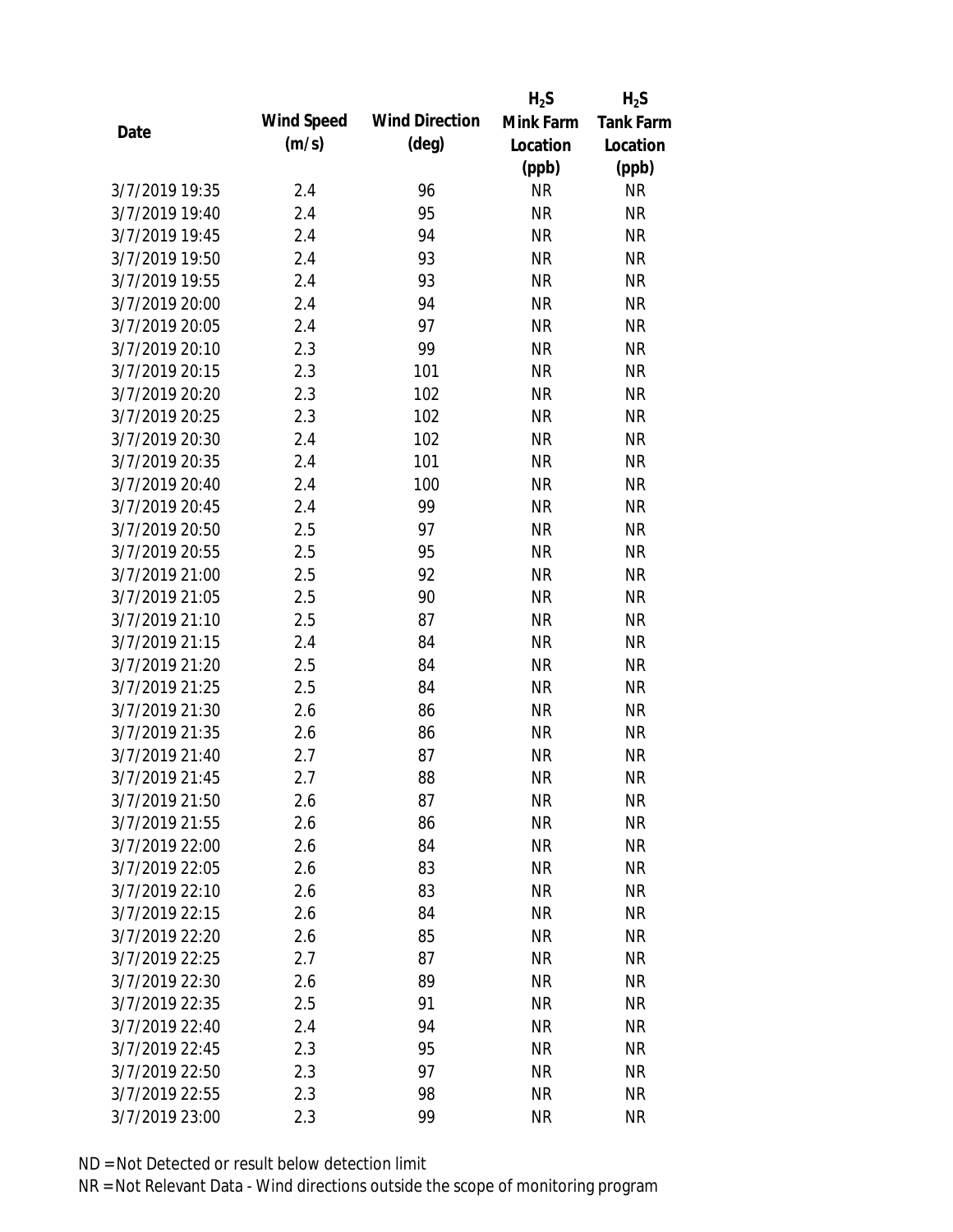|                |            |                       | $H_2S$    | $H_2S$           |
|----------------|------------|-----------------------|-----------|------------------|
|                | Wind Speed | <b>Wind Direction</b> | Mink Farm | <b>Tank Farm</b> |
| Date           | (m/s)      | $(\text{deg})$        | Location  | Location         |
|                |            |                       | (ppb)     | (ppb)            |
| 3/7/2019 23:05 | 2.4        | 100                   | <b>NR</b> | <b>NR</b>        |
| 3/7/2019 23:10 | 2.5        | 99                    | <b>NR</b> | <b>NR</b>        |
| 3/7/2019 23:15 | 2.7        | 98                    | <b>NR</b> | <b>NR</b>        |
| 3/7/2019 23:20 | 2.8        | 96                    | <b>NR</b> | <b>NR</b>        |
| 3/7/2019 23:25 | 2.9        | 94                    | <b>NR</b> | <b>NR</b>        |
| 3/7/2019 23:30 | 3.0        | 93                    | <b>NR</b> | <b>NR</b>        |
| 3/7/2019 23:35 | 3.1        | 91                    | <b>NR</b> | <b>NR</b>        |
| 3/7/2019 23:40 | 3.1        | 91                    | <b>NR</b> | <b>NR</b>        |
| 3/7/2019 23:45 | 3.0        | 91                    | <b>NR</b> | <b>NR</b>        |
| 3/7/2019 23:50 | 2.9        | 93                    | <b>NR</b> | <b>NR</b>        |
| 3/7/2019 23:55 | 2.8        | 94                    | <b>NR</b> | <b>NR</b>        |
| 3/7/2019 24:00 | 2.7        | 95                    | <b>NR</b> | <b>NR</b>        |
| 3/8/2019 00:05 | 2.5        | 96                    | <b>NR</b> | <b>NR</b>        |
| 3/8/2019 00:10 | 2.4        | 98                    | <b>NR</b> | <b>NR</b>        |
| 3/8/2019 00:15 | 2.4        | 99                    | <b>NR</b> | <b>NR</b>        |
| 3/8/2019 00:20 | 2.4        | 99                    | <b>NR</b> | <b>NR</b>        |
| 3/8/2019 00:25 | 2.4        | 99                    | <b>NR</b> | <b>NR</b>        |
| 3/8/2019 00:30 | 2.4        | 99                    | <b>NR</b> | <b>NR</b>        |
| 3/8/2019 00:35 | 2.5        | 99                    | <b>NR</b> | <b>NR</b>        |
| 3/8/2019 00:40 | 2.4        | 98                    | <b>NR</b> | <b>NR</b>        |
| 3/8/2019 00:45 | 2.4        | 97                    | <b>NR</b> | <b>NR</b>        |
| 3/8/2019 00:50 | 2.4        | 97                    | <b>NR</b> | <b>NR</b>        |
| 3/8/2019 00:55 | 2.5        | 98                    | <b>NR</b> | <b>NR</b>        |
| 3/8/2019 01:00 | 2.5        | 97                    | <b>NR</b> | <b>NR</b>        |
| 3/8/2019 01:05 | 2.5        | 98                    | <b>NR</b> | <b>NR</b>        |
| 3/8/2019 01:10 | 2.6        | 98                    | <b>NR</b> | <b>NR</b>        |
| 3/8/2019 01:15 | 2.6        | 98                    | <b>NR</b> | <b>NR</b>        |
| 3/8/2019 01:20 | 2.6        | 99                    | <b>NR</b> | <b>NR</b>        |
| 3/8/2019 01:25 | 2.6        | 99                    | <b>NR</b> | <b>NR</b>        |
| 3/8/2019 01:30 | 2.6        | 100                   | <b>NR</b> | <b>NR</b>        |
| 3/8/2019 01:35 | 2.6        | 101                   | <b>NR</b> | <b>NR</b>        |
| 3/8/2019 01:40 | 2.5        | 102                   | <b>NR</b> | <b>NR</b>        |
| 3/8/2019 01:45 | 2.6        | 104                   | <b>NR</b> | <b>NR</b>        |
| 3/8/2019 01:50 | 2.6        | 107                   | <b>NR</b> | <b>NR</b>        |
| 3/8/2019 01:55 | 2.6        | 108                   | <b>NR</b> | <b>NR</b>        |
| 3/8/2019 02:00 | 2.7        | 109                   | <b>NR</b> | <b>NR</b>        |
| 3/8/2019 02:05 | 2.8        | 110                   | <b>NR</b> | <b>NR</b>        |
| 3/8/2019 02:10 | 2.9        | 111                   | <b>NR</b> | <b>NR</b>        |
| 3/8/2019 02:15 | 2.9        | 111                   | <b>NR</b> | <b>NR</b>        |
| 3/8/2019 02:20 | 2.9        | 111                   | <b>NR</b> | <b>NR</b>        |
| 3/8/2019 02:25 | 3.0        | 111                   | <b>NR</b> | <b>NR</b>        |
| 3/8/2019 02:30 | 3.0        | 112                   | <b>NR</b> | <b>NR</b>        |
|                |            |                       |           |                  |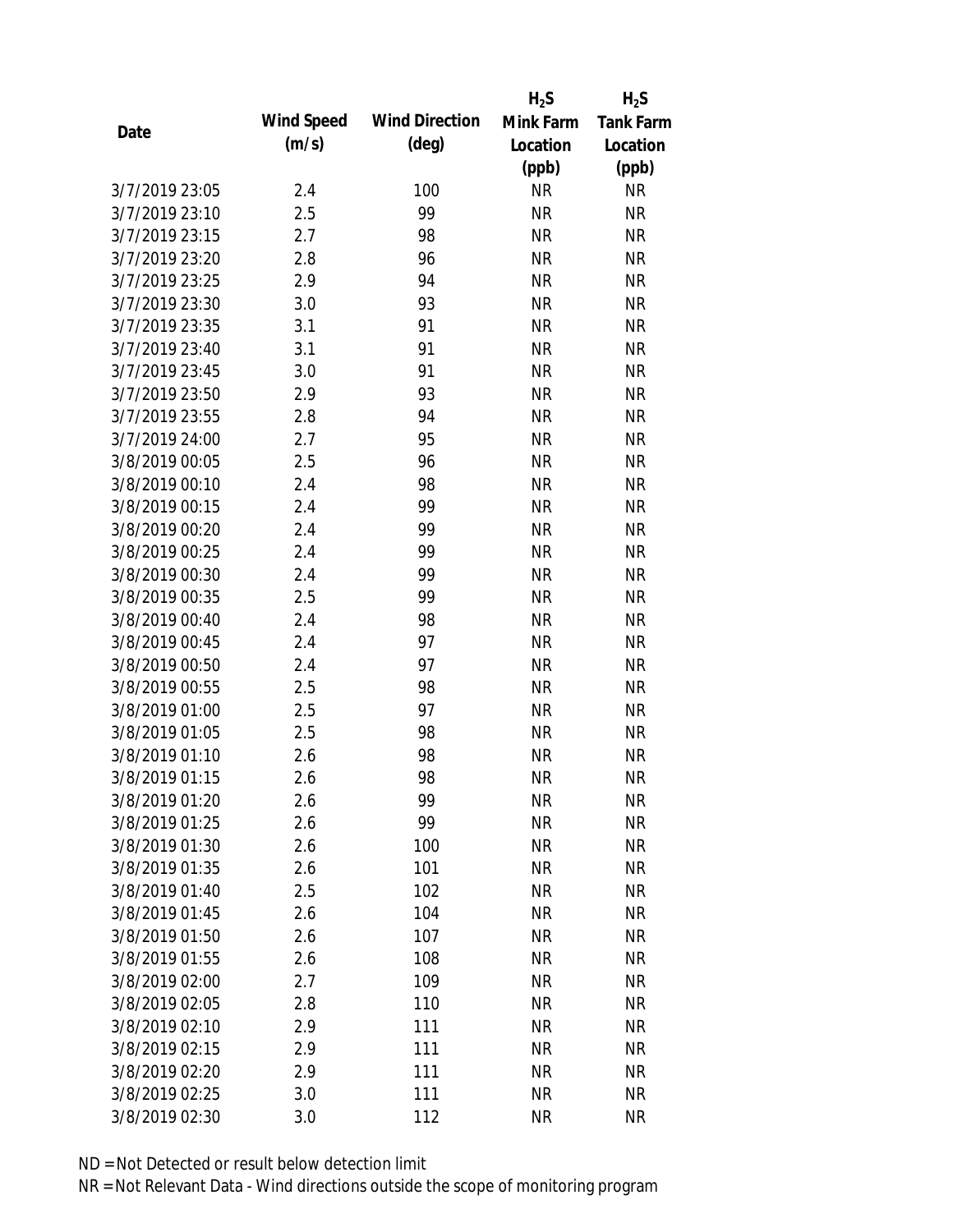|                |            |                       | $H_2S$    | $H_2S$           |
|----------------|------------|-----------------------|-----------|------------------|
|                | Wind Speed | <b>Wind Direction</b> | Mink Farm | <b>Tank Farm</b> |
| Date           | (m/s)      | $(\text{deg})$        | Location  | Location         |
|                |            |                       | (ppb)     | (ppb)            |
| 3/8/2019 02:35 | 3.0        | 112                   | <b>NR</b> | <b>NR</b>        |
| 3/8/2019 02:40 | 3.1        | 112                   | <b>NR</b> | <b>NR</b>        |
| 3/8/2019 02:45 | 3.1        | 112                   | <b>NR</b> | <b>NR</b>        |
| 3/8/2019 02:50 | 3.1        | 112                   | <b>NR</b> | <b>NR</b>        |
| 3/8/2019 02:55 | 3.0        | 112                   | <b>NR</b> | <b>NR</b>        |
| 3/8/2019 03:00 | 3.0        | 112                   | <b>NR</b> | <b>NR</b>        |
| 3/8/2019 03:05 | 3.0        | 113                   | <b>NR</b> | <b>NR</b>        |
| 3/8/2019 03:10 | 2.8        | 112                   | <b>NR</b> | <b>NR</b>        |
| 3/8/2019 03:15 | 2.7        | 113                   | <b>NR</b> | <b>NR</b>        |
| 3/8/2019 03:20 | 2.7        | 115                   | <b>NR</b> | <b>NR</b>        |
| 3/8/2019 03:25 | 2.6        | 116                   | <b>NR</b> | <b>NR</b>        |
| 3/8/2019 03:30 | 2.6        | 118                   | <b>NR</b> | <b>NR</b>        |
| 3/8/2019 03:35 | 2.6        | 121                   | <b>NR</b> | <b>NR</b>        |
| 3/8/2019 03:40 | 2.5        | 122                   | <b>NR</b> | <b>NR</b>        |
| 3/8/2019 03:45 | 2.5        | 124                   | <b>NR</b> | <b>NR</b>        |
| 3/8/2019 03:50 | 2.3        | 122                   | <b>NR</b> | <b>NR</b>        |
| 3/8/2019 03:55 | 2.2        | 119                   | <b>NR</b> | <b>NR</b>        |
| 3/8/2019 04:00 | 2.1        | 116                   | <b>NR</b> | <b>NR</b>        |
| 3/8/2019 04:05 | 2.0        | 113                   | <b>NR</b> | <b>NR</b>        |
| 3/8/2019 04:10 | 1.9        | 110                   | <b>NR</b> | <b>NR</b>        |
| 3/8/2019 04:15 | 1.9        | 105                   | <b>NR</b> | <b>NR</b>        |
| 3/8/2019 04:20 | 1.8        | 103                   | <b>NR</b> | <b>NR</b>        |
| 3/8/2019 04:25 | 1.9        | 102                   | <b>NR</b> | <b>NR</b>        |
| 3/8/2019 04:30 | 1.9        | 100                   | <b>NR</b> | <b>NR</b>        |
| 3/8/2019 04:35 | 1.9        | 98                    | <b>NR</b> | <b>NR</b>        |
| 3/8/2019 04:40 | 2.0        | 98                    | <b>NR</b> | <b>NR</b>        |
| 3/8/2019 04:45 | 2.2        | 100                   | <b>NR</b> | <b>NR</b>        |
| 3/8/2019 04:50 | 2.3        | 102                   | <b>NR</b> | <b>NR</b>        |
| 3/8/2019 04:55 | 2.3        | 102                   | <b>NR</b> | <b>NR</b>        |
| 3/8/2019 05:00 | 2.3        | 102                   | <b>NR</b> | <b>NR</b>        |
| 3/8/2019 05:05 | 2.3        | 102                   | <b>NR</b> | <b>NR</b>        |
| 3/8/2019 05:10 | 2.2        | 102                   | <b>NR</b> | <b>NR</b>        |
| 3/8/2019 05:15 | 2.1        | 100                   | <b>NR</b> | <b>NR</b>        |
| 3/8/2019 05:20 | 2.0        | 96                    | <b>NR</b> | <b>NR</b>        |
| 3/8/2019 05:25 | 2.0        | 92                    | <b>NR</b> | <b>NR</b>        |
| 3/8/2019 05:30 | 1.9        | 89                    | <b>NR</b> | <b>NR</b>        |
| 3/8/2019 05:35 | 1.9        | 88                    | <b>NR</b> | <b>NR</b>        |
| 3/8/2019 05:40 | 1.9        | 86                    | <b>NR</b> | <b>NR</b>        |
| 3/8/2019 05:45 | 1.8        | 85                    | <b>NR</b> | <b>NR</b>        |
| 3/8/2019 05:50 | 1.8        | 85                    | <b>NR</b> | <b>NR</b>        |
| 3/8/2019 05:55 | 1.9        | 86                    | <b>NR</b> | <b>NR</b>        |
| 3/8/2019 06:00 | 1.9        | 86                    | <b>NR</b> | <b>NR</b>        |
|                |            |                       |           |                  |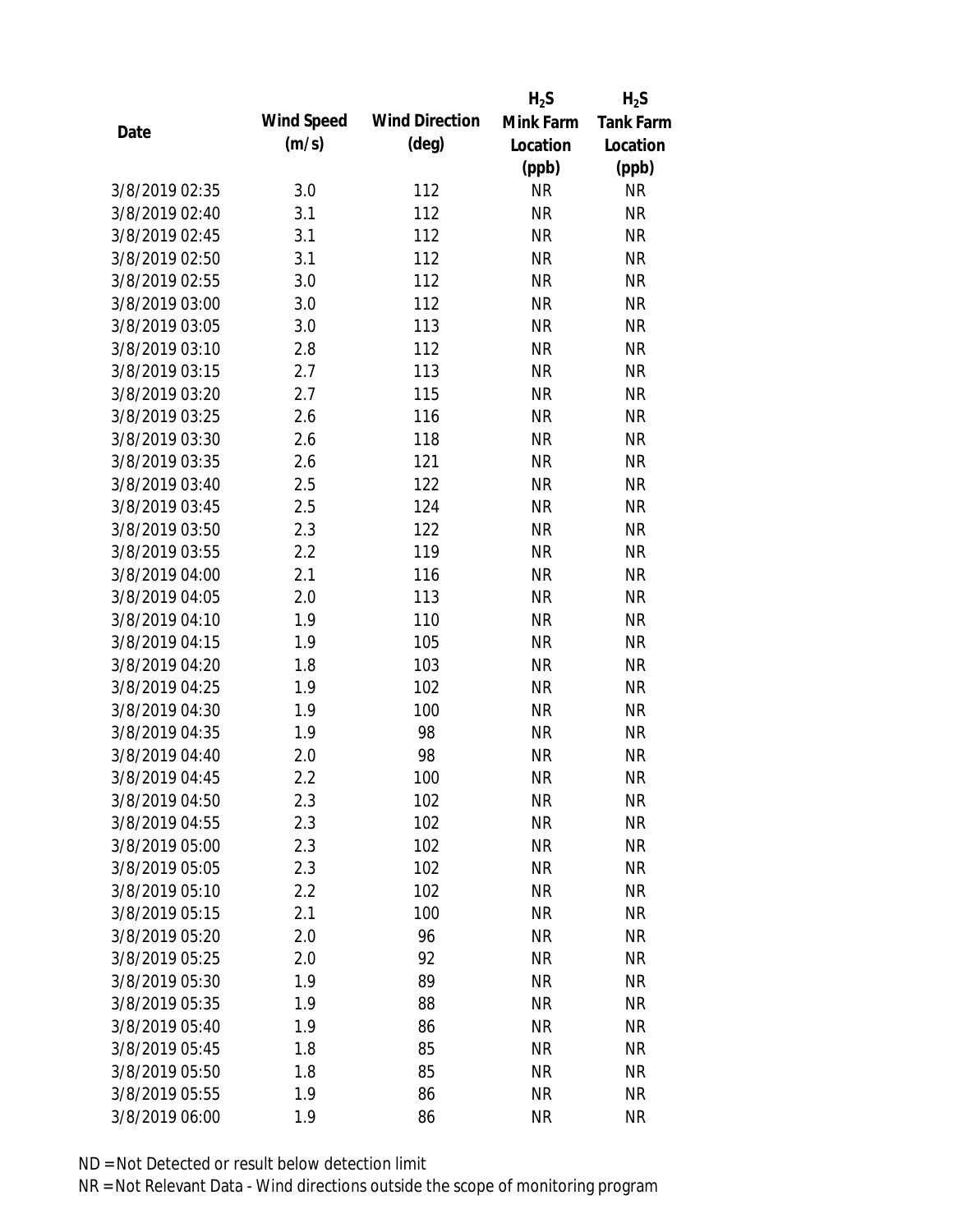|                |            |                       | $H_2S$    | $H_2S$           |
|----------------|------------|-----------------------|-----------|------------------|
| Date           | Wind Speed | <b>Wind Direction</b> | Mink Farm | <b>Tank Farm</b> |
|                | (m/s)      | $(\text{deg})$        | Location  | Location         |
|                |            |                       | (ppb)     | (ppb)            |
| 3/8/2019 06:05 | 1.9        | 85                    | <b>NR</b> | <b>NR</b>        |
| 3/8/2019 06:10 | 1.8        | 83                    | <b>NR</b> | <b>NR</b>        |
| 3/8/2019 06:15 | 1.8        | 82                    | <b>NR</b> | <b>NR</b>        |
| 3/8/2019 06:20 | 1.9        | 84                    | <b>NR</b> | <b>NR</b>        |
| 3/8/2019 06:25 | 2.0        | 85                    | <b>NR</b> | <b>NR</b>        |
| 3/8/2019 06:30 | 2.0        | 86                    | <b>NR</b> | <b>NR</b>        |
| 3/8/2019 06:35 | 2.0        | 87                    | <b>NR</b> | <b>NR</b>        |
| 3/8/2019 06:40 | 2.2        | 88                    | <b>NR</b> | <b>NR</b>        |
| 3/8/2019 06:45 | 2.3        | 88                    | <b>NR</b> | <b>NR</b>        |
| 3/8/2019 06:50 | 2.3        | 87                    | <b>NR</b> | <b>NR</b>        |
| 3/8/2019 06:55 | 2.2        | 87                    | <b>NR</b> | <b>NR</b>        |
| 3/8/2019 07:00 | 2.3        | 87                    | <b>NR</b> | <b>NR</b>        |
| 3/8/2019 07:05 | 2.2        | 85                    | <b>NR</b> | <b>NR</b>        |
| 3/8/2019 07:10 | 2.0        | 85                    | <b>NR</b> | <b>NR</b>        |
| 3/8/2019 07:15 | 2.0        | 84                    | <b>NR</b> | <b>NR</b>        |
| 3/8/2019 07:20 | 2.0        | 85                    | <b>NR</b> | <b>NR</b>        |
| 3/8/2019 07:25 | 2.0        | 84                    | <b>NR</b> | <b>NR</b>        |
| 3/8/2019 07:30 | 2.0        | 83                    | <b>NR</b> | <b>NR</b>        |
| 3/8/2019 07:35 | 2.1        | 85                    | <b>NR</b> | <b>NR</b>        |
| 3/8/2019 07:40 | 2.3        | 85                    | <b>NR</b> | <b>NR</b>        |
| 3/8/2019 07:45 | 2.3        | 86                    | <b>NR</b> | <b>NR</b>        |
| 3/8/2019 07:50 | 2.2        | 84                    | <b>NR</b> | <b>NR</b>        |
| 3/8/2019 07:55 | 2.2        | 85                    | <b>NR</b> | <b>NR</b>        |
| 3/8/2019 08:00 | 2.2        | 87                    | <b>NR</b> | <b>NR</b>        |
| 3/8/2019 08:05 | 2.3        | 88                    | <b>NR</b> | <b>NR</b>        |
| 3/8/2019 08:10 | 2.3        | 91                    | <b>NR</b> | <b>NR</b>        |
| 3/8/2019 08:15 | 2.4        | 94                    | <b>NR</b> | <b>NR</b>        |
| 3/8/2019 08:20 | 2.6        | 99                    | <b>NR</b> | <b>NR</b>        |
| 3/8/2019 08:25 | 2.7        | 101                   | <b>NR</b> | <b>NR</b>        |
| 3/8/2019 08:30 | 2.7        | 101                   | <b>NR</b> | <b>NR</b>        |
| 3/8/2019 08:35 | 2.6        | 101                   | <b>NR</b> | <b>NR</b>        |
| 3/8/2019 08:40 | 2.7        | 99                    | <b>NR</b> | <b>NR</b>        |
| 3/8/2019 08:45 | 2.6        | 97                    | <b>NR</b> | <b>NR</b>        |
| 3/8/2019 08:50 | 2.6        | 92                    | <b>NR</b> | <b>NR</b>        |
| 3/8/2019 08:55 | 2.6        | 89                    | <b>NR</b> | <b>NR</b>        |
| 3/8/2019 09:00 | 2.7        | 90                    | <b>NR</b> | <b>NR</b>        |
| 3/8/2019 09:05 | 2.7        | 89                    | <b>NR</b> | <b>NR</b>        |
| 3/8/2019 09:10 | 2.7        | 88                    | <b>NR</b> | <b>NR</b>        |
| 3/8/2019 09:15 | 2.8        | 88                    | <b>NR</b> | <b>NR</b>        |
| 3/8/2019 09:20 | 2.9        | 90                    | <b>NR</b> | <b>NR</b>        |
| 3/8/2019 09:25 | 2.9        | 91                    | <b>NR</b> | <b>NR</b>        |
| 3/8/2019 09:30 | 2.9        | 92                    | <b>NR</b> | <b>NR</b>        |
|                |            |                       |           |                  |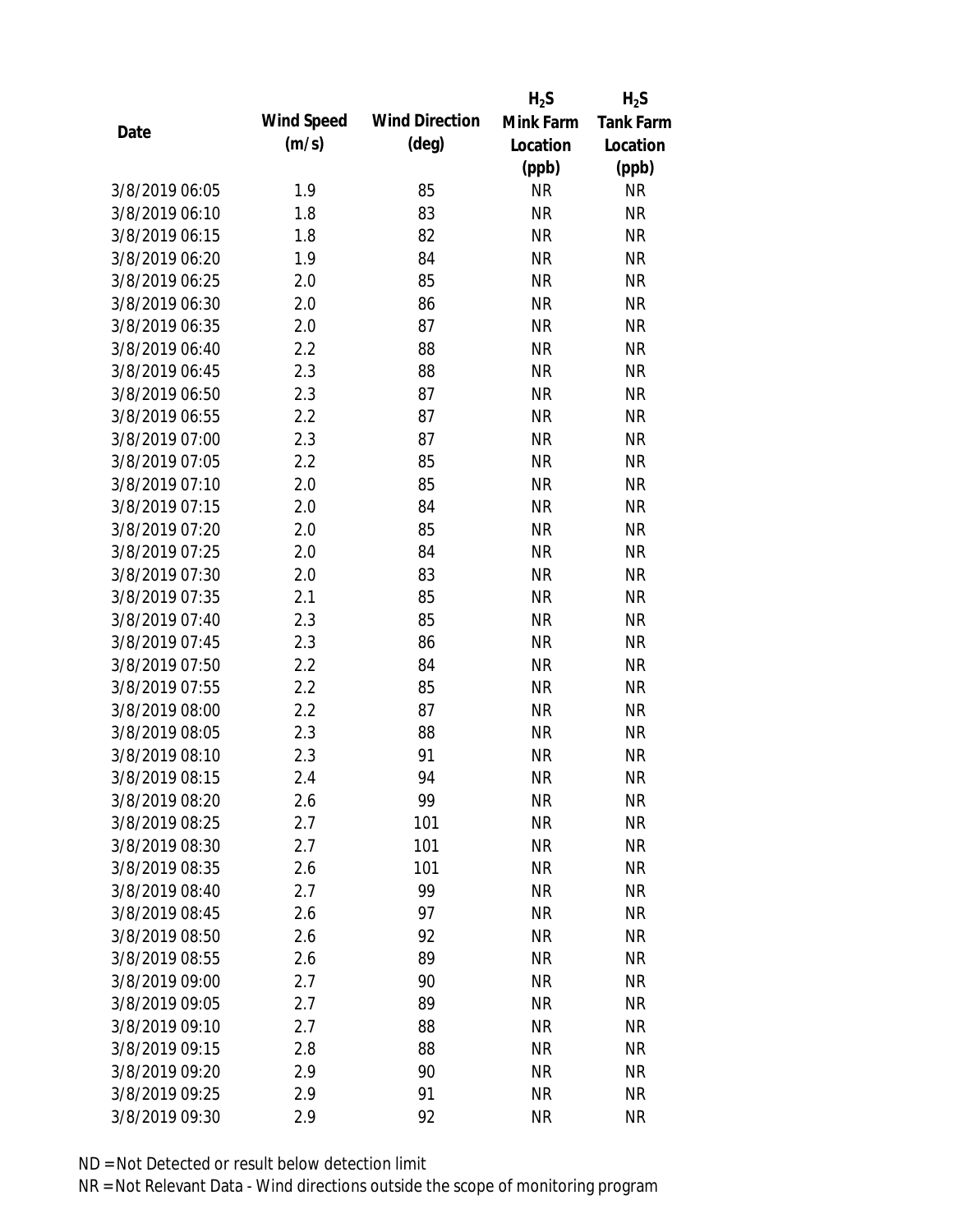|                |            |                       | $H_2S$    | $H_2S$           |
|----------------|------------|-----------------------|-----------|------------------|
|                | Wind Speed | <b>Wind Direction</b> | Mink Farm | <b>Tank Farm</b> |
| Date           | (m/s)      | $(\text{deg})$        | Location  | Location         |
|                |            |                       | (ppb)     | (ppb)            |
| 3/8/2019 09:35 | 2.9        | 93                    | <b>NR</b> | <b>NR</b>        |
| 3/8/2019 09:40 | 3.0        | 93                    | <b>NR</b> | <b>NR</b>        |
| 3/8/2019 09:45 | 3.0        | 93                    | <b>NR</b> | <b>NR</b>        |
| 3/8/2019 09:50 | 3.0        | 94                    | <b>NR</b> | <b>NR</b>        |
| 3/8/2019 09:55 | 2.9        | 95                    | <b>NR</b> | <b>NR</b>        |
| 3/8/2019 10:00 | 2.8        | 94                    | <b>NR</b> | <b>NR</b>        |
| 3/8/2019 10:05 | 2.9        | 93                    | <b>NR</b> | <b>NR</b>        |
| 3/8/2019 10:10 | 2.9        | 93                    | <b>NR</b> | <b>NR</b>        |
| 3/8/2019 10:15 | 2.9        | 93                    | <b>NR</b> | <b>NR</b>        |
| 3/8/2019 10:20 | 3.0        | 90                    | <b>NR</b> | <b>NR</b>        |
| 3/8/2019 10:25 | 3.0        | 89                    | <b>NR</b> | <b>NR</b>        |
| 3/8/2019 10:30 | 3.2        | 91                    | <b>NR</b> | <b>NR</b>        |
| 3/8/2019 10:35 | 3.1        | 94                    | <b>NR</b> | <b>NR</b>        |
| 3/8/2019 10:40 | 3.0        | 98                    | <b>NR</b> | <b>NR</b>        |
| 3/8/2019 10:45 | 2.9        | 104                   | <b>NR</b> | <b>NR</b>        |
| 3/8/2019 10:50 | 2.8        | 108                   | <b>NR</b> | <b>NR</b>        |
| 3/8/2019 10:55 | 2.8        | 111                   | <b>NR</b> | <b>NR</b>        |
| 3/8/2019 11:00 | 2.7        | 111                   | <b>NR</b> | <b>NR</b>        |
| 3/8/2019 11:05 | 2.7        | 111                   | <b>NR</b> | <b>NR</b>        |
| 3/8/2019 11:10 | 2.7        | 109                   | <b>NR</b> | <b>NR</b>        |
| 3/8/2019 11:15 | 2.6        | 106                   | <b>NR</b> | <b>NR</b>        |
| 3/8/2019 11:20 | 2.5        | 106                   | <b>NR</b> | <b>NR</b>        |
| 3/8/2019 11:25 | 2.3        | 104                   | <b>NR</b> | <b>NR</b>        |
| 3/8/2019 11:30 | 2.1        | 107                   | <b>NR</b> | <b>NR</b>        |
| 3/8/2019 11:35 | 2.0        | 108                   | <b>NR</b> | <b>NR</b>        |
| 3/8/2019 11:40 | 2.0        | 112                   | <b>NR</b> | <b>NR</b>        |
| 3/8/2019 11:45 | 2.1        | 113                   | <b>NR</b> | <b>NR</b>        |
| 3/8/2019 11:50 | 2.1        | 112                   | <b>NR</b> | <b>NR</b>        |
| 3/8/2019 11:55 | 2.2        | 113                   | <b>NR</b> | <b>NR</b>        |
| 3/8/2019 12:00 | 2.4        | 113                   | <b>NR</b> | <b>NR</b>        |
| 3/8/2019 12:05 | 2.4        | 115                   | <b>NR</b> | <b>NR</b>        |
| 3/8/2019 12:10 | 2.5        | 116                   | <b>NR</b> | <b>NR</b>        |
| 3/8/2019 12:15 | 2.5        | 117                   | <b>NR</b> | <b>NR</b>        |
| 3/8/2019 12:20 | 2.5        | 117                   | <b>NR</b> | <b>NR</b>        |
| 3/8/2019 12:25 | 2.5        | 121                   | <b>NR</b> | <b>NR</b>        |
| 3/8/2019 12:30 | 2.4        | 121                   | <b>NR</b> | <b>NR</b>        |
| 3/8/2019 12:35 | 2.4        | 117                   | <b>NR</b> | <b>NR</b>        |
| 3/8/2019 12:40 | 2.4        | 112                   | <b>NR</b> | <b>NR</b>        |
| 3/8/2019 12:45 | 2.4        | 111                   | <b>NR</b> | <b>NR</b>        |
| 3/8/2019 12:50 | 2.4        | 112                   | <b>NR</b> | <b>NR</b>        |
| 3/8/2019 12:55 | 2.5        | 106                   | <b>NR</b> | <b>NR</b>        |
| 3/8/2019 13:00 | 2.6        | 101                   | <b>NR</b> | <b>NR</b>        |
|                |            |                       |           |                  |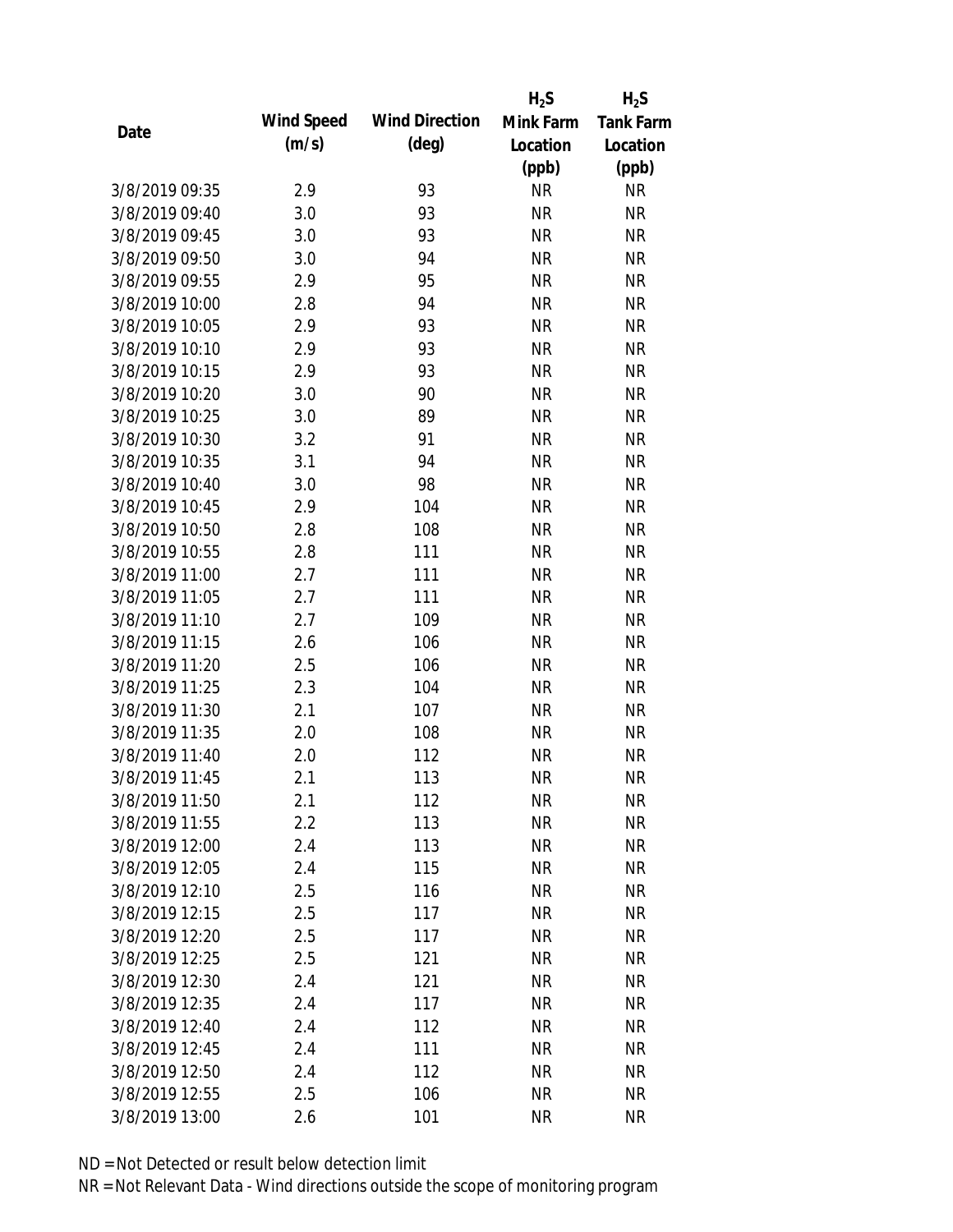|                |            |                       | $H_2S$    | $H_2S$           |
|----------------|------------|-----------------------|-----------|------------------|
| Date           | Wind Speed | <b>Wind Direction</b> | Mink Farm | <b>Tank Farm</b> |
|                | (m/s)      | $(\text{deg})$        | Location  | Location         |
|                |            |                       | (ppb)     | (ppb)            |
| 3/8/2019 13:05 | 2.7        | 102                   | <b>NR</b> | <b>NR</b>        |
| 3/8/2019 13:10 | 2.7        | 99                    | <b>NR</b> | <b>NR</b>        |
| 3/8/2019 13:15 | 2.8        | 97                    | <b>NR</b> | <b>NR</b>        |
| 3/8/2019 13:20 | 2.8        | 96                    | <b>NR</b> | <b>NR</b>        |
| 3/8/2019 13:25 | 2.9        | 100                   | <b>NR</b> | <b>NR</b>        |
| 3/8/2019 13:30 | 2.9        | 103                   | <b>NR</b> | <b>NR</b>        |
| 3/8/2019 13:35 | 2.8        | 105                   | <b>NR</b> | <b>NR</b>        |
| 3/8/2019 13:40 | 2.8        | 110                   | <b>NR</b> | <b>NR</b>        |
| 3/8/2019 13:45 | 2.7        | 114                   | <b>NR</b> | <b>NR</b>        |
| 3/8/2019 13:50 | 2.7        | 117                   | <b>NR</b> | <b>NR</b>        |
| 3/8/2019 13:55 | 2.6        | 117                   | <b>NR</b> | <b>NR</b>        |
| 3/8/2019 14:00 | 2.6        | 120                   | <b>NR</b> | <b>NR</b>        |
| 3/8/2019 14:05 | 2.6        | 124                   | <b>NR</b> | <b>NR</b>        |
| 3/8/2019 14:10 | 2.6        | 126                   | <b>NR</b> | <b>NR</b>        |
| 3/8/2019 14:15 | 2.6        | 126                   | <b>NR</b> | <b>NR</b>        |
| 3/8/2019 14:20 | 2.6        | 123                   | <b>NR</b> | <b>NR</b>        |
| 3/8/2019 14:25 | 2.6        | 119                   | <b>NR</b> | <b>NR</b>        |
| 3/8/2019 14:30 | 2.4        | 114                   | <b>NR</b> | <b>NR</b>        |
| 3/8/2019 14:35 | 2.4        | 106                   | <b>NR</b> | <b>NR</b>        |
| 3/8/2019 14:40 | 2.4        | 104                   | <b>NR</b> | <b>NR</b>        |
| 3/8/2019 14:45 | 2.5        | 98                    | <b>NR</b> | <b>NR</b>        |
| 3/8/2019 14:50 | 2.4        | 95                    | <b>NR</b> | <b>NR</b>        |
| 3/8/2019 14:55 | 2.5        | 92                    | <b>NR</b> | <b>NR</b>        |
| 3/8/2019 15:00 | 2.6        | 89                    | <b>NR</b> | <b>NR</b>        |
| 3/8/2019 15:05 | 2.6        | 89                    | <b>NR</b> | <b>NR</b>        |
| 3/8/2019 15:10 | 2.8        | 90                    | <b>NR</b> | <b>NR</b>        |
| 3/8/2019 15:15 | 2.8        | 91                    | <b>NR</b> | <b>NR</b>        |
| 3/8/2019 15:20 | 3.0        | 93                    | <b>NR</b> | <b>NR</b>        |
| 3/8/2019 15:25 | 2.9        | 97                    | <b>NR</b> | <b>NR</b>        |
| 3/8/2019 15:30 | 2.9        | 99                    | <b>NR</b> | <b>NR</b>        |
| 3/8/2019 15:35 | 3.0        | 99                    | <b>NR</b> | <b>NR</b>        |
| 3/8/2019 15:40 | 3.1        | 96                    | <b>NR</b> | <b>NR</b>        |
| 3/8/2019 15:45 | 3.1        | 98                    | <b>NR</b> | <b>NR</b>        |
| 3/8/2019 15:50 | 3.2        | 101                   | <b>NR</b> | <b>NR</b>        |
| 3/8/2019 15:55 | 3.3        | 102                   | <b>NR</b> | <b>NR</b>        |
| 3/8/2019 16:00 | 3.4        | 103                   | <b>NR</b> | <b>NR</b>        |
| 3/8/2019 16:05 | 3.2        | 100                   | <b>NR</b> | <b>NR</b>        |
| 3/8/2019 16:10 | 3.1        | 96                    | <b>NR</b> | <b>NR</b>        |
| 3/8/2019 16:15 | 3.1        | 91                    | <b>NR</b> | <b>NR</b>        |
| 3/8/2019 16:20 | 3.0        | 86                    | <b>NR</b> | <b>NR</b>        |
| 3/8/2019 16:25 | 2.9        | 81                    | <b>NR</b> | <b>NR</b>        |
| 3/8/2019 16:30 | 2.8        | 81                    | <b>NR</b> | <b>NR</b>        |
|                |            |                       |           |                  |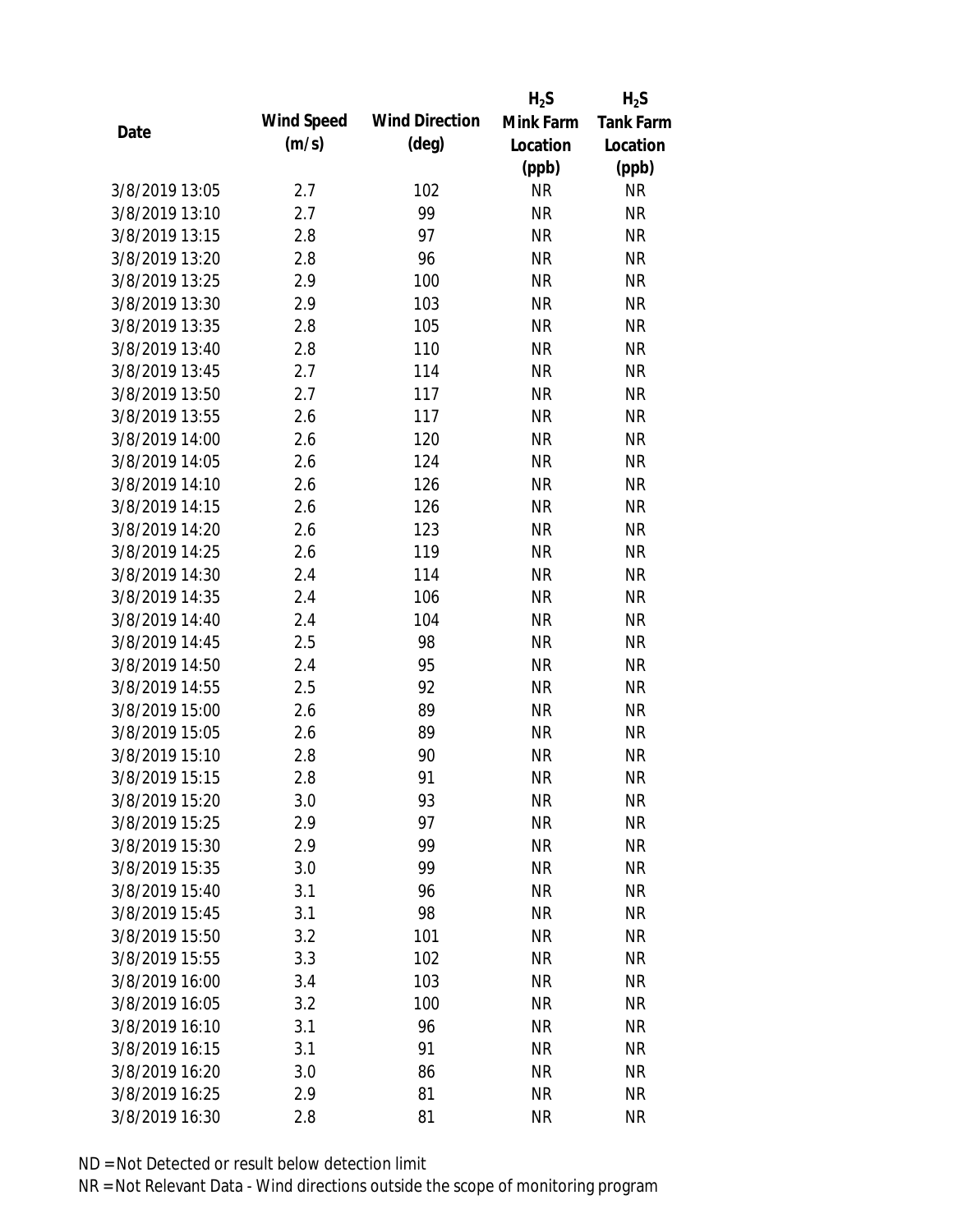|                |            |                       | $H_2S$    | $H_2S$           |
|----------------|------------|-----------------------|-----------|------------------|
| Date           | Wind Speed | <b>Wind Direction</b> | Mink Farm | <b>Tank Farm</b> |
|                | (m/s)      | $(\text{deg})$        | Location  | Location         |
|                |            |                       | (ppb)     | (ppb)            |
| 3/8/2019 16:35 | 2.9        | 85                    | <b>NR</b> | NR               |
| 3/8/2019 16:40 | 3.0        | 87                    | <b>NR</b> | <b>NR</b>        |
| 3/8/2019 16:45 | 2.7        | 89                    | <b>NR</b> | <b>NR</b>        |
| 3/8/2019 16:50 | 2.7        | 92                    | <b>NR</b> | <b>NR</b>        |
| 3/8/2019 16:55 | 2.8        | 94                    | <b>NR</b> | <b>NR</b>        |
| 3/8/2019 17:00 | 2.6        | 91                    | <b>NR</b> | <b>NR</b>        |
| 3/8/2019 17:05 | 2.4        | 88                    | <b>NR</b> | <b>NR</b>        |
| 3/8/2019 17:10 | 2.3        | 83                    | <b>NR</b> | <b>NR</b>        |
| 3/8/2019 17:15 | 2.4        | 81                    | <b>NR</b> | <b>NR</b>        |
| 3/8/2019 17:20 | 2.6        | 77                    | <b>NR</b> | <b>NR</b>        |
| 3/8/2019 17:25 | 2.6        | 73                    | <b>NR</b> | <b>NR</b>        |
| 3/8/2019 17:30 | 2.6        | 71                    | <b>NR</b> | <b>NR</b>        |
| 3/8/2019 17:35 | 2.7        | 69                    | <b>NR</b> | <b>NR</b>        |
| 3/8/2019 17:40 | 2.8        | 68                    | <b>NR</b> | <b>NR</b>        |
| 3/8/2019 17:45 | 2.7        | 65                    | <b>NR</b> | <b>NR</b>        |
| 3/8/2019 17:50 | 2.5        | 64                    | <b>NR</b> | <b>NR</b>        |
| 3/8/2019 17:55 | 2.4        | 68                    | <b>NR</b> | <b>NR</b>        |
| 3/8/2019 18:00 | 2.6        | 70                    | <b>NR</b> | <b>NR</b>        |
| 3/8/2019 18:05 | 2.6        | 71                    | <b>NR</b> | <b>NR</b>        |
| 3/8/2019 18:10 | 2.6        | 73                    | <b>NR</b> | <b>NR</b>        |
| 3/8/2019 18:15 | 2.6        | 73                    | <b>NR</b> | <b>NR</b>        |
| 3/8/2019 18:20 | 2.7        | 69                    | <b>NR</b> | <b>NR</b>        |
| 3/8/2019 18:25 | 2.7        | 65                    | <b>NR</b> | <b>NR</b>        |
| 3/8/2019 18:30 | 2.6        | 60                    | <b>NR</b> | <b>NR</b>        |
| 3/8/2019 18:35 | 2.5        | 56                    | <b>NR</b> | <b>NR</b>        |
| 3/8/2019 18:40 | 2.4        | 54                    | <b>NR</b> | <b>NR</b>        |
| 3/8/2019 18:45 | 2.4        | 54                    | <b>NR</b> | <b>NR</b>        |
| 3/8/2019 18:50 | 2.4        | 56                    | <b>NR</b> | <b>NR</b>        |
| 3/8/2019 18:55 | 2.4        | 57                    | <b>NR</b> | <b>NR</b>        |
| 3/8/2019 19:00 | 2.4        | 61                    | <b>NR</b> | <b>NR</b>        |
| 3/8/2019 19:05 | 2.4        | 64                    | <b>NR</b> | <b>NR</b>        |
| 3/8/2019 19:10 | 2.5        | 67                    | <b>NR</b> | <b>NR</b>        |
| 3/8/2019 19:15 | 2.5        | 69                    | <b>NR</b> | <b>NR</b>        |
| 3/8/2019 19:20 | 2.5        | 71                    | <b>NR</b> | <b>NR</b>        |
| 3/8/2019 19:25 | 2.5        | 73                    | <b>NR</b> | <b>NR</b>        |
| 3/8/2019 19:30 | 2.7        | 73                    | <b>NR</b> | <b>NR</b>        |
| 3/8/2019 19:35 | 2.7        | 74                    | <b>NR</b> | <b>NR</b>        |
| 3/8/2019 19:40 | 2.7        | 76                    | NR        | <b>NR</b>        |
| 3/8/2019 19:45 | 2.7        | 78                    | <b>NR</b> | <b>NR</b>        |
| 3/8/2019 19:50 | 2.8        | 80                    | <b>NR</b> | <b>NR</b>        |
| 3/8/2019 19:55 | 2.9        | 82                    | <b>NR</b> | <b>NR</b>        |
|                |            | 84                    |           |                  |
| 3/8/2019 20:00 | 3.0        |                       | <b>NR</b> | <b>NR</b>        |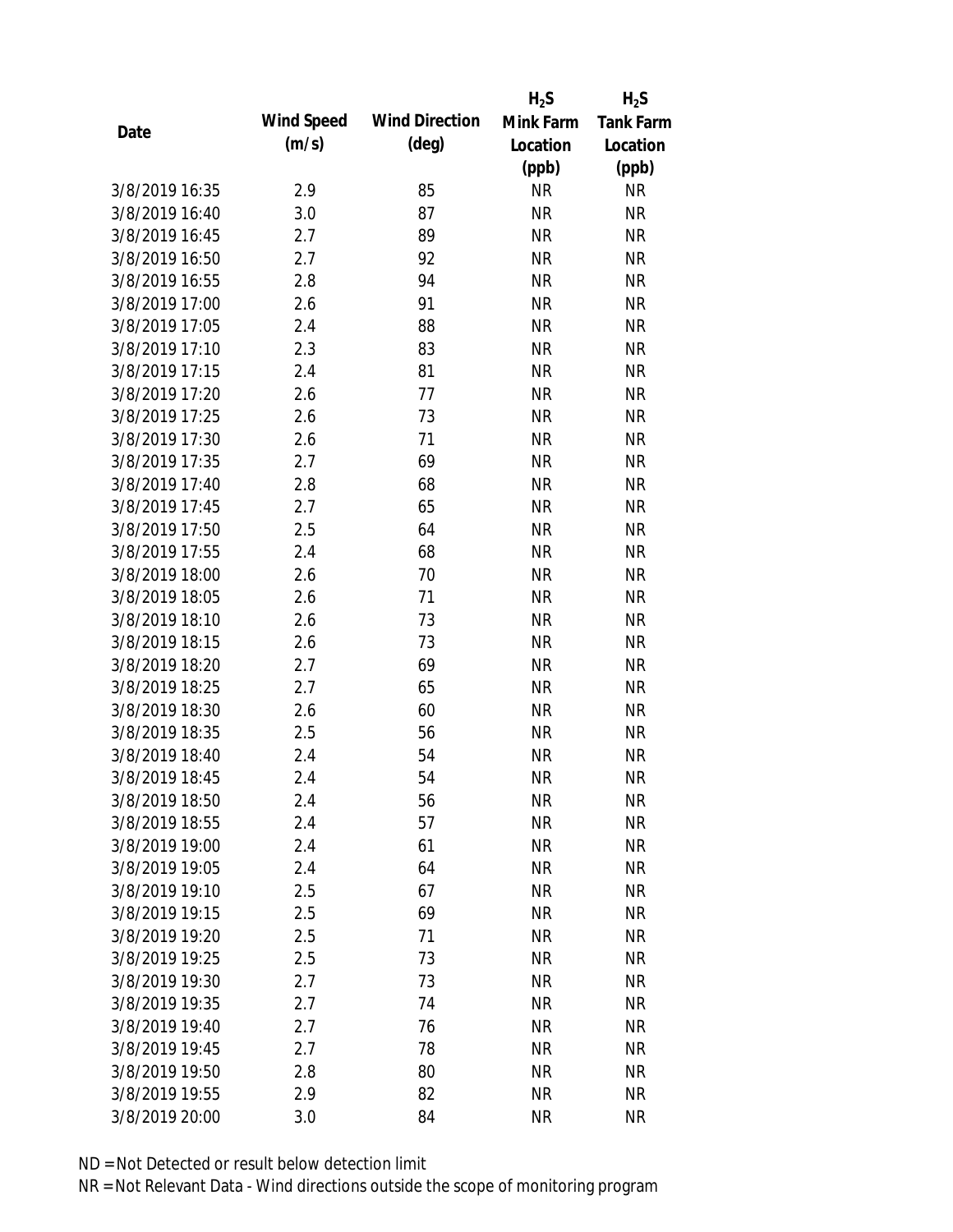|                |            |                       | $H_2S$    | $H_2S$           |
|----------------|------------|-----------------------|-----------|------------------|
|                | Wind Speed | <b>Wind Direction</b> | Mink Farm | <b>Tank Farm</b> |
| Date           | (m/s)      | $(\text{deg})$        | Location  | Location         |
|                |            |                       | (ppb)     | (ppb)            |
| 3/8/2019 20:05 | 3.0        | 85                    | <b>NR</b> | <b>NR</b>        |
| 3/8/2019 20:10 | 3.0        | 85                    | <b>NR</b> | <b>NR</b>        |
| 3/8/2019 20:15 | 2.9        | 85                    | <b>NR</b> | <b>NR</b>        |
| 3/8/2019 20:20 | 2.8        | 86                    | <b>NR</b> | <b>NR</b>        |
| 3/8/2019 20:25 | 2.7        | 84                    | <b>NR</b> | <b>NR</b>        |
| 3/8/2019 20:30 | 2.6        | 83                    | <b>NR</b> | <b>NR</b>        |
| 3/8/2019 20:35 | 2.4        | 81                    | <b>NR</b> | <b>NR</b>        |
| 3/8/2019 20:40 | 2.5        | 82                    | <b>NR</b> | <b>NR</b>        |
| 3/8/2019 20:45 | 2.5        | 79                    | <b>NR</b> | <b>NR</b>        |
| 3/8/2019 20:50 | 2.4        | 77                    | <b>NR</b> | <b>NR</b>        |
| 3/8/2019 20:55 | 2.5        | 78                    | <b>NR</b> | <b>NR</b>        |
| 3/8/2019 21:00 | 2.6        | 78                    | <b>NR</b> | <b>NR</b>        |
| 3/8/2019 21:05 | 2.6        | 79                    | <b>NR</b> | <b>NR</b>        |
| 3/8/2019 21:10 | 2.6        | 79                    | <b>NR</b> | <b>NR</b>        |
| 3/8/2019 21:15 | 2.8        | 82                    | <b>NR</b> | <b>NR</b>        |
| 3/8/2019 21:20 | 2.8        | 81                    | <b>NR</b> | <b>NR</b>        |
| 3/8/2019 21:25 | 2.8        | 82                    | <b>NR</b> | <b>NR</b>        |
| 3/8/2019 21:30 | 2.8        | 82                    | <b>NR</b> | <b>NR</b>        |
| 3/8/2019 21:35 | 2.9        | 82                    | <b>NR</b> | <b>NR</b>        |
| 3/8/2019 21:40 | 2.8        | 81                    | <b>NR</b> | <b>NR</b>        |
| 3/8/2019 21:45 | 2.8        | 81                    | <b>NR</b> | <b>NR</b>        |
| 3/8/2019 21:50 | 2.8        | 84                    | <b>NR</b> | <b>NR</b>        |
| 3/8/2019 21:55 | 2.7        | 83                    | <b>NR</b> | <b>NR</b>        |
| 3/8/2019 22:00 | 2.7        | 83                    | <b>NR</b> | <b>NR</b>        |
| 3/8/2019 22:05 | 2.7        | 84                    | <b>NR</b> | <b>NR</b>        |
| 3/8/2019 22:10 | 2.8        | 85                    | <b>NR</b> | <b>NR</b>        |
| 3/8/2019 22:15 | 2.9        | 85                    | <b>NR</b> | <b>NR</b>        |
| 3/8/2019 22:20 | 3.0        | 85                    | <b>NR</b> | <b>NR</b>        |
| 3/8/2019 22:25 | 3.1        | 85                    | <b>NR</b> | <b>NR</b>        |
| 3/8/2019 22:30 | 3.1        | 85                    | <b>NR</b> | <b>NR</b>        |
| 3/8/2019 22:35 | 3.2        | 85                    | <b>NR</b> | <b>NR</b>        |
| 3/8/2019 22:40 | 3.2        | 86                    | <b>NR</b> | <b>NR</b>        |
| 3/8/2019 22:45 | 3.2        | 88                    | <b>NR</b> | <b>NR</b>        |
| 3/8/2019 22:50 | 3.2        | 89                    | <b>NR</b> | <b>NR</b>        |
| 3/8/2019 22:55 | 3.2        | 90                    | <b>NR</b> | <b>NR</b>        |
| 3/8/2019 23:00 | 3.2        | 91                    | <b>NR</b> | <b>NR</b>        |
| 3/8/2019 23:05 | 3.3        | 91                    | <b>NR</b> | <b>NR</b>        |
| 3/8/2019 23:10 | 3.4        | 92                    | <b>NR</b> | <b>NR</b>        |
| 3/8/2019 23:15 | 3.4        | 91                    | <b>NR</b> | <b>NR</b>        |
| 3/8/2019 23:20 | 3.6        | 90                    | <b>NR</b> | <b>NR</b>        |
| 3/8/2019 23:25 | 3.6        | 90                    | <b>NR</b> | <b>NR</b>        |
| 3/8/2019 23:30 | 3.6        | 89                    | <b>NR</b> | <b>NR</b>        |
|                |            |                       |           |                  |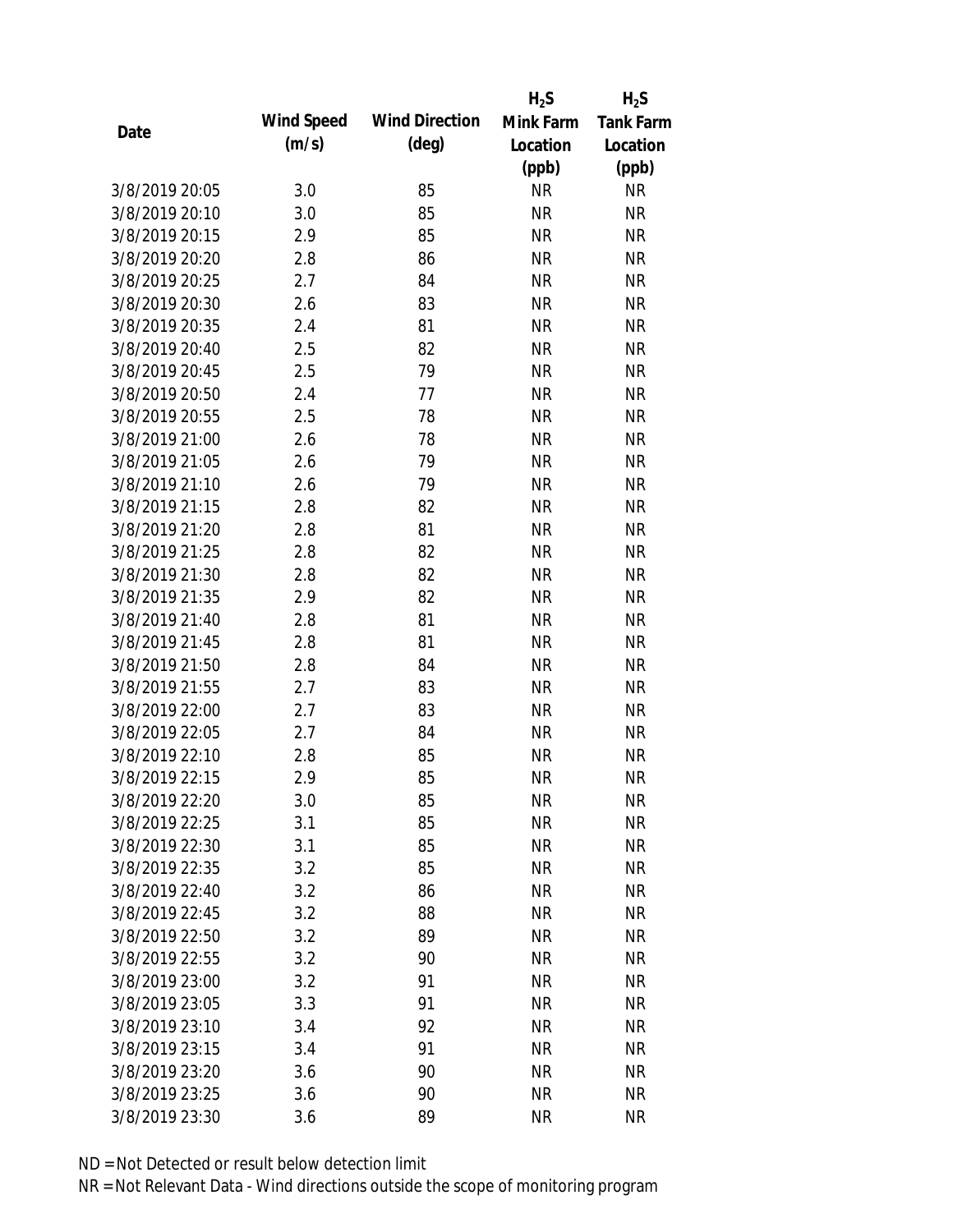|                |            |                       | $H_2S$    | $H_2S$           |
|----------------|------------|-----------------------|-----------|------------------|
|                | Wind Speed | <b>Wind Direction</b> | Mink Farm | <b>Tank Farm</b> |
| Date           | (m/s)      | $(\text{deg})$        | Location  | Location         |
|                |            |                       | (ppb)     | (ppb)            |
| 3/8/2019 23:35 | 3.5        | 89                    | <b>NR</b> | <b>NR</b>        |
| 3/8/2019 23:40 | 3.4        | 88                    | <b>NR</b> | <b>NR</b>        |
| 3/8/2019 23:45 | 3.4        | 89                    | <b>NR</b> | <b>NR</b>        |
| 3/8/2019 23:50 | 3.4        | 89                    | <b>NR</b> | <b>NR</b>        |
| 3/8/2019 23:55 | 3.4        | 88                    | <b>NR</b> | <b>NR</b>        |
| 3/8/2019 24:00 | 3.4        | 89                    | <b>NR</b> | <b>NR</b>        |
| 3/9/2019 00:05 | 3.4        | 89                    | <b>NR</b> | <b>NR</b>        |
| 3/9/2019 00:10 | 3.4        | 89                    | <b>NR</b> | <b>NR</b>        |
| 3/9/2019 00:15 | 3.4        | 88                    | <b>NR</b> | <b>NR</b>        |
| 3/9/2019 00:20 | 3.4        | 87                    | <b>NR</b> | <b>NR</b>        |
| 3/9/2019 00:25 | 3.3        | 85                    | <b>NR</b> | <b>NR</b>        |
| 3/9/2019 00:30 | 3.2        | 84                    | <b>NR</b> | <b>NR</b>        |
| 3/9/2019 00:35 | 3.1        | 84                    | <b>NR</b> | <b>NR</b>        |
| 3/9/2019 00:40 | 3.2        | 84                    | <b>NR</b> | <b>NR</b>        |
| 3/9/2019 00:45 | 3.1        | 84                    | <b>NR</b> | <b>NR</b>        |
| 3/9/2019 00:50 | 3.1        | 85                    | <b>NR</b> | <b>NR</b>        |
| 3/9/2019 00:55 | 3.1        | 86                    | <b>NR</b> | <b>NR</b>        |
| 3/9/2019 01:00 | 3.1        | 86                    | <b>NR</b> | <b>NR</b>        |
| 3/9/2019 01:05 | 3.1        | 85                    | <b>NR</b> | <b>NR</b>        |
| 3/9/2019 01:10 | 3.1        | 84                    | <b>NR</b> | <b>NR</b>        |
| 3/9/2019 01:15 | 3.2        | 84                    | <b>NR</b> | <b>NR</b>        |
| 3/9/2019 01:20 | 3.2        | 84                    | <b>NR</b> | <b>NR</b>        |
| 3/9/2019 01:25 | 3.2        | 84                    | <b>NR</b> | <b>NR</b>        |
| 3/9/2019 01:30 | 3.3        | 85                    | <b>NR</b> | <b>NR</b>        |
| 3/9/2019 01:35 | 3.2        | 85                    | <b>NR</b> | <b>NR</b>        |
| 3/9/2019 01:40 | 3.1        | 85                    | <b>NR</b> | <b>NR</b>        |
| 3/9/2019 01:45 | 3.1        | 85                    | <b>NR</b> | <b>NR</b>        |
| 3/9/2019 01:50 | 3.1        | 84                    | <b>NR</b> | <b>NR</b>        |
| 3/9/2019 01:55 | 2.9        | 85                    | <b>NR</b> | <b>NR</b>        |
| 3/9/2019 02:00 | 2.9        | 85                    | <b>NR</b> | <b>NR</b>        |
| 3/9/2019 02:05 | 2.9        | 86                    | <b>NR</b> | <b>NR</b>        |
| 3/9/2019 02:10 | 2.8        | 88                    | <b>NR</b> | <b>NR</b>        |
| 3/9/2019 02:15 | 2.8        | 90                    | <b>NR</b> | <b>NR</b>        |
| 3/9/2019 02:20 | 2.7        | 91                    | <b>NR</b> | <b>NR</b>        |
| 3/9/2019 02:25 | 2.7        | 92                    | <b>NR</b> | <b>NR</b>        |
| 3/9/2019 02:30 | 2.6        | 94                    | <b>NR</b> | <b>NR</b>        |
| 3/9/2019 02:35 | 2.5        | 94                    | <b>NR</b> | <b>NR</b>        |
| 3/9/2019 02:40 | 2.5        | 94                    | <b>NR</b> | <b>NR</b>        |
| 3/9/2019 02:45 | 2.5        | 94                    | <b>NR</b> | <b>NR</b>        |
| 3/9/2019 02:50 | 2.5        | 94                    | <b>NR</b> | <b>NR</b>        |
| 3/9/2019 02:55 | 2.5        | 94                    | <b>NR</b> | <b>NR</b>        |
| 3/9/2019 03:00 | 2.5        | 95                    | <b>NR</b> | <b>NR</b>        |
|                |            |                       |           |                  |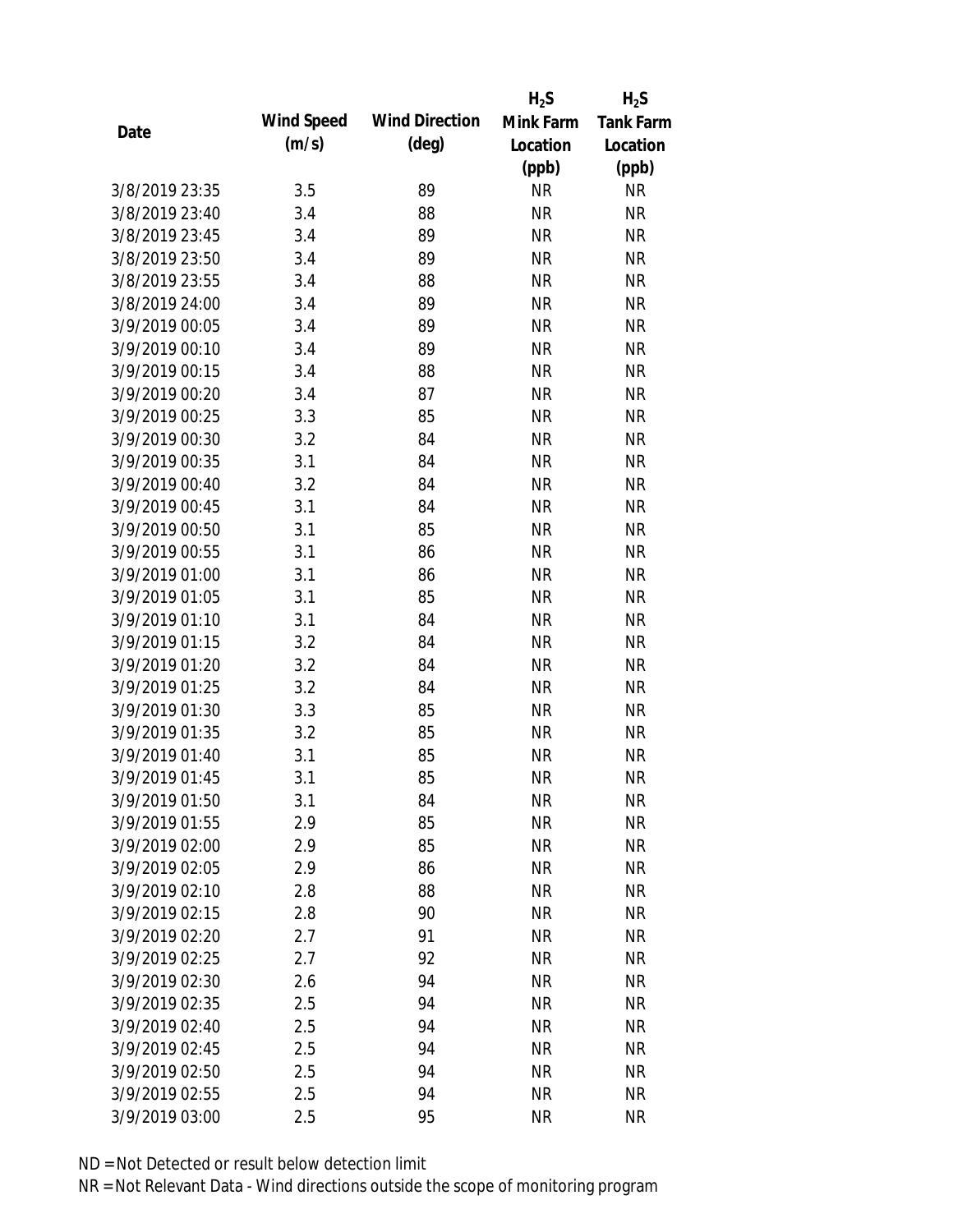|                |            |                       | $H_2S$    | $H_2S$           |
|----------------|------------|-----------------------|-----------|------------------|
| Date           | Wind Speed | <b>Wind Direction</b> | Mink Farm | <b>Tank Farm</b> |
|                | (m/s)      | $(\text{deg})$        | Location  | Location         |
|                |            |                       | (ppb)     | (ppb)            |
| 3/9/2019 03:05 | 2.5        | 96                    | <b>NR</b> | <b>NR</b>        |
| 3/9/2019 03:10 | 2.5        | 96                    | <b>NR</b> | <b>NR</b>        |
| 3/9/2019 03:15 | 2.4        | 96                    | <b>NR</b> | <b>NR</b>        |
| 3/9/2019 03:20 | 2.4        | 95                    | <b>NR</b> | <b>NR</b>        |
| 3/9/2019 03:25 | 2.3        | 94                    | <b>NR</b> | <b>NR</b>        |
| 3/9/2019 03:30 | 2.2        | 91                    | <b>NR</b> | <b>NR</b>        |
| 3/9/2019 03:35 | 2.2        | 89                    | <b>NR</b> | <b>NR</b>        |
| 3/9/2019 03:40 | 2.2        | 88                    | <b>NR</b> | <b>NR</b>        |
| 3/9/2019 03:45 | 2.2        | 90                    | <b>NR</b> | <b>NR</b>        |
| 3/9/2019 03:50 | 2.2        | 92                    | <b>NR</b> | <b>NR</b>        |
| 3/9/2019 03:55 | 2.2        | 94                    | <b>NR</b> | <b>NR</b>        |
| 3/9/2019 04:00 | 2.2        | 95                    | <b>NR</b> | <b>NR</b>        |
| 3/9/2019 04:05 | 2.2        | 98                    | <b>NR</b> | <b>NR</b>        |
| 3/9/2019 04:10 | 2.3        | 99                    | <b>NR</b> | <b>NR</b>        |
| 3/9/2019 04:15 | 2.4        | 98                    | <b>NR</b> | <b>NR</b>        |
| 3/9/2019 04:20 | 2.5        | 96                    | <b>NR</b> | <b>NR</b>        |
| 3/9/2019 04:25 | 2.6        | 95                    | <b>NR</b> | <b>NR</b>        |
| 3/9/2019 04:30 | 2.8        | 94                    | <b>NR</b> | <b>NR</b>        |
| 3/9/2019 04:35 | 3.0        | 93                    | <b>NR</b> | <b>NR</b>        |
| 3/9/2019 04:40 | 3.2        | 92                    | <b>NR</b> | <b>NR</b>        |
| 3/9/2019 04:45 | 3.3        | 91                    | <b>NR</b> | <b>NR</b>        |
| 3/9/2019 04:50 | 3.5        | 91                    | <b>NR</b> | <b>NR</b>        |
| 3/9/2019 04:55 | 3.4        | 91                    | <b>NR</b> | <b>NR</b>        |
| 3/9/2019 05:00 | 3.4        | 92                    | <b>NR</b> | <b>NR</b>        |
| 3/9/2019 05:05 | 3.3        | 93                    | <b>NR</b> | <b>NR</b>        |
| 3/9/2019 05:10 | 3.2        | 94                    | <b>NR</b> | <b>NR</b>        |
| 3/9/2019 05:15 | 3.2        | 95                    | <b>NR</b> | <b>NR</b>        |
| 3/9/2019 05:20 | 3.1        | 96                    | <b>NR</b> | <b>NR</b>        |
| 3/9/2019 05:25 | 3.2        | 97                    | <b>NR</b> | <b>NR</b>        |
| 3/9/2019 05:30 | 3.3        | 98                    | <b>NR</b> | <b>NR</b>        |
| 3/9/2019 05:35 | 3.3        | 100                   | <b>NR</b> | <b>NR</b>        |
| 3/9/2019 05:40 | 3.4        | 101                   | <b>NR</b> | <b>NR</b>        |
| 3/9/2019 05:45 | 3.4        | 101                   | <b>NR</b> | <b>NR</b>        |
| 3/9/2019 05:50 | 3.4        | 101                   | <b>NR</b> | <b>NR</b>        |
| 3/9/2019 05:55 | 3.5        | 101                   | <b>NR</b> | <b>NR</b>        |
| 3/9/2019 06:00 | 3.6        | 101                   | <b>NR</b> | <b>NR</b>        |
| 3/9/2019 06:05 | 3.6        | 101                   | <b>NR</b> | <b>NR</b>        |
| 3/9/2019 06:10 | 3.7        | 102                   | <b>NR</b> | <b>NR</b>        |
| 3/9/2019 06:15 | 3.9        | 103                   | <b>NR</b> | <b>NR</b>        |
| 3/9/2019 06:20 | 4.0        | 104                   | <b>NR</b> | <b>NR</b>        |
| 3/9/2019 06:25 | 4.0        | 105                   | <b>NR</b> | <b>NR</b>        |
| 3/9/2019 06:30 | $4.0\,$    | 106                   | <b>NR</b> | <b>NR</b>        |
|                |            |                       |           |                  |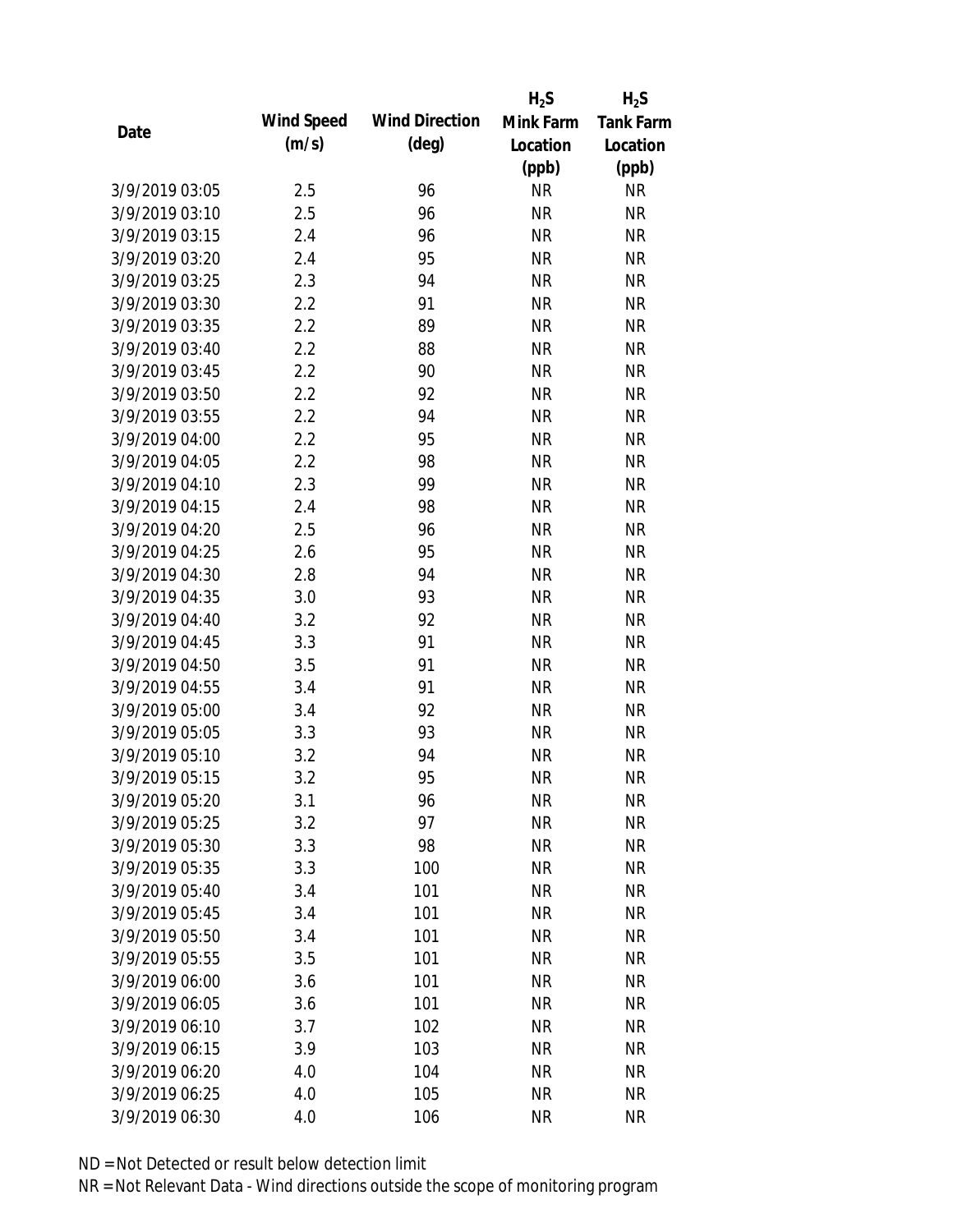|                |            |                       | $H_2S$    | $H_2S$           |
|----------------|------------|-----------------------|-----------|------------------|
| Date           | Wind Speed | <b>Wind Direction</b> | Mink Farm | <b>Tank Farm</b> |
|                | (m/s)      | $(\text{deg})$        | Location  | Location         |
|                |            |                       | (ppb)     | (ppb)            |
| 3/9/2019 06:35 | 4.0        | 108                   | <b>NR</b> | NR               |
| 3/9/2019 06:40 | 4.0        | 107                   | <b>NR</b> | <b>NR</b>        |
| 3/9/2019 06:45 | 3.9        | 107                   | <b>NR</b> | <b>NR</b>        |
| 3/9/2019 06:50 | 3.9        | 107                   | <b>NR</b> | <b>NR</b>        |
| 3/9/2019 06:55 | 3.9        | 106                   | <b>NR</b> | <b>NR</b>        |
| 3/9/2019 07:00 | 3.9        | 106                   | <b>NR</b> | <b>NR</b>        |
| 3/9/2019 07:05 | 3.9        | 106                   | <b>NR</b> | <b>NR</b>        |
| 3/9/2019 07:10 | 4.0        | 107                   | <b>NR</b> | <b>NR</b>        |
| 3/9/2019 07:15 | 4.1        | 106                   | <b>NR</b> | <b>NR</b>        |
| 3/9/2019 07:20 | 4.2        | 107                   | <b>NR</b> | <b>NR</b>        |
| 3/9/2019 07:25 | 4.2        | 106                   | <b>NR</b> | <b>NR</b>        |
| 3/9/2019 07:30 | 4.2        | 106                   | <b>NR</b> | <b>NR</b>        |
| 3/9/2019 07:35 | 4.2        | 105                   | <b>NR</b> | <b>NR</b>        |
| 3/9/2019 07:40 | 4.1        | 103                   | <b>NR</b> | <b>NR</b>        |
| 3/9/2019 07:45 | 4.1        | 103                   | <b>NR</b> | <b>NR</b>        |
| 3/9/2019 07:50 | 4.1        | 102                   | <b>NR</b> | <b>NR</b>        |
| 3/9/2019 07:55 | 4.2        | 101                   | <b>NR</b> | <b>NR</b>        |
| 3/9/2019 08:00 | 4.3        | 101                   | <b>NR</b> | <b>NR</b>        |
| 3/9/2019 08:05 | 4.5        | 102                   | <b>NR</b> | <b>NR</b>        |
| 3/9/2019 08:10 | 4.6        | 103                   | <b>NR</b> | <b>NR</b>        |
| 3/9/2019 08:15 | 4.9        | 105                   | <b>NR</b> | <b>NR</b>        |
| 3/9/2019 08:20 | 5.1        | 106                   | <b>NR</b> | <b>NR</b>        |
| 3/9/2019 08:25 | 5.3        | 107                   | <b>NR</b> | <b>NR</b>        |
| 3/9/2019 08:30 | 5.4        | 107                   | <b>NR</b> | <b>NR</b>        |
| 3/9/2019 08:35 | 5.3        | 106                   | <b>NR</b> | <b>NR</b>        |
| 3/9/2019 08:40 | 5.6        | 105                   | <b>NR</b> | <b>NR</b>        |
| 3/9/2019 08:45 | 5.6        | 104                   | <b>NR</b> | <b>NR</b>        |
| 3/9/2019 08:50 | 5.6        | 103                   | <b>NR</b> | <b>NR</b>        |
| 3/9/2019 08:55 | 5.7        | 104                   | <b>NR</b> | <b>NR</b>        |
| 3/9/2019 09:00 | 6.2        | 105                   | <b>NR</b> | <b>NR</b>        |
| 3/9/2019 09:05 | 6.4        | 105                   | <b>NR</b> | <b>NR</b>        |
| 3/9/2019 09:10 | 6.6        | 106                   | <b>NR</b> | <b>NR</b>        |
| 3/9/2019 09:15 | 6.6        | 106                   | <b>NR</b> | <b>NR</b>        |
| 3/9/2019 09:20 | 6.6        | 106                   | <b>NR</b> | <b>NR</b>        |
| 3/9/2019 09:25 | 6.4        | 106                   | <b>NR</b> | <b>NR</b>        |
| 3/9/2019 09:30 | 6.3        | 106                   | <b>NR</b> | <b>NR</b>        |
| 3/9/2019 09:35 | 6.3        | 106                   | <b>NR</b> | <b>NR</b>        |
| 3/9/2019 09:40 | 6.2        | 106                   | NR        | <b>NR</b>        |
| 3/9/2019 09:45 | 6.4        | 107                   | <b>NR</b> | <b>NR</b>        |
| 3/9/2019 09:50 | 6.5        | 108                   | <b>NR</b> | <b>NR</b>        |
| 3/9/2019 09:55 | 6.7        | 110                   | <b>NR</b> | <b>NR</b>        |
| 3/9/2019 10:00 | 6.7        | 111                   | <b>NR</b> | <b>NR</b>        |
|                |            |                       |           |                  |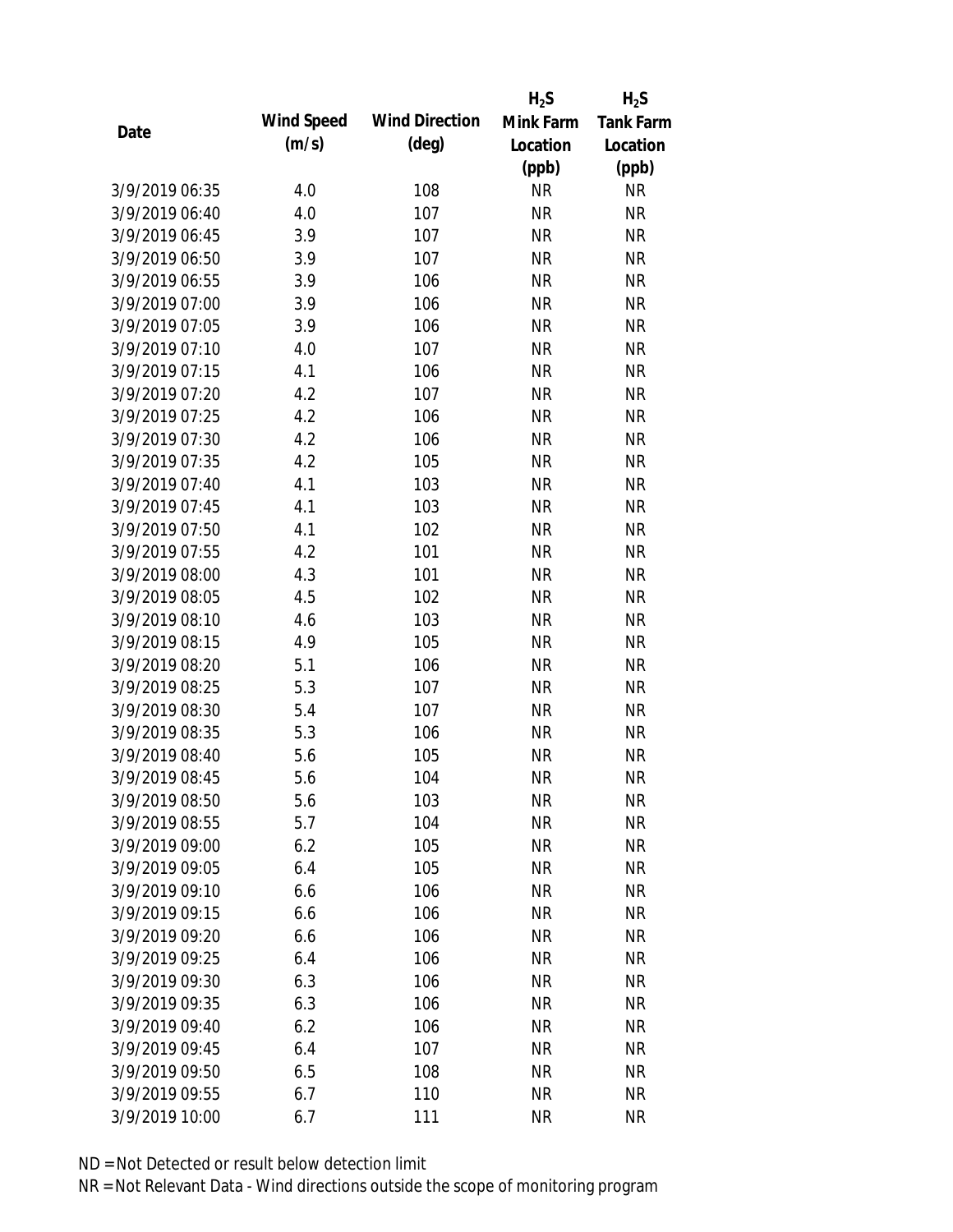|                |            |                       | $H_2S$    | $H_2S$           |
|----------------|------------|-----------------------|-----------|------------------|
|                | Wind Speed | <b>Wind Direction</b> | Mink Farm | <b>Tank Farm</b> |
| Date           | (m/s)      | $(\text{deg})$        | Location  | Location         |
|                |            |                       | (ppb)     | (ppb)            |
| 3/9/2019 10:05 | 6.6        | 111                   | <b>NR</b> | <b>NR</b>        |
| 3/9/2019 10:10 | 6.6        | 112                   | <b>NR</b> | <b>NR</b>        |
| 3/9/2019 10:15 | 6.7        | 112                   | <b>NR</b> | <b>NR</b>        |
| 3/9/2019 10:20 | 6.8        | 113                   | <b>NR</b> | <b>NR</b>        |
| 3/9/2019 10:25 | 7.1        | 113                   | <b>NR</b> | <b>NR</b>        |
| 3/9/2019 10:30 | 7.2        | 114                   | <b>NR</b> | <b>NR</b>        |
| 3/9/2019 10:35 | 7.3        | 113                   | <b>NR</b> | <b>NR</b>        |
| 3/9/2019 10:40 | 7.4        | 112                   | <b>NR</b> | <b>NR</b>        |
| 3/9/2019 10:45 | 7.2        | 113                   | <b>NR</b> | <b>NR</b>        |
| 3/9/2019 10:50 | 7.2        | 112                   | <b>NR</b> | <b>NR</b>        |
| 3/9/2019 10:55 | 7.0        | 111                   | <b>NR</b> | <b>NR</b>        |
| 3/9/2019 11:00 | 7.0        | 111                   | <b>NR</b> | <b>NR</b>        |
| 3/9/2019 11:05 | 6.9        | 111                   | <b>NR</b> | <b>NR</b>        |
| 3/9/2019 11:10 | 6.8        | 111                   | <b>NR</b> | <b>NR</b>        |
| 3/9/2019 11:15 | 6.7        | 112                   | <b>NR</b> | <b>NR</b>        |
| 3/9/2019 11:20 | 6.6        | 111                   | <b>NR</b> | <b>NR</b>        |
| 3/9/2019 11:25 | 6.3        | 111                   | <b>NR</b> | <b>NR</b>        |
| 3/9/2019 11:30 | 5.9        | 112                   | <b>NR</b> | <b>NR</b>        |
| 3/9/2019 11:35 | 5.8        | 111                   | <b>NR</b> | <b>NR</b>        |
| 3/9/2019 11:40 | 5.4        | 111                   | <b>NR</b> | <b>NR</b>        |
| 3/9/2019 11:45 | 5.3        | 111                   | <b>NR</b> | <b>NR</b>        |
| 3/9/2019 11:50 | 5.5        | 113                   | <b>NR</b> | <b>NR</b>        |
| 3/9/2019 11:55 | 5.7        | 114                   | <b>NR</b> | <b>NR</b>        |
| 3/9/2019 12:00 | 6.1        | 114                   | <b>NR</b> | <b>NR</b>        |
| 3/9/2019 12:05 | 6.6        | 117                   | <b>NR</b> | <b>NR</b>        |
| 3/9/2019 12:10 | 7.0        | 119                   | <b>NR</b> | <b>NR</b>        |
| 3/9/2019 12:15 | 7.3        | 120                   | <b>NR</b> | <b>NR</b>        |
| 3/9/2019 12:20 | 7.2        | 120                   | <b>NR</b> | <b>NR</b>        |
| 3/9/2019 12:25 | 7.1        | 119                   | <b>NR</b> | <b>NR</b>        |
| 3/9/2019 12:30 | 7.0        | 119                   | <b>NR</b> | <b>NR</b>        |
| 3/9/2019 12:35 | 6.8        | 118                   | <b>NR</b> | <b>NR</b>        |
| 3/9/2019 12:40 | 6.8        | 116                   | <b>NR</b> | <b>NR</b>        |
| 3/9/2019 12:45 | 7.0        | 114                   | <b>NR</b> | <b>NR</b>        |
| 3/9/2019 12:50 | 7.1        | 114                   | <b>NR</b> | <b>NR</b>        |
| 3/9/2019 12:55 | 7.2        | 113                   | <b>NR</b> | <b>NR</b>        |
| 3/9/2019 13:00 | 7.5        | 114                   | <b>NR</b> | <b>NR</b>        |
| 3/9/2019 13:05 | 7.6        | 114                   | <b>NR</b> | <b>NR</b>        |
| 3/9/2019 13:10 | 7.6        | 116                   | <b>NR</b> | <b>NR</b>        |
| 3/9/2019 13:15 | 7.3        | 117                   | <b>NR</b> | <b>NR</b>        |
| 3/9/2019 13:20 | 7.1        | 118                   | <b>NR</b> | <b>NR</b>        |
| 3/9/2019 13:25 | 7.2        | 117                   | <b>NR</b> | <b>NR</b>        |
| 3/9/2019 13:30 | 7.3        | 116                   | <b>NR</b> | <b>NR</b>        |
|                |            |                       |           |                  |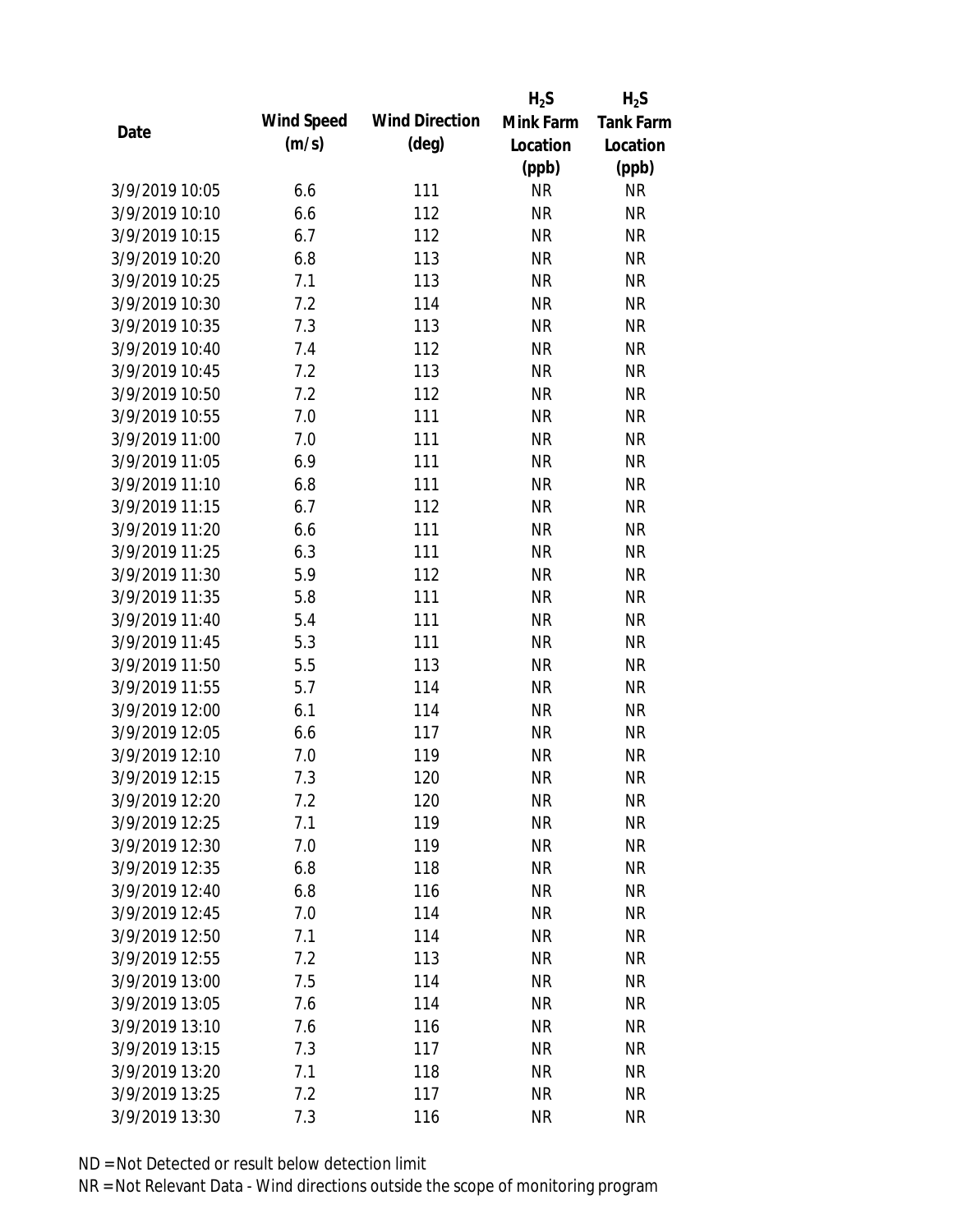|                |            |                       | $H_2S$    | $H_2S$           |
|----------------|------------|-----------------------|-----------|------------------|
| Date           | Wind Speed | <b>Wind Direction</b> | Mink Farm | <b>Tank Farm</b> |
|                | (m/s)      | $(\text{deg})$        | Location  | Location         |
|                |            |                       | (ppb)     | (ppb)            |
| 3/9/2019 13:35 | 6.9        | 114                   | <b>NR</b> | <b>NR</b>        |
| 3/9/2019 13:40 | 6.6        | 111                   | <b>NR</b> | <b>NR</b>        |
| 3/9/2019 13:45 | 6.7        | 108                   | <b>NR</b> | <b>NR</b>        |
| 3/9/2019 13:50 | 6.6        | 107                   | <b>NR</b> | <b>NR</b>        |
| 3/9/2019 13:55 | 6.5        | 107                   | <b>NR</b> | <b>NR</b>        |
| 3/9/2019 14:00 | 6.4        | 105                   | <b>NR</b> | <b>NR</b>        |
| 3/9/2019 14:05 | 6.7        | 104                   | <b>NR</b> | <b>NR</b>        |
| 3/9/2019 14:10 | 6.9        | 104                   | <b>NR</b> | <b>NR</b>        |
| 3/9/2019 14:15 | 6.9        | 104                   | <b>NR</b> | <b>NR</b>        |
| 3/9/2019 14:20 | 7.0        | 103                   | <b>NR</b> | <b>NR</b>        |
| 3/9/2019 14:25 | 7.0        | 102                   | <b>NR</b> | <b>NR</b>        |
| 3/9/2019 14:30 | 7.2        | 102                   | <b>NR</b> | <b>NR</b>        |
| 3/9/2019 14:35 | 7.2        | 103                   | <b>NR</b> | <b>NR</b>        |
| 3/9/2019 14:40 | 7.1        | 102                   | <b>NR</b> | <b>NR</b>        |
| 3/9/2019 14:45 | 7.1        | 101                   | <b>NR</b> | <b>NR</b>        |
| 3/9/2019 14:50 | 7.0        | 101                   | <b>NR</b> | <b>NR</b>        |
| 3/9/2019 14:55 | 6.9        | 102                   | <b>NR</b> | <b>NR</b>        |
| 3/9/2019 15:00 | 6.8        | 103                   | <b>NR</b> | <b>NR</b>        |
| 3/9/2019 15:05 | 6.8        | 103                   | <b>NR</b> | <b>NR</b>        |
| 3/9/2019 15:10 | 6.8        | 104                   | <b>NR</b> | <b>NR</b>        |
| 3/9/2019 15:15 | 6.9        | 105                   | <b>NR</b> | <b>NR</b>        |
| 3/9/2019 15:20 | 6.9        | 106                   | <b>NR</b> | <b>NR</b>        |
| 3/9/2019 15:25 | 6.9        | 105                   | <b>NR</b> | <b>NR</b>        |
| 3/9/2019 15:30 | 6.8        | 105                   | <b>NR</b> | <b>NR</b>        |
| 3/9/2019 15:35 | 6.8        | 104                   | <b>NR</b> | <b>NR</b>        |
| 3/9/2019 15:40 | 7.0        | 104                   | <b>NR</b> | <b>NR</b>        |
| 3/9/2019 15:45 | 7.0        | 104                   | <b>NR</b> | <b>NR</b>        |
| 3/9/2019 15:50 | 7.0        | 103                   | <b>NR</b> | <b>NR</b>        |
| 3/9/2019 15:55 | 7.0        | 104                   | <b>NR</b> | <b>NR</b>        |
| 3/9/2019 16:00 | 7.1        | 102                   | <b>NR</b> | <b>NR</b>        |
| 3/9/2019 16:05 | 7.2        | 102                   | <b>NR</b> | <b>NR</b>        |
| 3/9/2019 16:10 | 7.0        | 101                   | <b>NR</b> | <b>NR</b>        |
| 3/9/2019 16:15 | 7.0        | 99                    | <b>NR</b> | <b>NR</b>        |
| 3/9/2019 16:20 | 6.9        | 100                   | <b>NR</b> | <b>NR</b>        |
| 3/9/2019 16:25 | 6.6        | 98                    | <b>NR</b> | <b>NR</b>        |
| 3/9/2019 16:30 | 6.5        | 99                    | <b>NR</b> | <b>NR</b>        |
| 3/9/2019 16:35 | 6.4        | 99                    | <b>NR</b> | <b>NR</b>        |
| 3/9/2019 16:40 | 6.2        | 99                    | <b>NR</b> | <b>NR</b>        |
| 3/9/2019 16:45 | 6.0        | 100                   | <b>NR</b> | <b>NR</b>        |
| 3/9/2019 16:50 | 6.1        | 101                   | <b>NR</b> | <b>NR</b>        |
| 3/9/2019 16:55 | 6.2        | 102                   | <b>NR</b> | <b>NR</b>        |
| 3/9/2019 17:00 | 6.4        | 104                   | <b>NR</b> | <b>NR</b>        |
|                |            |                       |           |                  |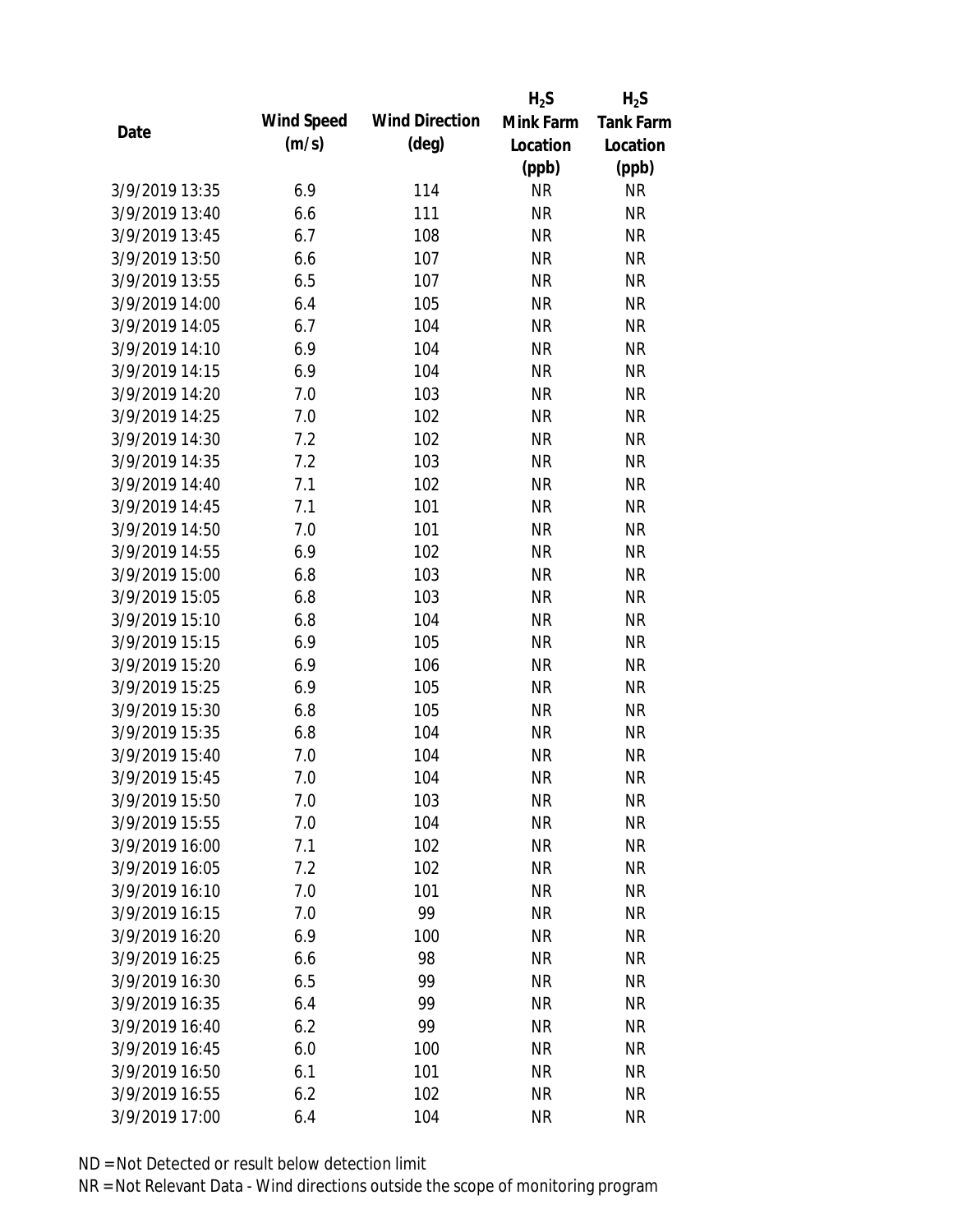|                |            |                       | $H_2S$    | $H_2S$           |
|----------------|------------|-----------------------|-----------|------------------|
|                | Wind Speed | <b>Wind Direction</b> | Mink Farm | <b>Tank Farm</b> |
| Date           | (m/s)      | $(\text{deg})$        | Location  | Location         |
|                |            |                       | (ppb)     | (ppb)            |
| 3/9/2019 17:05 | 6.5        | 106                   | <b>NR</b> | <b>NR</b>        |
| 3/9/2019 17:10 | 6.5        | 108                   | <b>NR</b> | <b>NR</b>        |
| 3/9/2019 17:15 | 6.8        | 110                   | <b>NR</b> | <b>NR</b>        |
| 3/9/2019 17:20 | 7.0        | 111                   | <b>NR</b> | <b>NR</b>        |
| 3/9/2019 17:25 | 7.2        | 112                   | <b>NR</b> | <b>NR</b>        |
| 3/9/2019 17:30 | 7.4        | 113                   | <b>NR</b> | <b>NR</b>        |
| 3/9/2019 17:35 | 7.6        | 113                   | <b>NR</b> | <b>NR</b>        |
| 3/9/2019 17:40 | 8.1        | 114                   | <b>NR</b> | <b>NR</b>        |
| 3/9/2019 17:45 | 8.2        | 114                   | <b>NR</b> | <b>NR</b>        |
| 3/9/2019 17:50 | 8.1        | 115                   | <b>NR</b> | <b>NR</b>        |
| 3/9/2019 17:55 | 8.1        | 115                   | <b>NR</b> | <b>NR</b>        |
| 3/9/2019 18:00 | 8.1        | 115                   | <b>NR</b> | <b>NR</b>        |
| 3/9/2019 18:05 | 8.2        | 116                   | <b>NR</b> | <b>NR</b>        |
| 3/9/2019 18:10 | 7.7        | 117                   | <b>NR</b> | <b>NR</b>        |
| 3/9/2019 18:15 | 7.5        | 119                   | <b>NR</b> | <b>NR</b>        |
| 3/9/2019 18:20 | 7.4        | 122                   | <b>NR</b> | <b>NR</b>        |
| 3/9/2019 18:25 | 7.5        | 125                   | <b>NR</b> | <b>NR</b>        |
| 3/9/2019 18:30 | 7.3        | 128                   | <b>NR</b> | <b>NR</b>        |
| 3/9/2019 18:35 | 6.9        | 131                   | <b>NR</b> | <b>NR</b>        |
| 3/9/2019 18:40 | 6.9        | 133                   | <b>NR</b> | <b>NR</b>        |
| 3/9/2019 18:45 | 6.7        | 138                   | <b>NR</b> | <b>NR</b>        |
| 3/9/2019 18:50 | 6.1        | 151                   | <b>NR</b> | <b>NR</b>        |
| 3/9/2019 18:55 | 5.7        | 155                   | <b>NR</b> | <b>NR</b>        |
| 3/9/2019 19:00 | 5.4        | 158                   | <b>NR</b> | <b>NR</b>        |
| 3/9/2019 19:05 | 5.4        | 158                   | <b>NR</b> | <b>NR</b>        |
| 3/9/2019 19:10 | 5.2        | 159                   | <b>NR</b> | <b>NR</b>        |
| 3/9/2019 19:15 | 5.1        | 156                   | <b>NR</b> | <b>NR</b>        |
| 3/9/2019 19:20 | 5.2        | 144                   | <b>NR</b> | <b>NR</b>        |
| 3/9/2019 19:25 | 5.0        | 142                   | <b>NR</b> | <b>NR</b>        |
| 3/9/2019 19:30 | 4.7        | 144                   | <b>NR</b> | <b>NR</b>        |
| 3/9/2019 19:35 | 4.5        | 144                   | <b>NR</b> | <b>NR</b>        |
| 3/9/2019 19:40 | 4.4        | 144                   | <b>NR</b> | <b>NR</b>        |
| 3/9/2019 19:45 | 4.4        | 146                   | <b>NR</b> | <b>NR</b>        |
| 3/9/2019 19:50 | 4.2        | 146                   | <b>NR</b> | <b>NR</b>        |
| 3/9/2019 19:55 | 4.1        | 146                   | <b>NR</b> | <b>NR</b>        |
| 3/9/2019 20:00 | 4.0        | 141                   | <b>NR</b> | <b>NR</b>        |
| 3/9/2019 20:05 | 3.8        | 141                   | <b>NR</b> | <b>NR</b>        |
| 3/9/2019 20:10 | 3.6        | 141                   | <b>NR</b> | <b>NR</b>        |
| 3/9/2019 20:15 | 3.6        | 137                   | <b>NR</b> | <b>NR</b>        |
| 3/9/2019 20:20 | 3.8        | 137                   | <b>NR</b> | NR               |
| 3/9/2019 20:25 | 4.2        | 136                   | <b>NR</b> | <b>NR</b>        |
| 3/9/2019 20:30 | 4.3        | 136                   | <b>NR</b> | <b>NR</b>        |
|                |            |                       |           |                  |